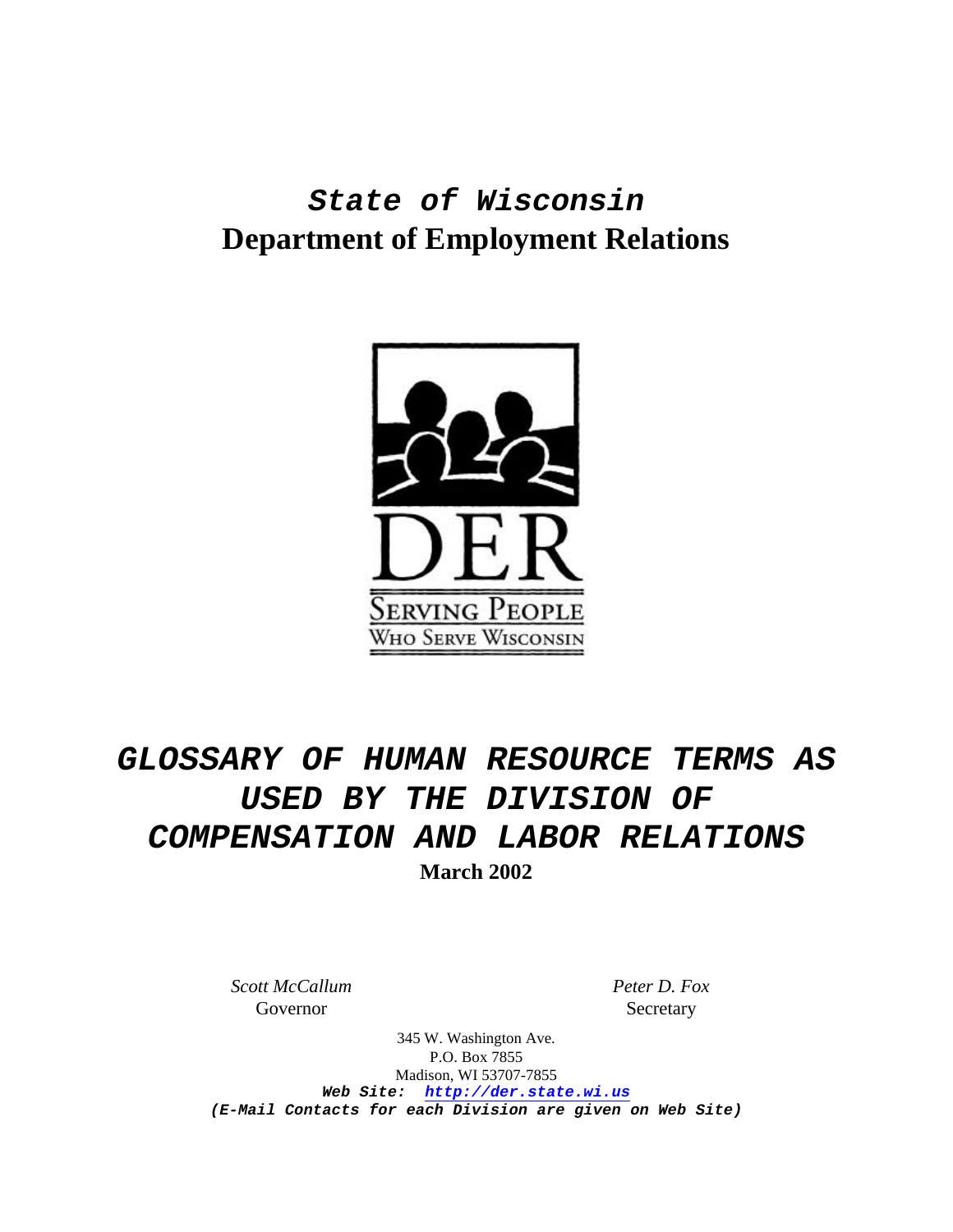### *Mission Statement…*

The mission of the Department of Employment Relations is to lead Wisconsin state government's innovative human resource system by recruiting and retaining a talented and diverse workforce to ensure the best service to the public.

## *Vision Statement…*

The vision of the Department of Employment Relations is to be the national leader in governmental human resources by providing measurably high-quality services guiding the State of Wisconsin in:

- recruiting and retaining a talented and diverse workforce;
- forging cooperative, innovative labor-management relations; and
- maximizing skills of all state government employees by initiating education and training opportunities.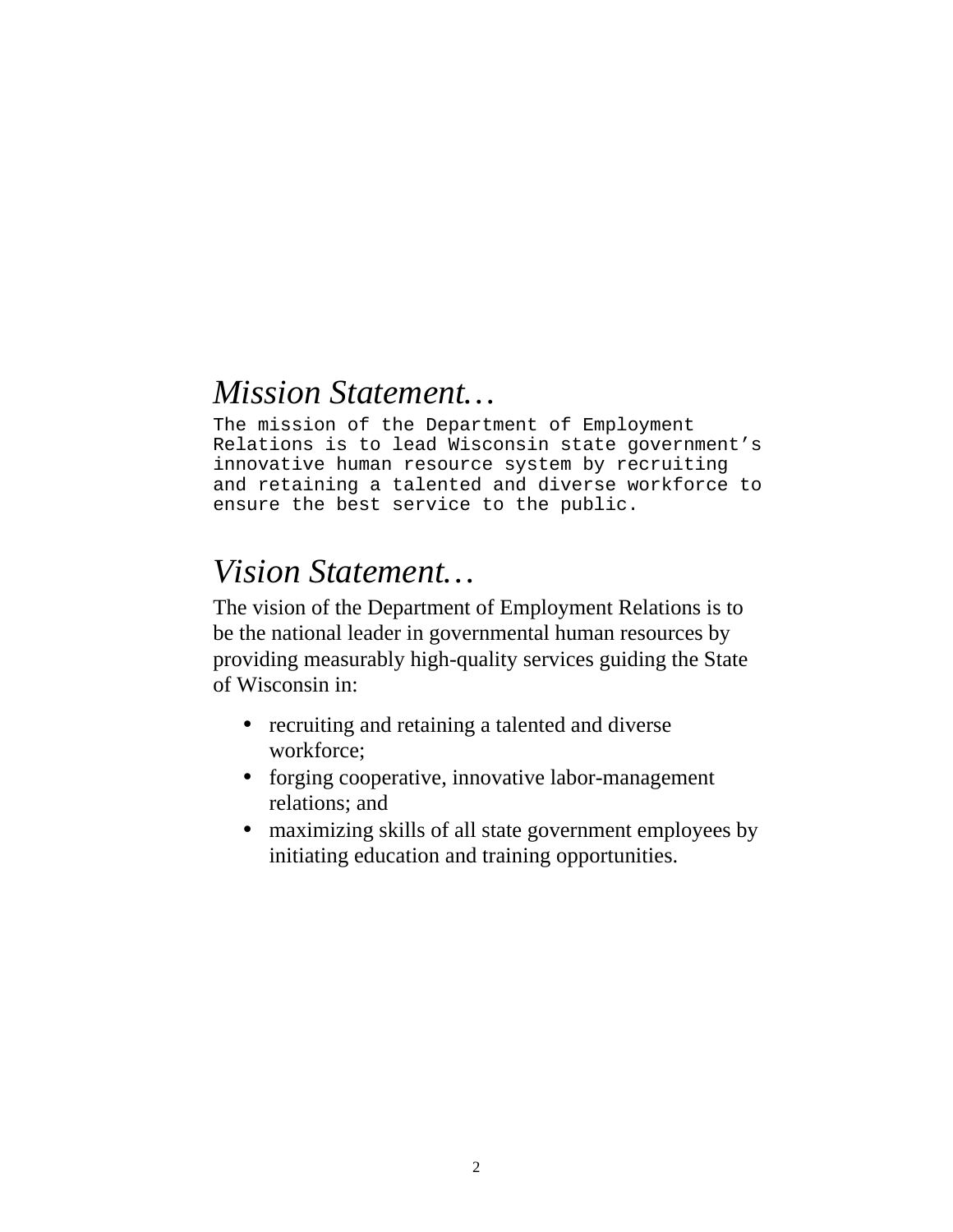#### Foreword

This Glossary provides definitions for Human Resources terms used by the Division of Compensation and Labor Relations at the Department of Employment Relations. **NOTE**: It is intended that this document will be updated as terminology, policies, statutes, codes, rules, and regulations are added, deleted, or changed. However, in the event this document is not updated timely, the relevant new or updated terminology, policy, statute, code, rule or regulation prevails.

- 1. In some cases, a definition is paraphrased or limited. The official language in the statute, code, rule, or regulation will prevail over paraphrased and/or limited definitions (definitions providing the official language is in quotation marks).
- 2. In all cases, when a statutory, code, policy, rule, or regulation reference(s) is provided, review the reference(s) to understand how the relationship fits to a particular situation.
- 3. In some cases there are terms following the definitions which can be used as a comparison/contrast reference.
- 4. Review the definitions provided in other documents to determine if those definitions differ from Glossary definitions.
- 5. This document will be updated as definitions change, new terms are developed, and as the references provided by state statutes, Wisconsin Administrative Code, Compensation Plan, Wisconsin Human Resource Handbook Chapters, DER Bulletins, and applicable state and federal regulations change.

Human Resource References include, but are not limited to:

- 1. s. 230, Wis. Stats.
- 2. s. 111.81, Wis. Stats.
- 3. s. 15, Wis. Stats.
- 4. s. 20, Wis. Stats.
- 5. s. 40, Wis. Stats.
- 6. ER Wisconsin Administrative Code
- 7. ER-MRS Wisconsin Administrative Code
- 8. Compensation Plan
- 9. Wisconsin Human Resource Handbook Chapters (Includes Wisconsin Personnel Manual chapters being converted)
- 10. DER DCLR, CC, CBB, and P Bulletins
- 11. Federal Regulations for Fair Labor Standards Act (FLSA), Part 541
- 12. Federal Regulations and state law for Family and Medical Leave Act (FMLA)

#### Abbreviations:

| 1. s., Wis. Stats.<br>section, Wisconsin Statutes |  |
|---------------------------------------------------|--|
|---------------------------------------------------|--|

- 2. Wis. Adm. Code Wisconsin Administrative Code
- 3. Comp. Plan, Sec. Compensation Plan, Section
- 4. WHRH Ch. Wisconsin Human Resource Handbook Chapter (formerly Wisconsin Personnel Manual)

### **LINKING INDEX**

|  |  | A B C D E F G H I J             |  |  |
|--|--|---------------------------------|--|--|
|  |  | $K$ $L$ $M$ $N$ $O$ $P$ $Q$ $R$ |  |  |
|  |  | S T U V W X Y Z                 |  |  |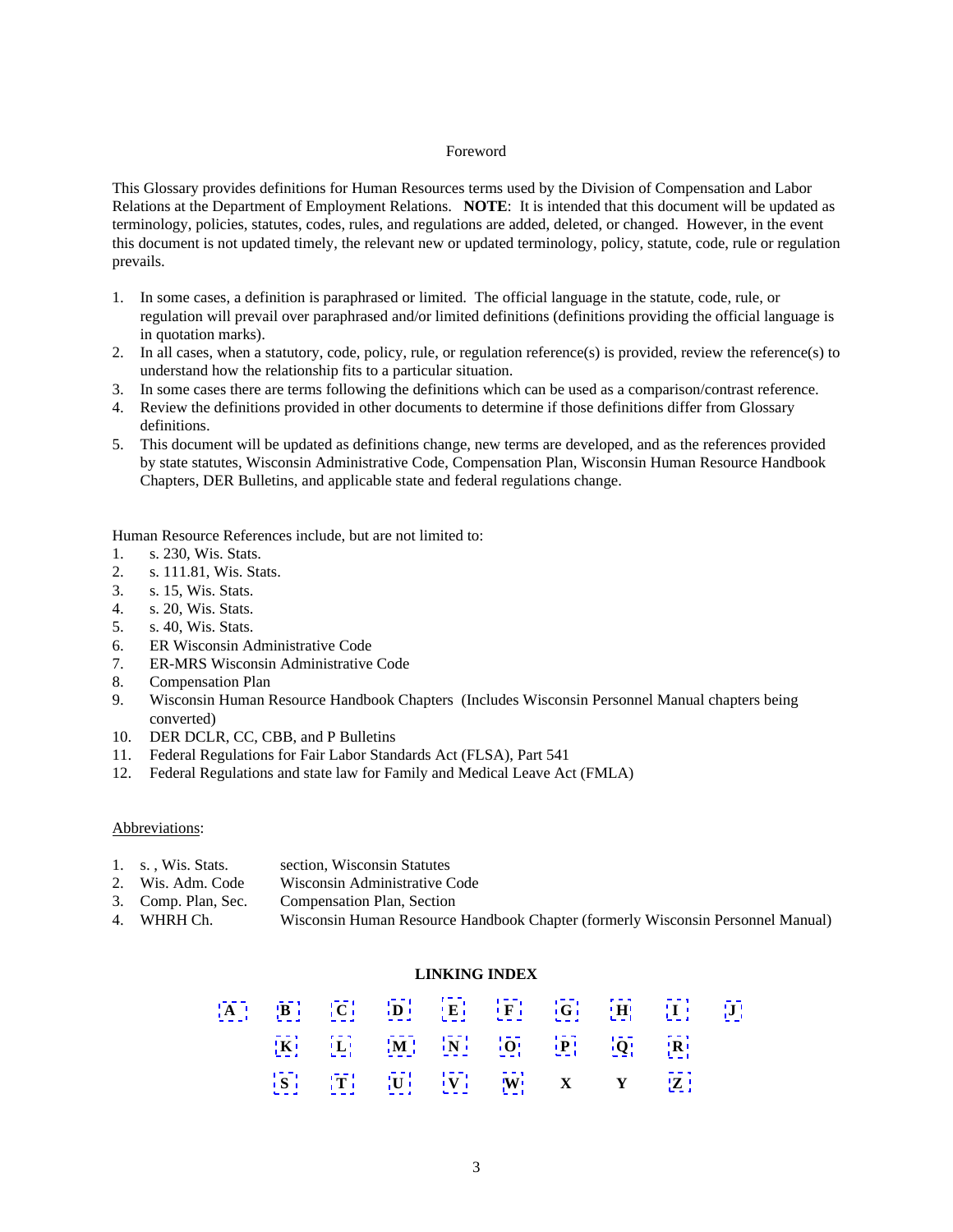#### **GLOSSARY OF HUMAN RESOURCE TERMINOLOGY**

#### **WISCONSIN HUMAN RESOURCE HANDBOOK**

<span id="page-3-0"></span>

| <b>Contractor</b><br>-- | $\frac{1}{2} \left( \frac{1}{2} \right) \left( \frac{1}{2} \right) \left( \frac{1}{2} \right) \left( \frac{1}{2} \right) \left( \frac{1}{2} \right) \left( \frac{1}{2} \right) \left( \frac{1}{2} \right) \left( \frac{1}{2} \right) \left( \frac{1}{2} \right) \left( \frac{1}{2} \right) \left( \frac{1}{2} \right) \left( \frac{1}{2} \right) \left( \frac{1}{2} \right) \left( \frac{1}{2} \right) \left( \frac{1}{2} \right) \left( \frac{1}{2} \right) \left( \frac$<br>-- |  |
|-------------------------|----------------------------------------------------------------------------------------------------------------------------------------------------------------------------------------------------------------------------------------------------------------------------------------------------------------------------------------------------------------------------------------------------------------------------------------------------------------------------------|--|
|                         |                                                                                                                                                                                                                                                                                                                                                                                                                                                                                  |  |

**Ability:** Sufficient mental and/or physical strength, energy, dexterity, or other qualifications and resources to perform particular arts, job responsibilities, duties, etc.

**Ability to pay:** The ability of an agency, dependent upon various funding sources, to pay a given level of wages or to fund a wage increase. This ability is a frequent issue in union contract negotiations.

**Abuse of authority:** "An arbitrary or capricious exercise of power." *See s. 230.80(1), Wis. Stats.; related Code of Ethics s. 19.41, Wis. Stats. Related to "arbitrary" and "capricious"*

**Access laws:** State statutes that require employers to allow employees access to their personnel files.

**Accountability:** Answerable to another (usually a superior) for a work product typically performed by another (i.e., as the term is typically used: a subordinate is responsible for performing the worker activity and the supervisor is accountable to his or her superior for the successful accomplishment of that same worker activity). *Related to "breadth", "complexity", "depth", "discretion", "impact of work", "Knowledge Skills and Abilities", "point factor system", "scope", and "survey,"*

**Accretion:** "Whenever the state becomes responsible for the employes and functions previously administered by another governmental agency or a quasi-public or private enterprise, or when positions in the unclassified service, excluding employes of the legislature, are determined to be more appropriately included in the classified service, the affected positions shall be included in the classified service.: *See s. 230.15(1m) (a), Wis. Stats*.

**Across the board (ATB) increase:** In its broadest sense, a base pay adjustment granted to all employees in a specified bargaining unit or nonrepresented employee group, either in a flat rate such as cents per hour or as a percentage of salary, given to all eligible employees. The term has no specific statutory or contractual meaning as it relates to state employee pay adjustments, but is often used as a working term to refer to the wage adjustment that typically is granted in each fiscal year to the majority of or all employees in a particular group. *Similar to "base pay rate", "general wage adjustment", "pay adjustment", "regular rate", and "wage rate"*

**Acting assignments:** When a position is vacant and the needs of the service require the performance of the duties of that position, a permanent employee may be temporarily assigned to perform those duties. *See Ch. ER-MRS 32, Wis. Adm. Code; contrast with "incidental duties" and "temporary assignment"*

Actual hours worked: The time actually worked by an employee, as opposed to scheduled hours or leave hours.

**Add-on pay:** An hourly amount paid in addition to the base pay in recognition of factors or conditions not reflected in the basic pay range or pay rate of a position. *See Comp. Plan Sec. A; similar to "differential pay", "night differential", "on-call pay", "premium rate", "pyramiding", "responsibility pay", "shift differential", "standby pay" "supplemental pay", and "weekend differential"*

**Adjusted continuous service date (ACSD):** The date on which an employe's current period of continuous service with the state is considered to have begun, with deductions for authorized breaks in service. *Frequently confused with "credible service" and "continuous service." Related to "continuous service"*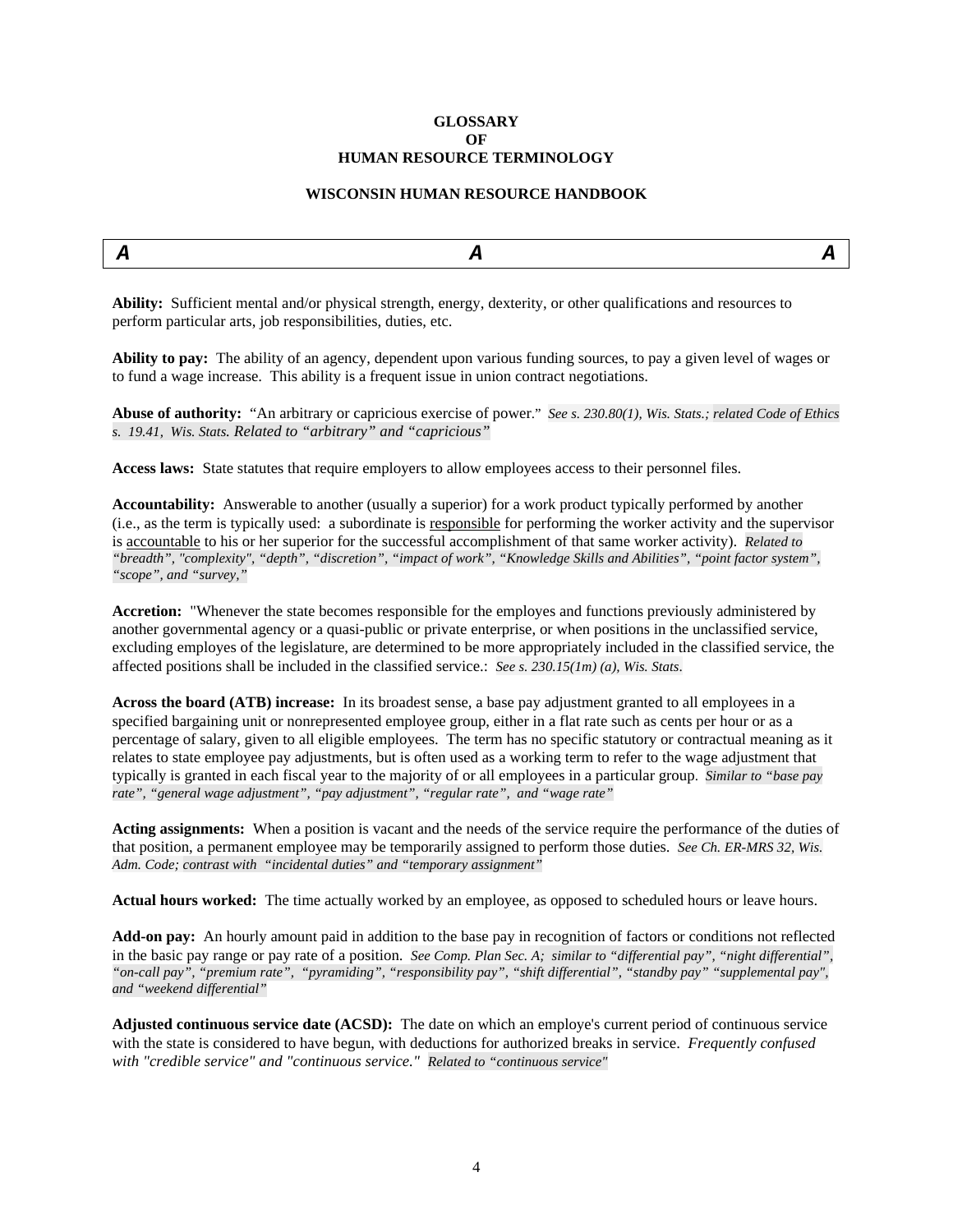**Administration:** The activity of management which fulfills or carries out the goals and objectives for which the organization was established.

**Administrative date for pay adjustments:** The date on which pay adjustments are effective. With few exceptions, the administrative date of a pay adjustment is the first day of a pay period. *See s. 20.928(3), Wis. Stats.; collective bargaining agreements, comp. plan, or administrative rule provisions for specific adjustment*

**Administrative supervision:** Supervisory authority which is limited to the administrative aspects of the employee's activities, typically including such functions as communicating general agency policy, enforcing work rules, providing supplies or administrative services, responding to grievances, and leave accounting. The administrative supervisor would not plan and assign work, set objectives and priorities, provide technical assistance, nor review the work products. Thus, a position does not share accountability for the work products with an administrative supervisor. *Contrast with "nonprofessional supervisor" and "professional supervisor"*

**Administrative transfer:** The appointment of an employee to a different position assigned to a class having the same or counterpart pay rate or pay range as the class to which the employee's current position is assigned. An "administrative transfer" is a permissive transaction. *See s. ER-MRS1.02(33), Wis. Adm. Code; Contrast with "contractual transfer", "mandatory transfer," and "union transfer"; related to "counterpart pay ranges" and "transfer"*

**Administrator:** "The principal subunit of the department is the 'division'. Each division shall be headed by an 'administrator'." *See s. 15.02(3)(c)(1), Wis. Stats.; same as "division administrator"*

**Advanced level:** The level within a classification series in which the work is beyond the objective level and which typically requires competition. *Contrast with "developmental level", "entry level", and "objective level"; related to "full performance level"*

**Adverse impact:** The result of a facially neutral (i.e., not obviously discriminatory) human resources management practice and/or policy that affects a protected group differently than the other employees (i.e., to the disadvantage of the protected group). Also referred to as "disparate impact". *Related to "Affirmative Action", "Age Discrimination in Employment Act of 1967""Americans with Disabilities Act of 1990", "Civil Rights Act", "discrimination", "disparate treatment", and "Equal Employment Opportunity Commission"*

**Affirmative action:** "Specific actions in employment which are designed and taken for the purposes of all of the following: (a) ensuring equal opportunities; (b) eliminating a substantial disparity between the proportion of members of racial and ethnic, gender, or handicap groups either in the classified civil service determined by grouping classifications according to similar responsibilities, pay range, nature of work, other factors recognized in the job evaluation process and any other factors the department considers relevant, or in similar functional groups in the unclassified service, and the proportion of members of racial and ethnic, gender or handicap groups in the relevant labor pool; (c) eliminating present effects of past discrimination." *See s. ER 1.02(2), Wis. Adm. Code, s. 230.03(2), Wis. Stats.; Related to "adverse impact", "Age Discrimination in Employment Act of 1967", "Americans with Disabilities Act of 1990", "Civil Rights Act", "discrimination", "disparate treatment", and "Equal Employment Opportunity Commission"*

**Affirmative action groups:** "Means one or more of the following: a) racial or ethnic groups, b) gender groups, and c) handicapped groups." *See ss. 230.03(2) and 230.213, Wis. Stats.; ER 43.02(2), Wis. Adm. Code*

**Affirmative action program:** "Specific results oriented standards, procedures, and initiatives designed to ensure equal employment opportunity and to eliminate present effects of past discrimination." *See s. 230.03(2) and 230.213, Wis. Stats.; ER 43.02(2m), Wis. Adm. Code*

**Age Discrimination in Employment Act of 1967 (ADEA):** Federal legislation that made employees between the ages of 40 and 65 a protected class. The 1978 amendments to this Act raised the minimum age limit for mandatory retirement to 70 for most employees. Amendments in 1986 effectively ended mandatory retirement based solely on age and expanded benefit entitlement (in the Older Workers Protection Act) by restoring the "equal benefit or equal cost" requirement for age-based differences in employee benefit plans. *Related to "adverse impact", "Americans with*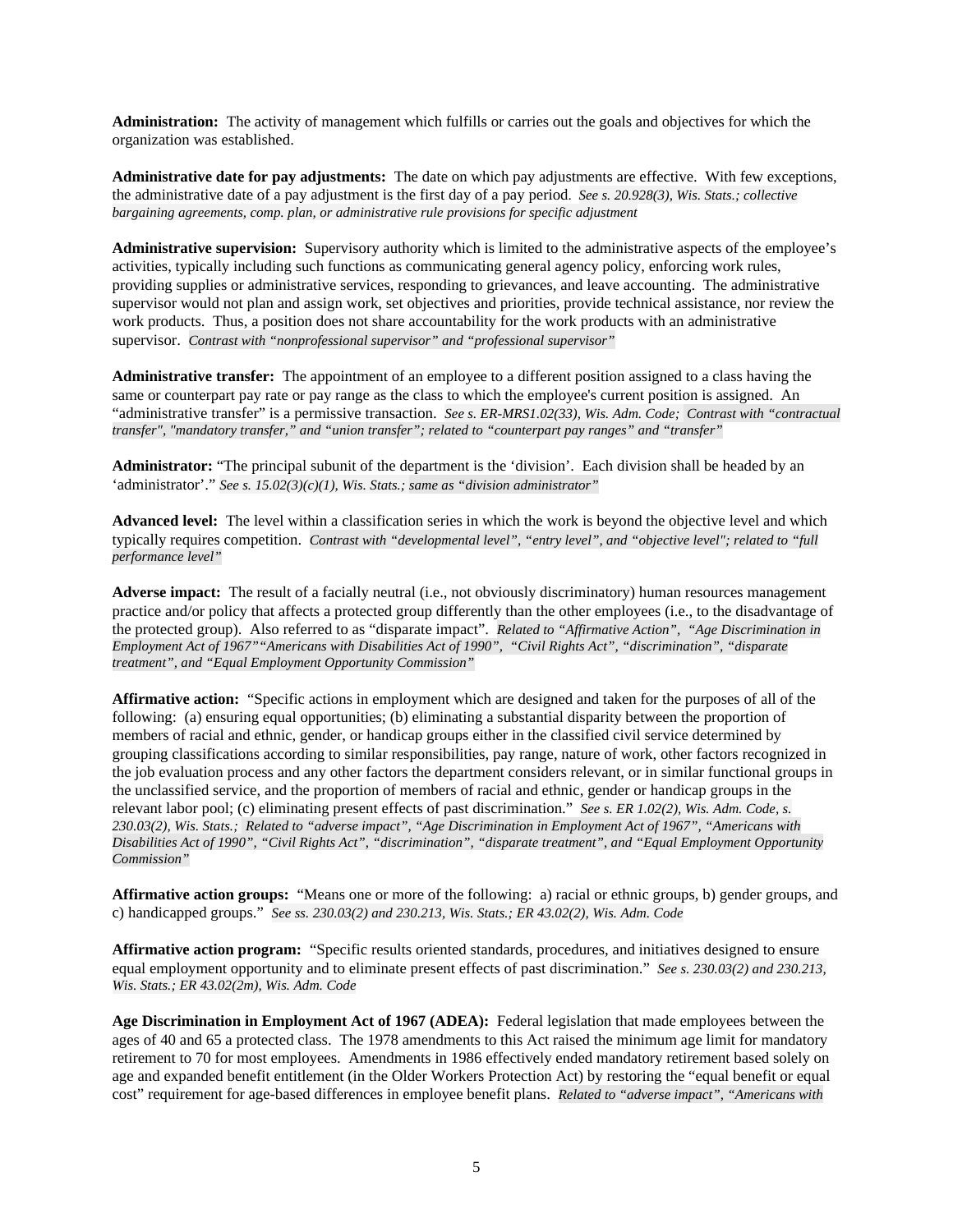*Disability Act of 1990", "Civil Rights Act", "discrimination", "disparate treatment", and "Equal Employment Opportunity Commission"*

**All funds cost:** The estimated dollar cost of the economic component of a collective bargaining agreement or compensation plan provision regardless of the funding source, e.g., General Purpose Revenue, program revenue, federal funds, program revenue segregated, etc*. Related to "all funds with fringe cost", "contract cost", "costing", "fiscal estimate", and "variable fringe rate"*

**All funds with fringe cost:** The all funds cost increased by the fringe rate costs (a percentage established by the Department of Administration). *Related to "all funds cost", "contract cost", "costing", "fiscal estimate", and "variable fringe rate"*

**Allocation:** "The initial assignment of a position to the appropriate class by the secretary as provided in *s. 230.09(2), Wis. Stats*." *See s. ER 3.01, Wis. Adm. Code; contrast with "reclassification", "reallocation", and "regrade"*

**Allocation Pattern:** The different types of activities usually found within a single classification. There may be only one allocation pattern to several different types of activities which could be performed and classified the same. At the time the classification specification is written, the allocation patterns have been determined to be equivalent and similar in nature of work. Representative positions may provide further examples of the different allocation patterns used in a classification. *Related to "best fit", "class or classification", "classification method of job evaluation", "classification/class title", "classification specification", "definition statements", "job grade", "majority of time", "position", and "representative position"*

**Alphabetical Listing of Classifications:** The listing of official classification titles that is located on the DER website--http://der.state.wi.us/static.

**Alternative work schedule:** Work schedules which differ from the standard work schedule, including but not limited to: part-time, shared time, and flexible-time schedules." *See s. 230.215, Wis. Stats; Ch. ER 42, Wis. Adm. Code; related to "flextime", and "job sharing"; contrast with "nonstandard work period" and "standard workweek"*

**Americans with Disabilities Act of 1990 (ADA):** This law creates nondiscrimination protections for people with disabilities, similar to the Title VII of the Civil Rights Act of 1964. Under the law, employers may not refuse to hire or promote a person because of a disability, and employers are required to make "reasonable accommodations" to allow people with disabilities to perform essential functions. The law includes those with hearing and visual impairments, physical, and mental impairments, AIDS victims, alcoholics and past drug users in its definition of "disabled." It does not include current illegal drug users, homosexuals, transsexuals, transvestites and people with emotional disorders. The Equal Employment Opportunity Commission enforces regulations. *Related to "adverse impact", "Age Discrimination in Employment Act of 1967", "Civil Rights Act", "disability", "discrimination", "disparate treatment", Equal Employment Opportunity Commission", and "Vocational Rehabilitation Act of 1973"*

**Anniversary date:** (1) The day on which an employee attains an additional year of continuous service. (2) The date used in some pay systems to trigger a review of the employee's salary and/or to trigger a potential salary increase.

**Annualized lump sum payment:** An amount paid in lieu of a base pay adjustment, typically based on the number of projected work hours for an employee from the date of the corresponding base pay adjustment, to the end of the fiscal year. *Same as "fiscal year lump sum payment"*

**Appeal:** Exercising rights to challenge a decision or action to a higher court or administrative authority.

**Appellant:** An employee(s) or job applicants who file a timely appeal with the Personnel Commission for an appealable personnel transaction affecting their position. *See ss. 230.04(1m), 230.44, and 230.45, Wis. Stats.*

**Appointing authority:** The chief administrative officer of an agency. *See ss. 230.03(4) and 230.06, Wis. Stats*.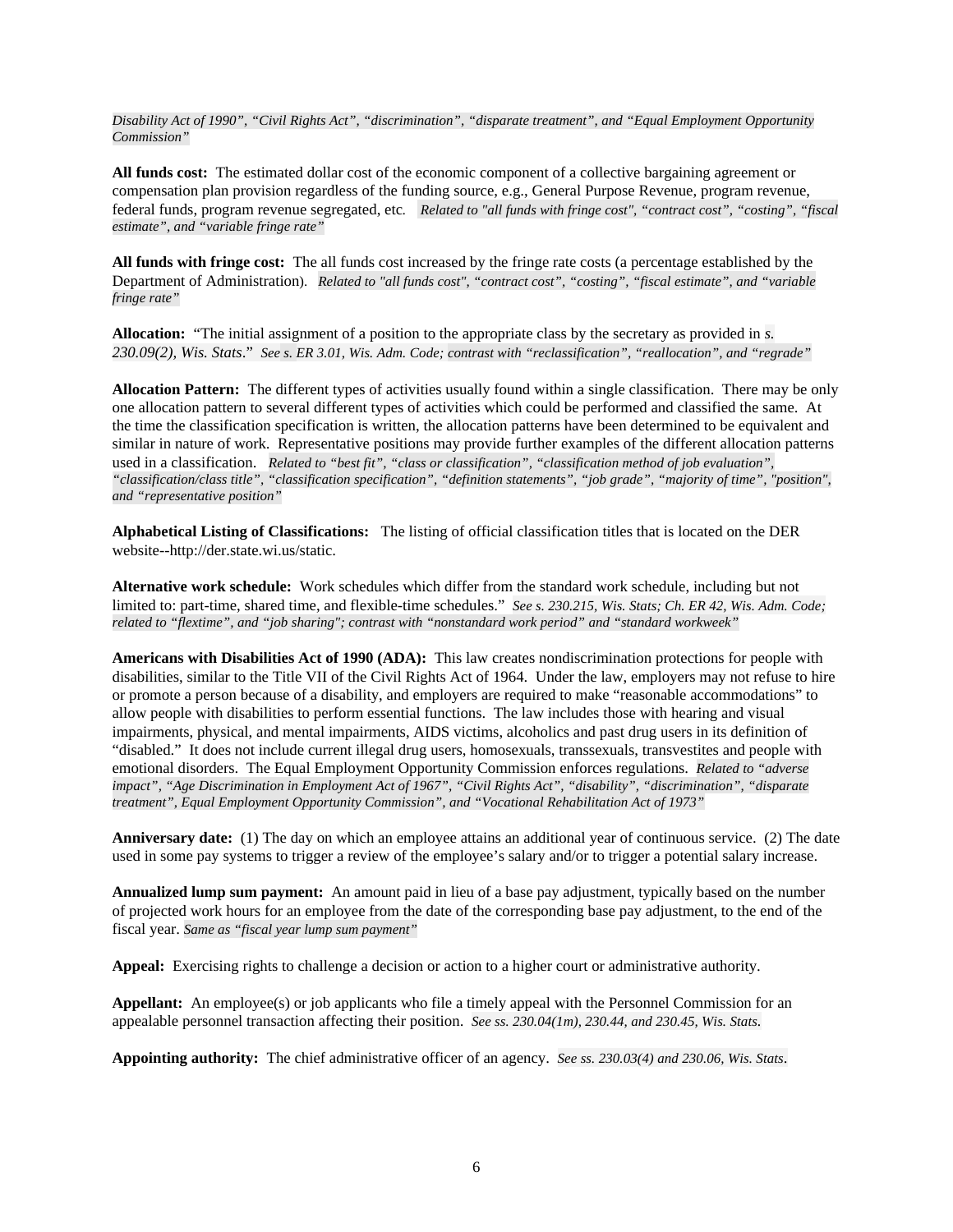**Appointment maximum: "**The maximum base rate an employe may be granted when appointed to a position assigned to that 'appointment maximum', except as otherwise provided under Pay On Appointment or Pay on Reinstatement or Restoration. The 'appointment maximum' does not apply to any original appointment for which the Entry Professional Program (EPP) was used in recruitment. The 'appointment maximum' is not the maximum of the pay range." *See Comp. Plan, Sec. J 3.00(1); related to "band", "broadbanding", "knowledge-based pay", "pay band", and "temporary appointment maximum"*

**Arbitrary:** (1) Used in the context of a regrade for an employee for a reclassification or reallocation transaction. If an employee is pre-selected for additional duties with out holding competition, the employee may not be regraded. The pre-selection is considered arbitrary and capricious. (2) an abuse of authority. *See WHRH Ch. 332.040(F)(2)*., *Related to "abuse of authority" and "capricious"*

**Arbitration:** A method of settling labor-management contractual disputes by having an impartial third party hold a formal hearing, take testimony and render a decision. The decision is binding upon the parties. *Related to "award" and "impasse"; similar to "conciliation:", " fact finding", and "mediation"*

Area wage survey: An area wage survey is any survey completed for a geographical area and includes the organizations competing for labor. An example of an area wage survey is conducted by the Bureau of Labor Statistics (BLS) of the U.S. Department of Labor in Standard Metropolitan Statistical Areas (SMSAs) Another example is the Labor Market Area Wage Survey conducted by the Department of Work Force Development. *Related to "survey"*

**Assigned headquarters:** The facility or location to which an employee is normally assigned by the employer as a headquarters. *Same as "headquarters city"; related to "work site"*

**Assistant Administrator:** A position serving in a line capacity responsible for administering a significant portion of the program area within an organizational unit. The "assistant" shares responsibility and accountability with the program head for only that portion of the program directly supervised. Since a program may have one or more "significant portions", there may be one or more Assistants. Depending on the size, complexity, and diversity of the program, there may also be a Deputy position. *contrast with "deputy"*

**Association of State Prosecutors – ASP:** The bargaining unit name for Assistant District Attorneys under Bargaining Unit designation 20.

**Attrition:** The reduction in the size of a work force through normal processes, such as voluntary resignations, retirements, discharges for cause, transfers, and deaths. *Related to "layoff", "bumping," and "downsizing"*

**Audit:** A review of a position for the purpose of determining the appropriate classification ("best fit") and transaction. An audit can be a desk audit with a comparison of the position description to classification specifications and may include comparisons to other positions. An audit can be face-to-face with the incumbent and/or the supervisor of the position. For reclassification or reallocation requests, the audit includes a determination of the appropriate transaction and if the incumbent should be regraded. *See WHRH Ch. 332; related to "logical", and "gradual"; similar to "job analysis interview"*

**Automatic wage adjustment:** Automatically increasing or decreasing wages in accordance with a specific plan formula.

**Automatic pay progression:** Automatically increasing wages after specified periods of service, until the employee reaches the top of his or her salary range. Automatic pay progression often is achieved through an automatic steprate pay system.

**Award:** The final decision of an arbitrator. *Related to "Arbitration"*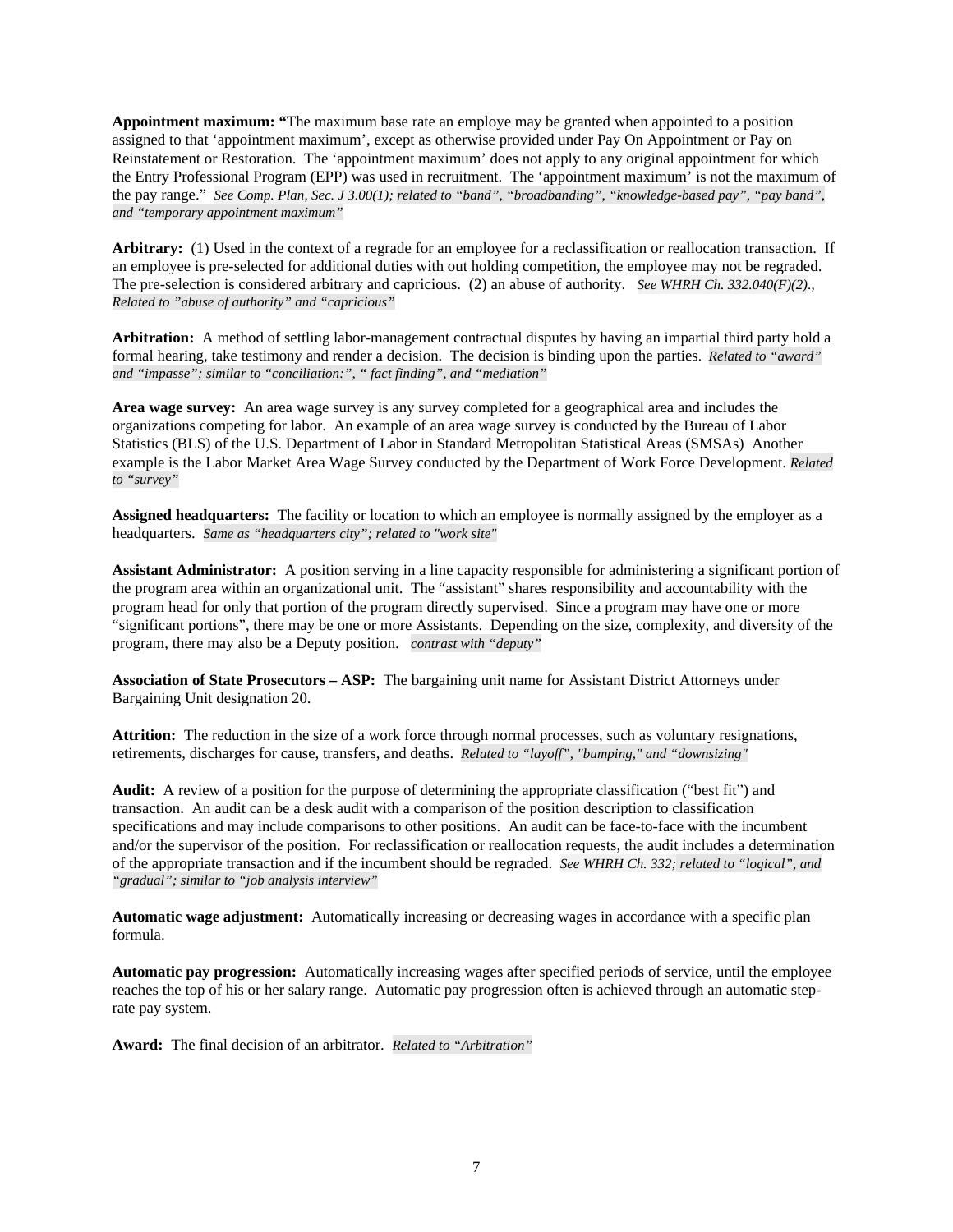<span id="page-7-0"></span>

*B B B*

**Back-end loading:** A base-building adjustment that has an effective date later in a fiscal year or contract period. *Related to "general wage adjustment"*

**Band:** A broad pay range consisting of a minimum, maximum, and appointment maximum. Pay bands are designed to provide pay-setting flexibility and to improve recruitment and retention of critical employees. S*ee Comp. Plan, Sec. J; similar to "broadband" and "pay band"; related to "appointment maximum" and "temporary appointment maximum"*

**Bargaining Agent:** An organization which is the exclusive representative of all employees in a bargaining unit.

**Bargaining Unit:** A group of employees that a state administrative agency has certified as appropriate to be represented by a union for the purpose of collective bargaining. (In Wisconsin, that agency is the Wisconsin Employment Relations Commission (WERC). *See Ch. 111, Wis. Stats.; see bargaining units of "ASP" "MGAA", "SEA", "SPDA", "TAA", "UPQHC", "WEAC", "WPDA", "WPEC", "WSAA", "WSBTC", "WSEU" and "WSP"*

**Base pay rate:** The official hourly pay rate excluding any overtime or supplemental pay. Base pay rate is limited to the pay range maximum; base pay rate plus any supplemental pay received is not limited to the pay range maximum. Base pay is also the rate at which accumulated sick leave credits are converted to offset health insurance upon retirement, and/or to pay out earned but unused annual leave credits upon retirement or departure from state service. *See s. ER 1.02(5), Wis. Adm. Code; similar to "across the board increase", "general wage adjustment", "pay adjustment", "regular rate", and "wage rate"*

**Benchmark job:** A job that is commonly found and defined, used to make pay comparisons either within the agency or to comparable jobs outside the agency. *Similar to "job cluster" and "job worth hierarchy"*

**Bereavement leave:** Authorized leave for travel to and attendance at the funeral of immediate family members. The collective bargaining agreement or Compensation Plan governs use of benefit time off. *Same as "funeral leave"*

**Best fit:** Classification decisions must be based on the "best fit" of the duties within the existing classification structure, typically the majority (i.e., more than 50%) of the work. *See WHRH Ch. 332; related to "allocation pattern", "classification method of job evaluation", "Knowledge Skills and Abilities", and "majority of time"*

**Biennium:** A two year period coinciding with a legislative session, beginning on July 1 of an odd-numbered year and extending through June 30 of the next odd-numbered year. The state budget is developed and appropriated on a biennial basis coinciding with this period.

**Blue Flu:** A method used by police officers in which police officers call in sick en masse instead of a strike. The same tactic is used by other employees such as firemen (red flu) and nurses (white flu). *Similar to "boycott", "collective bargaining", "concerted activity", "job action", "picketing", "red flu", "sitdown strike", "slowdown", "strike", "sympathy strike", and "white flu"*

**Bona Fide Occupational Qualification (BFOQ):** Typically refers to a valid job requirement such as a knowledge, skill or ability level that is required for competent job performance. (The origin of the term BFOQ is found in Title VII of the Civil Rights Act (1964) which prohibits employment discrimination on the basis of race, sex, religion or national origin. Under certain conditions, however, a requirement for a specific gender or religious affiliation is allowed if the requirement is a BFOQ for a given job, such as the requirement of Catholic affiliation for the job of Catholic priest.) *Related to "job description", "job specifications", "Knowledge, Skills, and Abilities", and "position description"*

**Boycott:** An effort by unions to refuse to deal with employers in an attempt to win concessions. A primary boycott is the refusal to patronize an employer who is directly involved in a labor dispute. *Similar to "blue flu", "collective*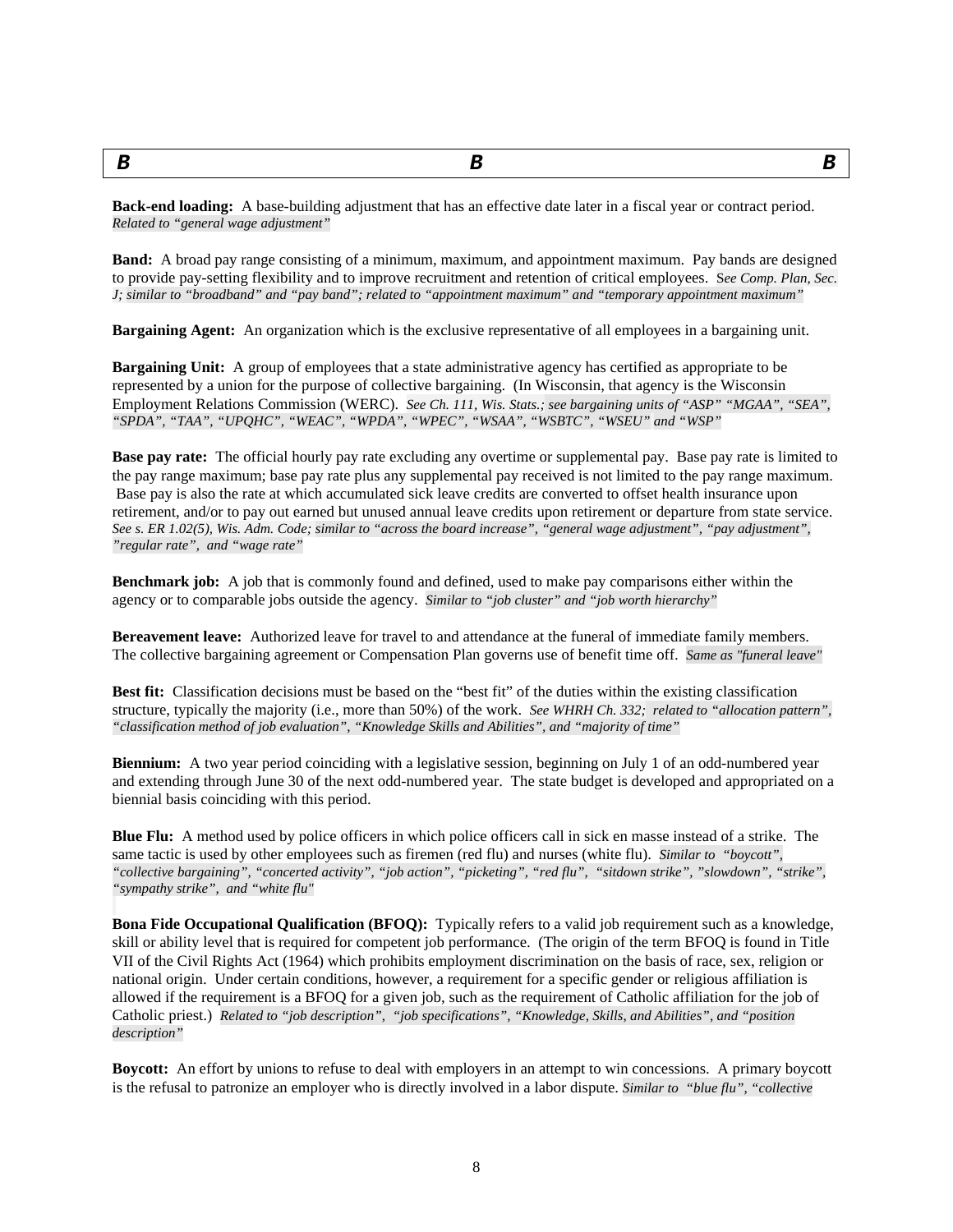*bargaining", "concerted activity", "job action", "picketing", "red flu", "sitdown strike:, "slowdown", "strike", "sympathy strike", and "white flu*

**Breadth:** One of the traditional measures of scope which focuses on variety (the number and type of goals and worker activities, especially those which require different sets of knowledge, skills, and abilities). *Related to "accountability", "complexity", "depth", "discretion", "impact of work", "Knowledge Skills and Abilities", "point factor system", "scope", and "survey"*

**Broadbanding:** A pay structure that consolidates a number of pay grades and salary ranges into fewer broad bands with relatively wide salary ranges, typically with 100 percent differences between minimum and maximum. *Similar to "band", and "pay band"; related to "appointment maximum" and "temporary appointment maximum"*

**Bumping:** A practice used during a layoff or reduction in the work force that allows a senior employee to displace a junior employee. *See "layoff"; related to "attrition" and "downsizing"*

**Bureau director: "**The principal subunit of the division is the 'bureau'. Each bureau shall be headed by a 'director'." *See s. 15.02(3)(c)(2), Wis. Stats; same as "director"*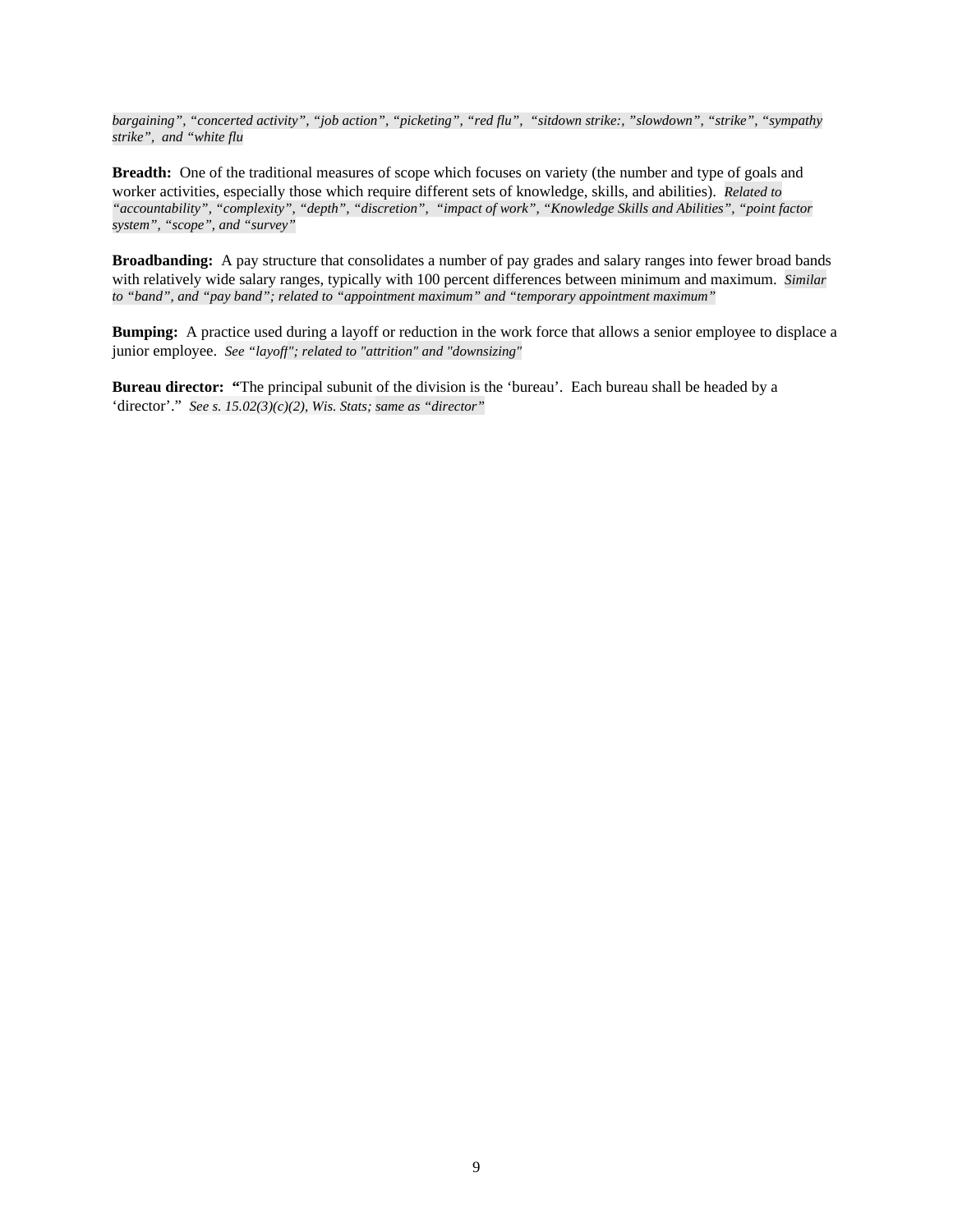<span id="page-9-0"></span>

|--|--|

**Capricious:** (1) Used in the context of a regrade for an employee for a reclassification or reallocation transaction. If an employee is pre-selected for additional duties without holding competition, the employee may not be regraded. The pre-selection is considered arbitrary and capricious. (2) An abuse of authority. *See WHRH Ch. 332.040(F)(2)*, *Related to "arbitrary" and "abuse of authority"*

**Career executive classification:** A classification formally designated by the DER Secretary to be included in the "career executive program". *See s. 230.24, Wis. Stats.; Ch. ER 30 and Ch. ER-MRS 30, Wis. Adm. Code; related to "senior manager pay system"*

**Career executive position:** A position formally designated by the Secretary of the DER to be included in the "career executive program". DER maintains a list of all of these positions and of all employees occupying such positions who are in the career executive program either through appointment or by opting into the program. A position in the "career executive program" is primarily "administrative in nature." Positions in the "career executive program" are entitled to greater annual leave provisions than are provided for other classified positions. *See s. 230.24, Wis. Stats; Ch. ER 30 and Ch. ER-MRS 30, Wis. Adm. Code; related to "senior manager pay system"*

**Career executive program:** A program that emphasizes excellence in administrative skills in order to (1) provide agencies with a pool of highly qualified executive candidates (2) provide outstanding administrative employees a broad opportunity for career advancement and (3) provide for the mobility of such employees among the agencies and units of state government for the most advantageous use of their managerial and administrative skills. *See s. 230.24, Wis. Stats.; Ch. ER 30 and Ch. ER-MRS 30, Wis. Adm. Code; related to "senior manager pay system"*

**Career ladder:** A non-technical term used to refer to a formal or informal pattern of typical or logical career movements for an employee. Career ladders often involve movement between bargaining units, e.g., movement into a professional position from a technical position in a related field, or into nonrepresented positions, e.g., supervisory or management positions. The means of movement would be transfer or promotion rather than reclassification. A formalized career ladder may exist in areas with multiple classification levels, a classification series consisting of entry, developmental, journey, and senior levels. *Related to "classification series" and "progression"*

**Catastrophic leave:** A program that allows employees to donate specified types and amounts of leave to employees who have been granted unpaid leaves of absence for catastrophic need. While some employees who are eligible to receive contributions of paid leave under this program may be on authorized state or federal family or medical leave, the determination of catastrophic leave is entirely separate from those laws and should not be confused with them. *See s. ER 18.15, Wis. Adm. Code; and WHRH Ch. 752*

**Cease and desist order:** An order issued by a court or administrative agency ordering that a particular activity be stopped.

**Census Identifier Code (CIC):** Used to extract race and gender information for Affirmative Action purposes.

**Centralization:** The extent to which policy determination and administration practices are controlled, usually by a central work group, across organizational units. The degree of centralization or decentralization depends on the style, culture and compensation strategy of an organization's management.

**Charge:** A document filed by an employe, an employer, a union, or an individual alleging that an unfair labor practice has been committed. *Related to "unfair labor practice"*

**Charter:** Keeps the record on the flip chart. From Wisconsin Employment Relations Commission consensus training

**Check-off:** A union security provision that allows union dues to be deducted by the employer from the pay of union members. The employer then delivers the dues to the union on a scheduled basis.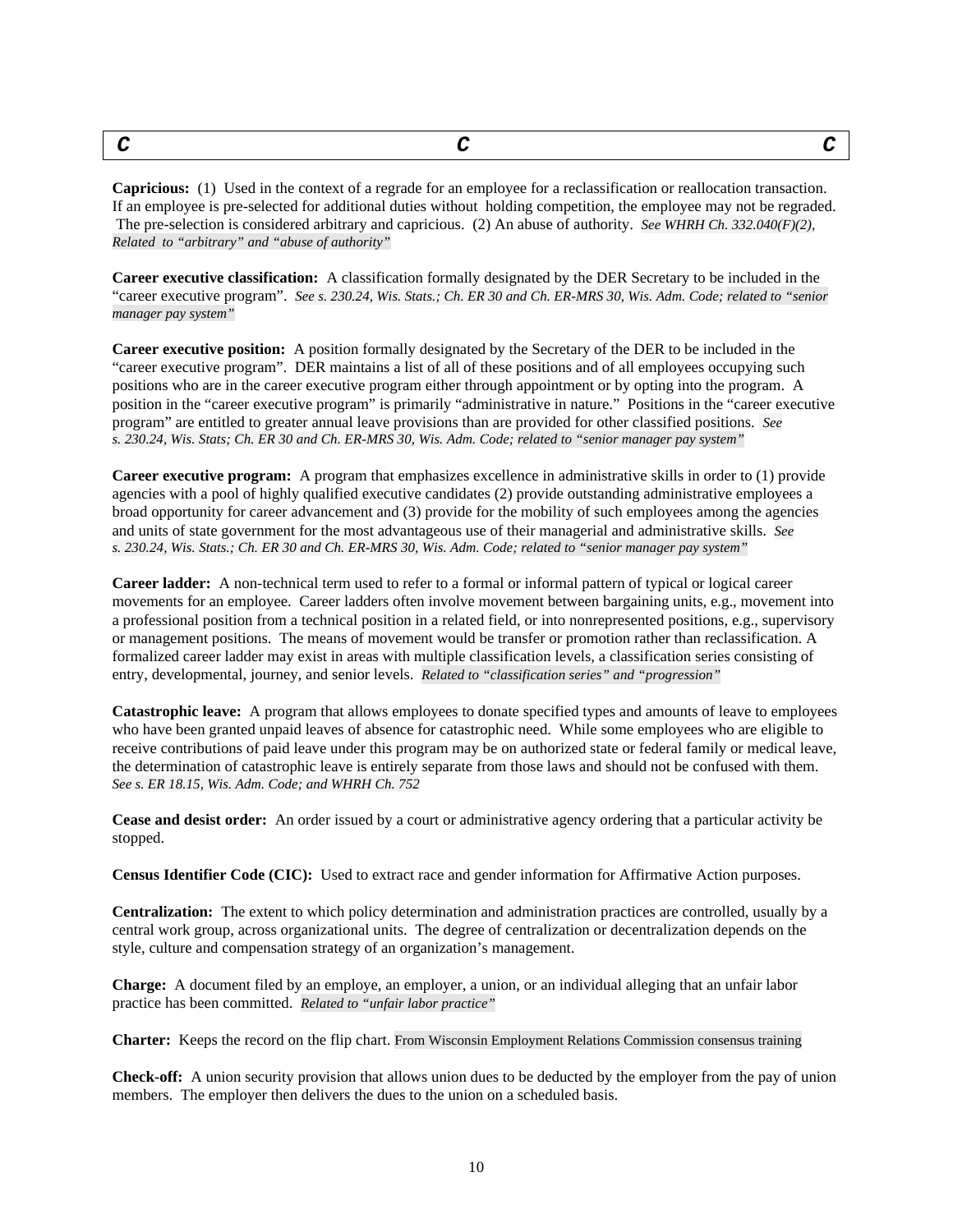**Chief:** The individual responsible for all activities in a section which is the first subdivision of a Bureau. *same as "section chief"*

**Civil Rights Act:** Title VII of the Civil Rights Act of 1964 prohibits discrimination in all aspects of employment when that discrimination is based on race, color, religion, national origin or sex. It is unlawful for employers to segregate or classify employees based on the above so that they are adversely impacted. The act was amended in 1991 to clarify prior legislation and authorize compensatory and punitive damages and jury trials in Title VII cases where plaintiffs allege and prove intentional illegal discrimination. *Related to "adverse impact", "Age Discrimination in Employment Act of 1967", "Americans with Disabilities Act of 1990", "discrimination", "disparate treatment", and "Equal Employment Opportunity Commission"*

**Class or classification:** A group of positions sufficiently alike in respect to their duties and responsibilities to justify common treatment in the various employment processes. *See s. 230.09, Wis. Stats.; similar to "allocation pattern" and "job grade"*

**Classification code:** A unique set of digits assigned to each classification used in personnel/payroll data processing to identify class title, pay schedule and pay range. *See Alphabetical Listing of Classifications*

**Classification method of job evaluation:** A nonqualitative form of job content evaluation that compares jobs to predefined class specifications established for each classification and pay range. Positions are placed in whichever classification best describes them. *Related to "allocation pattern", "best fit", "classification specification", "job specification", and "majority of time"*

**Classification plan:** "The classification plan for all positions in the classified service is made up of classes described in class specifications and assigned to pay rates or ranges in accordance with the provisions of *s. 230.09(2)(b), Wis. Stats*. For the purpose of chs. ER 1 to 45, class and classification are synonymous." *See s. ER 2.01, Wis. Adm. Code*

**Classification series:** A group of related classes where work assignments involve a common field of activity, but there exists a difference in the complexity of duties and levels of responsibilities. *Related to "Career Ladder"*

**Classification/class title:** "(1) The secretary shall ascertain and record the duties, responsibilities and authorities of, and establish grade levels and classifications for, all positions in the classified service. Each classification so established shall include all positions which are comparable with respect to authority, responsibility and nature of work required. Each classification shall be established to include as many positions as are reasonable and practicable. In addition, each class shall: (b) Be designated by the same official generic title. The official titles of classes so established shall be used in all reports and payrolls and in all estimates requesting the appropriation of money to pay employees. (c) Be so constituted that the same evaluated grade level within a pay schedule can be applied to all positions in the class under similar working conditions. (d) Where practical, be included in a series to provide probable lines of progression. *See s. 230.09(1)(b)(c)(d), Wis. Stats., s. ER 2.03(1), Wis. Adm. Code; Alphabetical Listing of Classifications; same as "job title"; related to "allocation pattern"*

**Classification/official class subtitle:** A second explanatory title determined by the Secretary of DER which is used to identify positions whose duties distinguish them from other positions in the same class in terms of the qualifications required for successful performance in the position. Personnel processes such as recruitment, hiring above the minimum, examination, certification, or layoff, may be based on both the class title and official subtitle. *See s. ER 2.03(2), Wis. Adm. Code; similar to "subtitle"*

**Classification specification:** A written definition that serves as the basic authority for the assignment of positions to a classification. *See s. ER 2.04, Wis. Adm. Code; related to "allocation pattern", "definition statement", "exclusion statement", "inclusion statement", "job specification", and "representative position"*

**Classified employe:** An employee included in the classified service comprised of all positions not included in the unclassified service. *See ss. 230.08(3) and 230.09(2)(a), Wis. Stats.*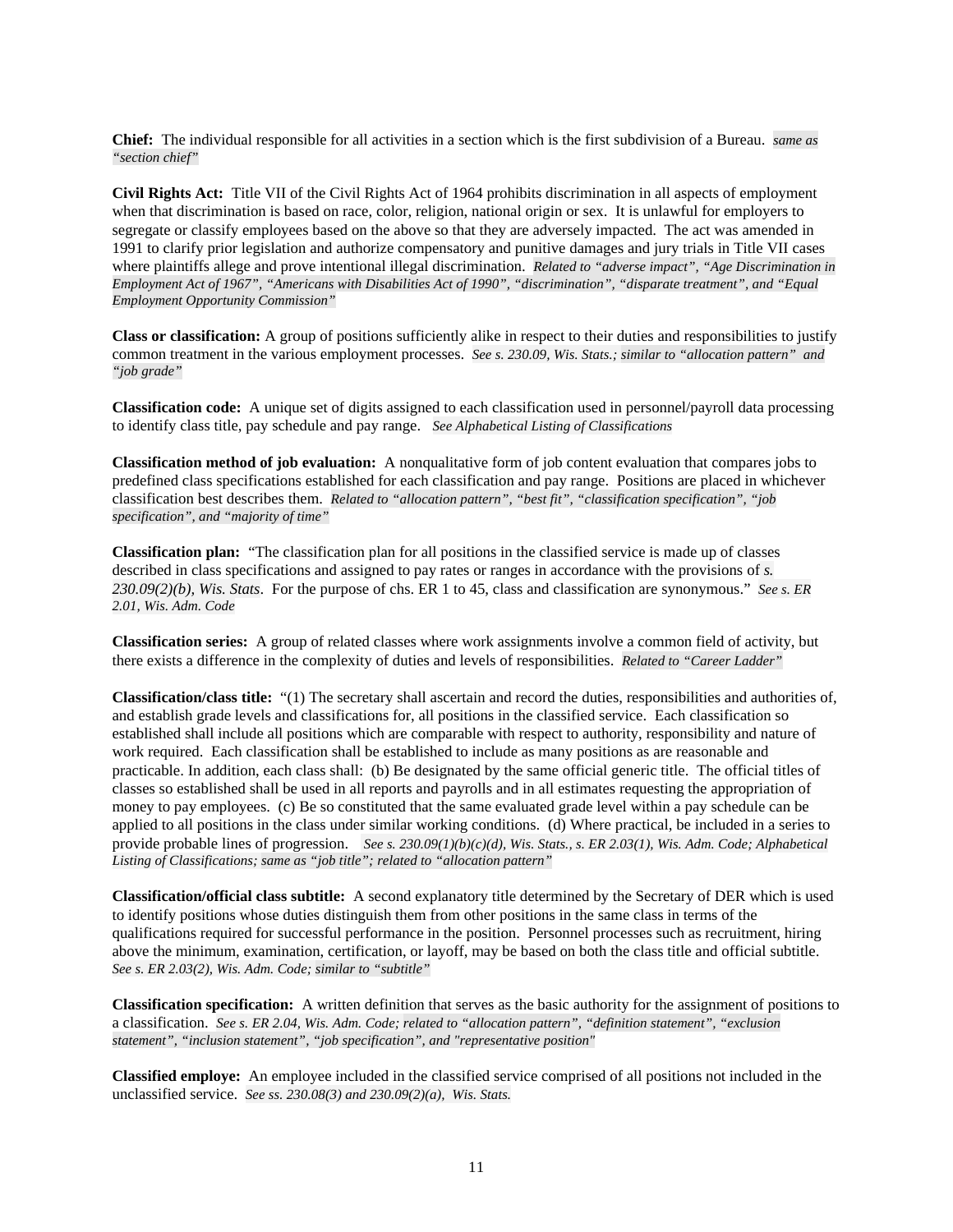**Closed shop:** An arrangement whereby an employer is required to hire union members only. The closed shop is illegal under federal and state statutes.

**Close supervision:** Implies that the work is performed according to detailed instructions and that supervision is available on short notice. *Contrast with "general supervision" and "limited supervision"*

**Collective bargaining: "**The performance of the mutual obligation of the state as an employer by its officers and agents, and the representatives of its employes, to meet and confer at reasonable times, in good faith, with respect to the subjects of bargaining provided in s. 111.91(1), Wis. Stats. with the intention of reaching an agreement, or to resolve questions arising under such an agreement. The duty to bargain, however, does not compel either party to agree to a proposal or require the making of a concession. Collective bargaining includes the reduction of any agreement reached to a written and signed document." *See s. 111.81(1), Wis. Stats; Related to "blue flu", "boycott", "concerted activity", "escalator clause", "National Labor Relations Act of 1935", "picketing", "red flu",, "sitdown strike:, "slowdown", "strike", "sweetheart contract", "sympathy strike", "white flu", and "zipper clause"*

**Collective bargaining agreements:** Agreements between employee groups and employers detailing pay and work conditions including wages, working hours, vacation, and holiday entitlements, termination of service provisions, and sometimes benefit entitlements. *Related to "escalator clause", "sweetheart contract", and "zipper clause"*

**Comparable worth:** The doctrine that men and women who perform work of the same "inherent value" should receive similar levels of compensation. According to this doctrine, jobs have an inherent value that can be compared across jobs of quite different content. Those accepting this position maintain that women performing jobs of comparable worth to those performed by men should be paid the same as men, excepting allowable differences (for example, seniority). Note, see Equal Pay Act. *Similar to "equal pay for equal work"*

**Compensable factor:** Any factor used to provide a basis for judging job value to create a job worth hierarchy (job evaluation). The generic compensable factors established by the Equal Pay Act of 1963 are skill, effort, responsibility, and working conditions.

**Compensable factor degree:** In quantitative job evaluation plans, measurement scales or "yardsticks" that identify specific levels or amounts of a compensable factor. Usually, there are five to seven degrees for each factor.

**Compensable factor weight:** The percentage weight or "influence" a single compensable factor has in a quantitative job evaluation plan.

**Compensation reserve:** (1)General Purpose Revenue (GPR) funds allocated in the biennial Executive Budget Bill to fund the following: wage adjustments provided through collective bargaining agreements, nonrepresented Compensation Plan, University of Wisconsin pay plan, along with the associated fringe rate cost, and the projected additional cost of the State's contribution towards group health insurance premiums. (2) The total dollars allocated by DER to fund the economic adjustments of a specific bargaining unit or the non-represented Compensation Plan for a biennial period. *related to "general purpose revenue" and "parameter"*

**Compensation strategy/philosophy/policy:** The principles that guide the design, implementation and administration of a compensation program. The strategy ensures that a compensation program, consisting of both pay and benefits, supports the mission, goals and business objectives. It may also specify what programs will be used and how they will be administered. The philosophy ensures that a compensation program supports the culture. The policy ensures that a compensation program carries out the compensation strategy while supporting the compensation philosophy.

**Competency:** A behavior, attribute, or skill which is a predictor of personal success.

**Competition:** A new or vacant position that is filled by an employee who does not have rights to the position. Rights can include contractual transfer rights and layoff or restoration rights. Competition can include the competitive exam process or hiring an employee who is eligible to transfer, demote, or reinstate into the position.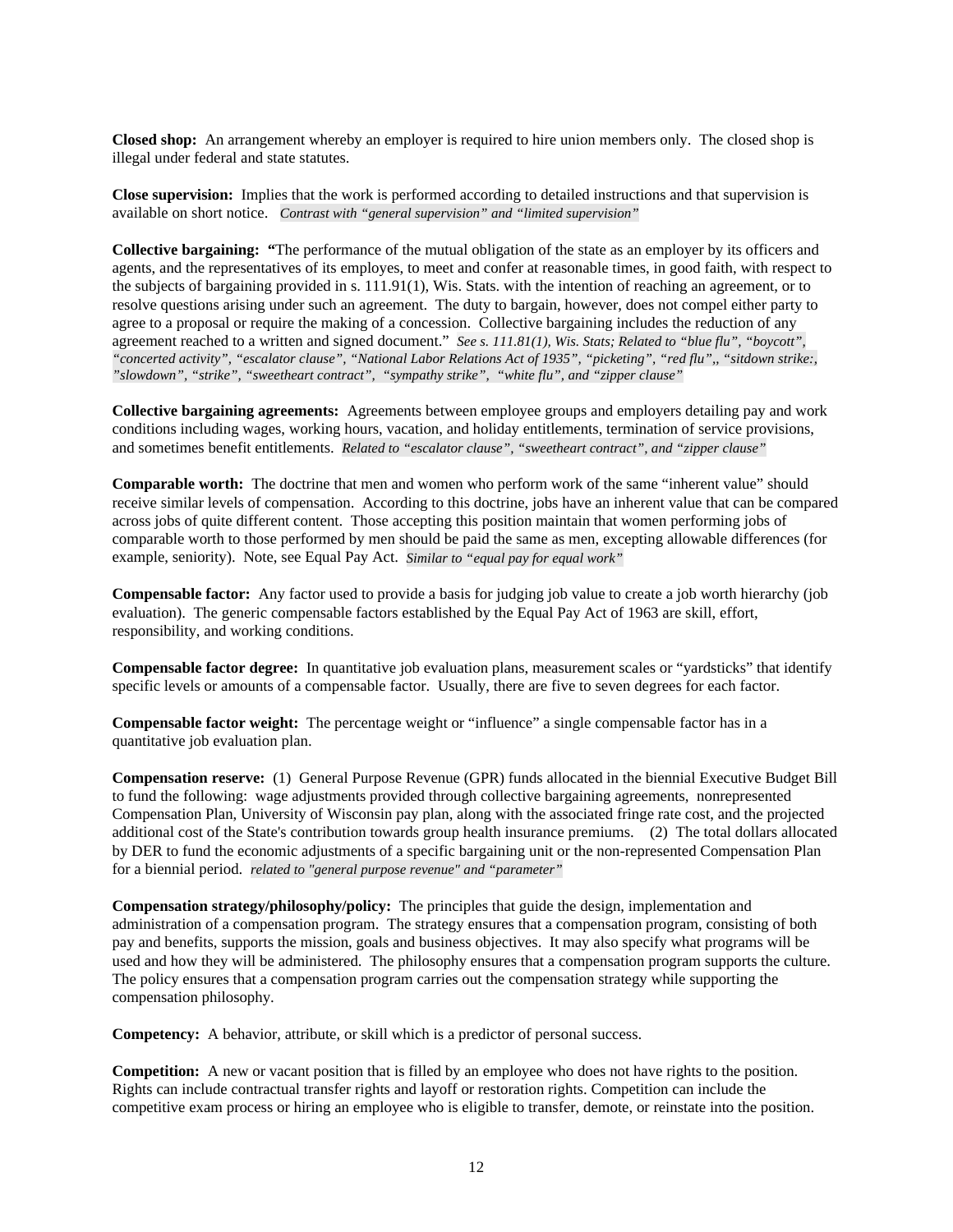An incumbent, in a position that is determined to be new, does not have rights to the position. *Related to "demotion", "layoff", "promotion", "reinstatement", and "transfer"; contrast with "reallocation" and "reclassification"*

**Competitive pay policy:** The strategic decision about which labor markets to use as comparison groups, and how to set pay levels with respect to those groups*. Similar to "pay policy" and "pay policy line"*

**Complexity:** The difficulty inherent in performing the work often measured by both the variety of worker activities (number and related or unrelated) and the type (simple, singular, recurring, predictable, non-controversial, etc. vs. intensive, multifaceted, sporadic, unpredictable, controversial, etc.). Complexity is frequently influenced by or interacts with scope. *Related to "accountability", "breadth", "depth", "discretion", "impact of work", "Knowledge, Skills, and Ability", "point factor system", "scope", and "survey"*

**Compression:** Pay differentials considered inequitable. The term may apply to differences between (1) the pay of supervisors and subordinates, (2) the pay of experienced and newly hired personnel of the same classification, or (3) pay-range midpoints in successive job pay ranges or related jobs across pay structures. *Related to "internal equity*" *and "parity"*

**Concerted activity:** Actions taken by more than one employee that include, but are not limited to, collective bargaining, strikes, boycotts and picketing. *Related to "blue flu", "boycott", "collective bargaining", "job action", "picketing", "red flu", "sitdown strike", "slowdown", "strikes", "sympathy strike", and "white flu"*

**Conciliation:** Attempts by a neutral party to reconcile opposing viewpoints in a labor dispute in order to help the parties come to a voluntary settlement. *Similar to "arbitration", " fact finding", and "mediation"; related to "award" and "impasse"*

**Confidential:** Any state employee who is privy to confidential matters affecting the employer-employee relationship, as well as employees of the WERC. To be considered confidential and excluded from the bargaining unit, an employee must have any of the following: (1) access to, knowledge of, or participation in confidential matters related to labor relations; (2) use of and access to files pertaining to labor contract negotiations, employee grievances, disciplinary actions, or contract interpretation; or (3) duties and responsibilities related to the employment process in which the employee is privy to such information as possible organizational and staffing changes. *See s. 111.81(7)(a), Wis. Stats.; WHRH Ch. 324; contrast with "represented position"; similar to "exclusion" and "nonrepresented"*

**Considerable difficulty:** Refers to duties which require independent judgment; many factors must be considered and weighed before a decision can be reached. Usually positions requiring the planning, development, or coordination of activities or programs or part thereof and the direction or coordination of employees fall into this category.

**Consolidated Omnibus Budget Reconciliation Act of 1985 (COBRA):** Requires employers of 20 or more employees to offer employees and their dependents certain health insurance continuation rights if the employee is terminated, laid off, or has his or her hours reduced so that he or she no longer meets the eligibility requirements for health insurance coverage. If any of these events occur, the employee or dependents can choose to continue health care coverage for 18 months at the employer's group premium rate plus 2% administration costs.

**Constructive discharge:** Actions of an employer, or employer's representative, which intentionally or unintentionally made an employe's job so unbearable or onerous that the employee reasonably believes he or she has only two options: (1) to accept a personally extremely adverse situation or (2) resign.

**Consultant:** A recognized expert in a particular field of endeavor who engages predominantly in providing advice and assistance to those who seek his or her services. A consultant develops, demonstrates, and recommends new methods, projects, and ideas rather than simply disseminating information or training.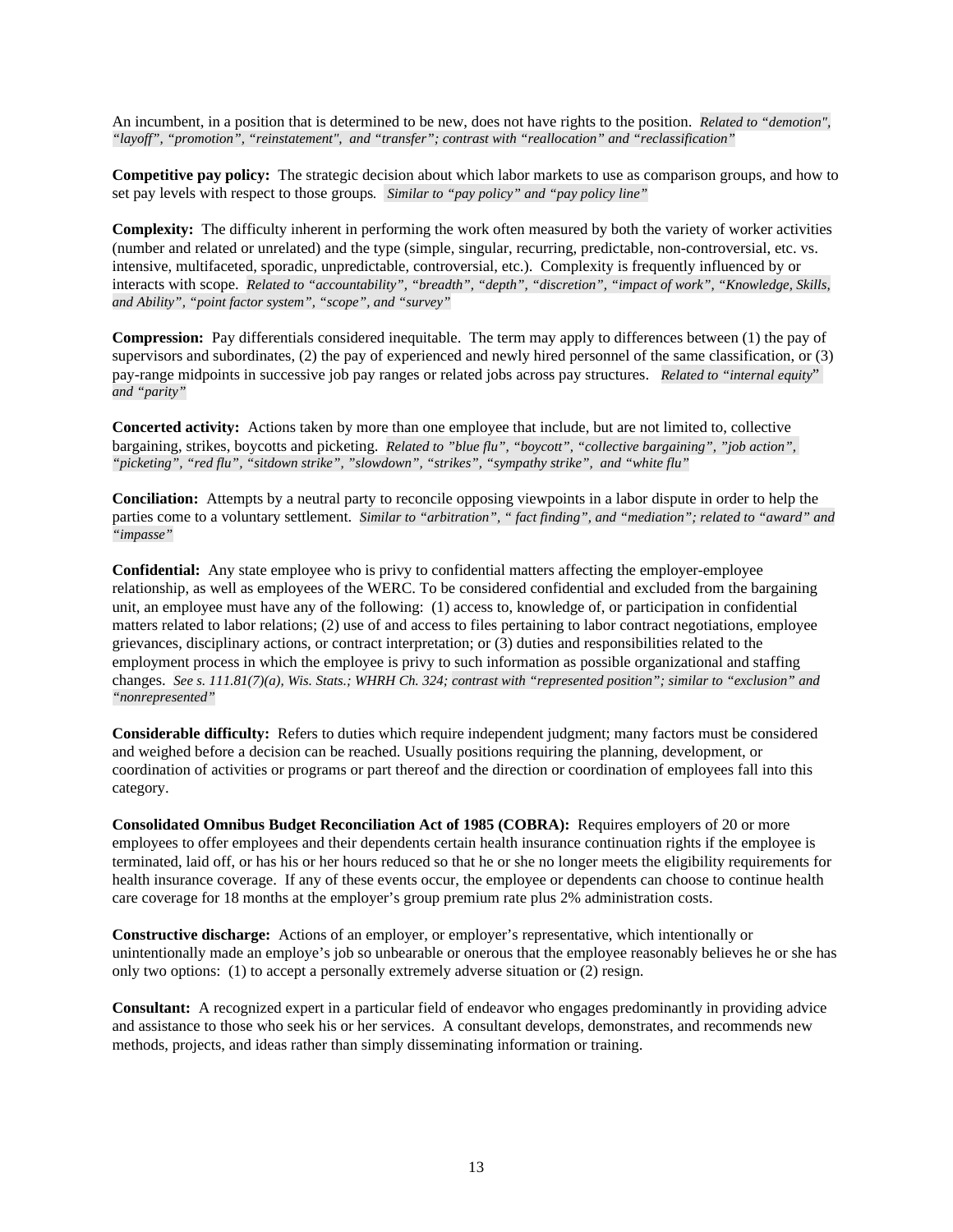**Consumer Price Index (CPI):** An indicator of the cost of living published by the Bureau of Labor Statistics, U.S. Department of Labor. It is an indicator of the changing purchasing power of the dollar. Specifically, it measures price changes of items in a fixed "market basket" of goods and services purchased by a hypothetical average family.

**Continuous service:** "All the time in continuous employment status, as defined in s. ER 18.01(3) and computed under s. ER 18.02(2), in the unclassified service or as a permanent employee in the classified service. Continuous service does not include time served in limited term employment and in those positions under s. 230.08 (2)(j) and (k), Wis. Stats., regarding youth camps and students, respectively." *Frequently confused with "adjusted continuous service" and "credible service." See s. ER 1.02(6), Wis. Adm. Code, WHRH Ch. 732; related to "adjusted continuous service date"*

**Contract cost:** The estimated total cost of economic adjustments (wages and benefits) over a biennium. The cost may be expressed as GPR costs or "all funds". The fiscal estimate is required by state law for any statutory proposals and tells how much a proposal is estimated to cost or save the state in dollar terms. As it relates to state employee collective bargaining agreements and to compensation plan recommendations, the fiscal estimate reports the fiscal effect of economic adjustments that are supplemented from the Compensation Reserve. *Same as "fiscal estimate"; related to "all funds cost", "all funds with fringe cost", "costing", and "variable fringe rate"*

**Contractual transfer:** The lateral movement of an employee from one position to another in accordance with transfer provisions established in the applicable collective bargaining agreement. *Contrast with "administrative transfer"; same as "mandatory transfer" and "union transfer"; related to "transfer"*

**Control point:** The point within a salary range representing the desired pay for a fully qualified, satisfactory performer in a job or group of jobs at a given time (usually the midpoint of the salary range). *Related to "mid-point"*

**Cost of living adjustment (COLA):** An adjustment made in wages that corresponds with a change in the cost of living. Although some people consider the typically annual wage increases provided to state employees to be "cost of living" increases, they are not directly or perfectly related to the changes in the cost of living. *Related to "escalator clause"*

**Cost of the first year in the second year:** The projected cost to be incurred and charged against the compensation reserve during the second year of a biennium for economic adjustments effective during the first year of the biennium. *Same as "first year in second year cost"*

**Costing:** The process of estimating the immediate and biennial cost to the state of the wage and benefit adjustments to employees. *Related to "all funds cost", "all funds with fringe cost", "contract cost", "fiscal estimate", "variable fringe rate", "frozen payroll data", and "lift"*

**Counterpart pay ranges:** "Pay ranges or groupings of pay ranges in different pay schedules which are designated by the secretary to be at the same level for purposes of determining the appropriate personnel transactions." *See ER 1.02(7), Wis. Adm. Code; contrast with "higher pay range" and "lower pay range"; related to "administrative transfer"*

**Creditable service:** The creditable current and prior service, expressed in years, for which an employee participating in the Wisconsin Retirement System receives or is considered to receive earnings under the Wisconsin Retirement System. *Frequently confused with "continuous service" and "adjusted continuous service." See s. 40.02(17), Wis. Stats*

**Criteria:** Measures which are established and by which other factors may be judged. *Related to "Factor Evaluation System", "factor comparison system", and "factor weight"*

**Critical recruitment:** "The administrator may designate classifications in which applicants are in critically short supply and may develop such recruitment, examination and certification processes as will provide agencies with prompt certification when qualified applicants can be found, provided that due notice has been given and proper competitive standards have been maintained." *See s. 230.21(2), Wis. Stats.; s. ER-MRS 6.12, Wis. Adm. Code*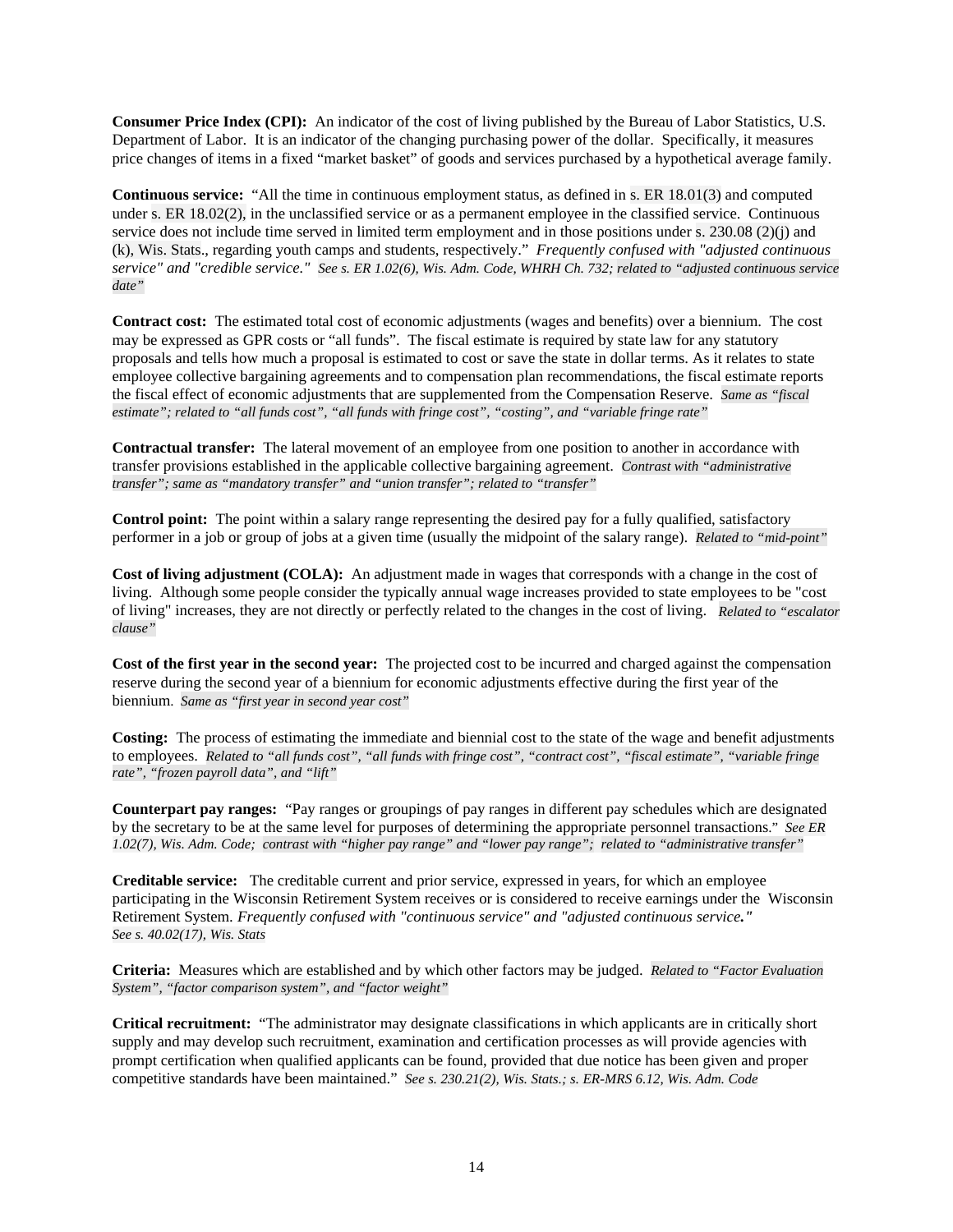<span id="page-14-0"></span>

| - | –<br>,, |  | - |
|---|---------|--|---|
|---|---------|--|---|

**Data processing unit code (DP):** A code designating the data processing unit to which a class belongs. A code whose primary purpose is to identify to which group a classification is affiliated for purposes of coverage under the state employment relations act. The DP unit code is also used to determine coverage under the compensation plan's overtime provisions. The DP Unit code indicates whether a classification is considered part of a potential or existing bargaining unit and whether it is considered professional or non-professional. *See s. 111.825(1), Wis. Stats.; Alphabetical Listing of Classifications*

**Decertification:** The withdrawal of a union's designation as exclusive representative of employees. This usually occurs after employees vote the union out.

**Definition statement:** A broad and brief description of the duties of the class or series, the purpose in performing these duties, the work output, and the organizational location or work setting in which the class is found. This description should include the occupation or field within which the work takes place. *Related to "allocation pattern", "classification specification", "exclusion statement", "inclusion statement", and "job specification"*

**Delegation:** DER and the DMRS Administrator may allocate "delegation" to agencies for the purpose of determining personnel transaction decisions. A formal agreement must be developed between DER or DMRS and the agency, and signed by both Secretaries or DMRS Administrator, for those classifications or circumstances the agency will be "delegated". Agencies must use existing rules and regulations for decision making, they may not develop different or new allocations or interpretations. DER is ultimately responsible for "delegated" classifications and transactions and will monitor the "delegated" transactions. *See ss. 230.04 and 230.05(2)(a), Wis. Stats.; WHRH Chapters 314, 332, 334, and 772; contrast with "nondelegated"*

**Demotion:** "The permanent appointment of an employe with permanent status in one class to a position in a lower class than the highest position currently held in which the employe has permanent status in class, unless excluded under *s. ER-MRS 17.02, Wis. Adm. Code*. A 'demotion' can be voluntary or involuntary." *See ss. 230.28(1)(d) and 230.34, Wis. Stats; s. ER 1.02(8), Wis. Adm. Code; similar to "downgrade"; related to "layoff"*

**Depth:** One of the traditional measures of scope which focuses on intellectual understanding or competence necessary to perform the work (i.e. type and amount of specialized knowledge, skills, and abilities, which might range from superficial to comprehensive). *Related to "accountability", "breadth", "complexity", "discretion", "impact of work", "Knowledge, Skills, and Abilities", "point factor system", "scope", and "survey"*

**Deputy:** A position serving in a line capacity with authority to administer all of the program areas within an organizational unit and all other program employees are subordinate to the deputy. The deputy "shares" responsibility and accountability for the program with the program head. By definition, there can be only one deputy per program (i.e., for each director of a program there can be only one deputy director for that same program). Depending on the size, complexity and diversity of the program, there may be one or more "assistant" directors. *Contrast with "assistant administrator"*

**Developmental level:** An intermediate progression level in a classification series between the entry and objective levels where the employee receives decreasing levels of supervision, compared to the entry level, which will provide for reclassification to the objective level. *Contrast with "advanced level", "entry level", and "objective level"*

**Diary/log:** A method for gathering detailed information about a job by asking an employee to maintain a diary or log of his or her activities for a specified period of time.

**Dictionary of Occupational Titles (DOT):** Developed by the U.S. Department of Labor, this document defines more than 20,000 common jobs and is based on more than 75,000 job analyses conducted by means of functional job analysis.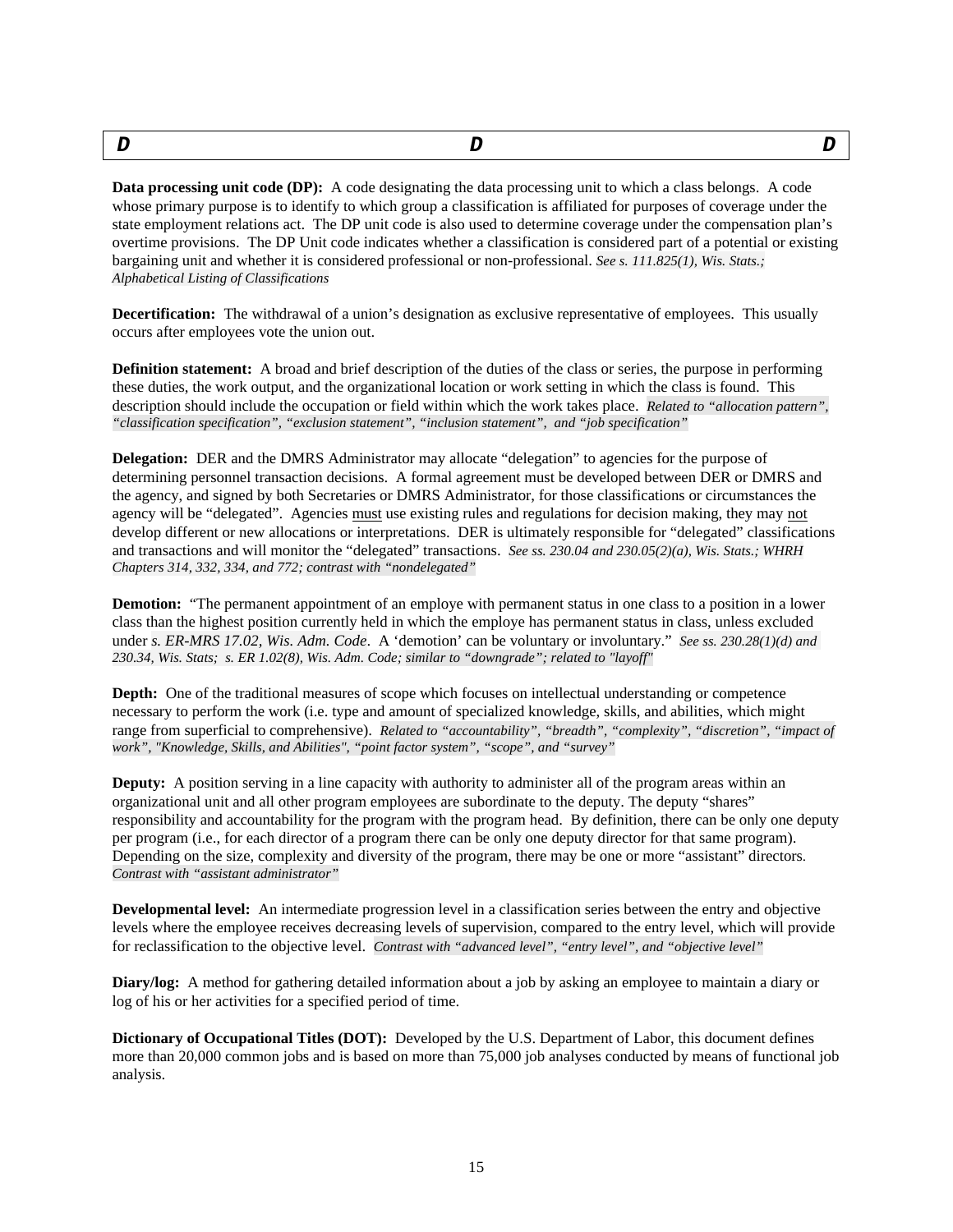**Differential pay:** A type of supplemental pay, typically paid when working certain days or certain time periods. *Similar to "add-on pay", "night differential", "on-call pay", "premium rate", "pyramiding", "responsibility pay", "shift differential", "supplemental pay" and "weekend differential"*

**Direct observation:** A job analysis technique that involves the direct observation of employe(s) actually performing work in order to understand job content. The method is typically used for highly repetitive production jobs.

**Director:** "The principal subunit of the division is the 'bureau'. Each bureau shall be headed by a 'director'." *See s. 15.02(3)(c)(2), Wis. Stats.; same as "bureau director"*

**Disability:** Under the Americans with Disabilities Act of 1990 (ADA), a physical or mental impairment that substantially limits one or more of the major life activities of an individual. A disability is said to exist when record is made of such an impairment or the employer regards the employee as having such an impairment. *Related to "Americans with Disabilities Act of 1990", and "Vocational Rehabilitation Act of 1973"*

**Discharge:** "An employe with permanent status in class or an employe who has served with the state or a county, or both, as an assistant district attorney for a continuous period of 12 months or more may be removed, suspended without pay, discharged, reduced in base pay or demoted only for just cause." *See s. 230.34(1)(a), Wis. Stats.* 

**Disclaimer statement:** A provision in a job description that states that job descriptions typically do not specify every duty or responsibility that an employee may be asked to perform; such as "May perform other duties as required." *Related to "job description" and "position description"*

**Discrete:** A type of performance cycle in which the performance of the incumbent is limited to a defined performance period without any connection to past or future performance periods.

**Discretion:** Identifies the application of available regulations, guidelines, established policies, procedures and methods and the degree to which these standards must be incorporated into the activities being carried out by the position. The freedom or authority to make decisions and choices. *Related to "accountability", "breadth", "depth", "complexity", "impact of work", "Knowledge Skills and Abilities", "point factor system", "scope", and "survey"*

**Discretionary Compensation Adjustment (DCA):** The discretion the appointing authority has to provide economic recognition for significant and permanent changes in job duties, increased competencies, or to address pay equity or retention needs. *See Comp. Plan, Sec. J 5.00; related to "extrinsic rewards" and "lump sum merit"*

**Discretionary Compensation Performance Recognition Awards (DCPRA) and payments:** Rewarding employees for meritorious performance with base pay increases (DCPRA) and/or lump sum payments (Discretionary Compensation Performance Recognition Payments) throughout the fiscal year. *See Comp. Plan, Sec. A 2.03 and Sec. B 3.05(1)(c)(5) and (2); related to "Discretionary Compensation Adjustment", "extrinsic rewards", "feedback", "incentive", "merit increase", and "lump sum merit"*

**Discrimination:** "Unlawful actions or practices which constitute unequal or different treatment of, or create an unequal or different effect on an individual or group of people, on the basis of age, race, creed or religion, color, handicap, sex, marital status, national origin or ancestry, political affiliation, arrest or conviction record, sexual orientation, or other bases specified under *subch. II of ch. 111, Stats*. Disparate treatment of employes is based on factors not related to qualifications, skills, or performance." *See s. ER 1(9), Wis. Adm. Code; Related to "AA", "ADA", "ADEA", "adverse impact", "disparate treatment, "EEOC"*

**Disparate impact:** The result of an employer's action or policy which appears neutral and is not unlawful on its face, but affects more harshly one or more classes of employees.

**Disparate treatment:** Discrimination within the meaning of Title VII of the Civil Rights Act of 1964 can take many forms. It can occur when an employer or other person subject to the Act intentionally excludes individuals from an employment opportunity on the basis of race, color, religion, sex, or national origin. Evidence of exclusion need not be embodied in respondent's employment policies or practices however. Whenever similarly situated individuals of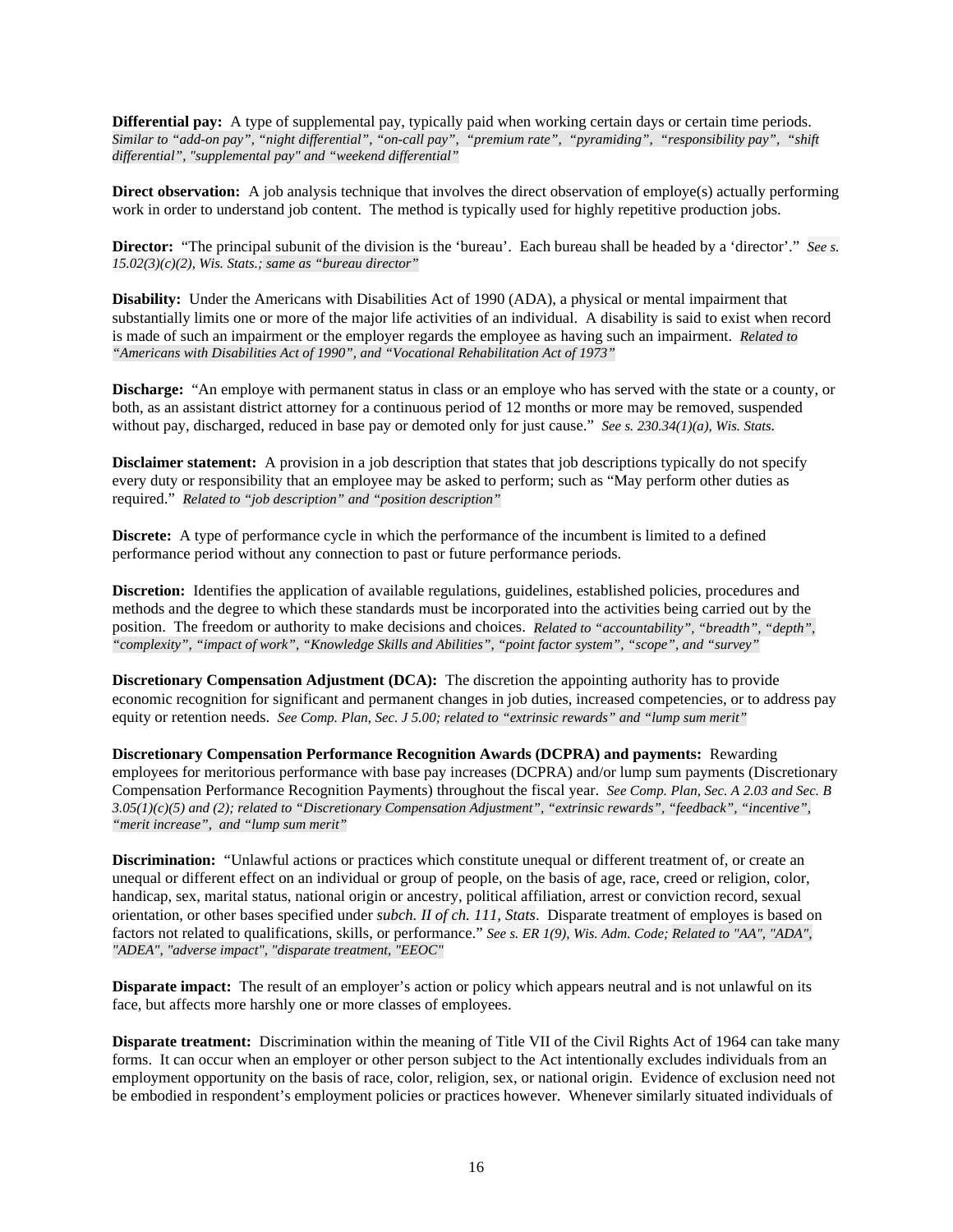a different race, sex, religion, or national origin group are accorded disparate treatment in the context of a similar employment situation, it is reasonable to infer, absent other evidence, that discrimination has occurred. The presence of a discriminatory motive can be inferred from the fact that there were differences in treatment. *Related to "adverse impact", "Affirmative Action", "Age Discrimination in Employment Act of 1967", "Americans with Disabilities Act of 1990", "Civil Rights Act", "discrimination", and EEOC*

**Division administrator:** The principal subunit of the department is the "division". Each division shall be headed by an "administrator". *See ss. 15.01 and 15.02(3), Wis. Stats.; same as "administrator"*

**Docking:** Deducting from the pay of an employee an amount of money equal to a penalty imposed. Employees may be docked for violating rules regarding absenteeism, tardiness, and other employee actions. Docking pay for nonexempt employees must be done in accordance to the Fair Labor Standards Act regulations. *Related to "exempt", "Fair Labor Standards Act", "garnishment", "hours of work", "nonexempt", "overtime", and "salaried employee"*

**Downgrade:** A systematic process of demotion, often caused by a reduction of operations, usually performed without prejudice on the part of the employees; or on a reclassification or reallocation downward. *Similar to "demotion"*

**Downsizing:** Reducing the size of the work force. *Related to "attrition", "bumping", and "layoff"*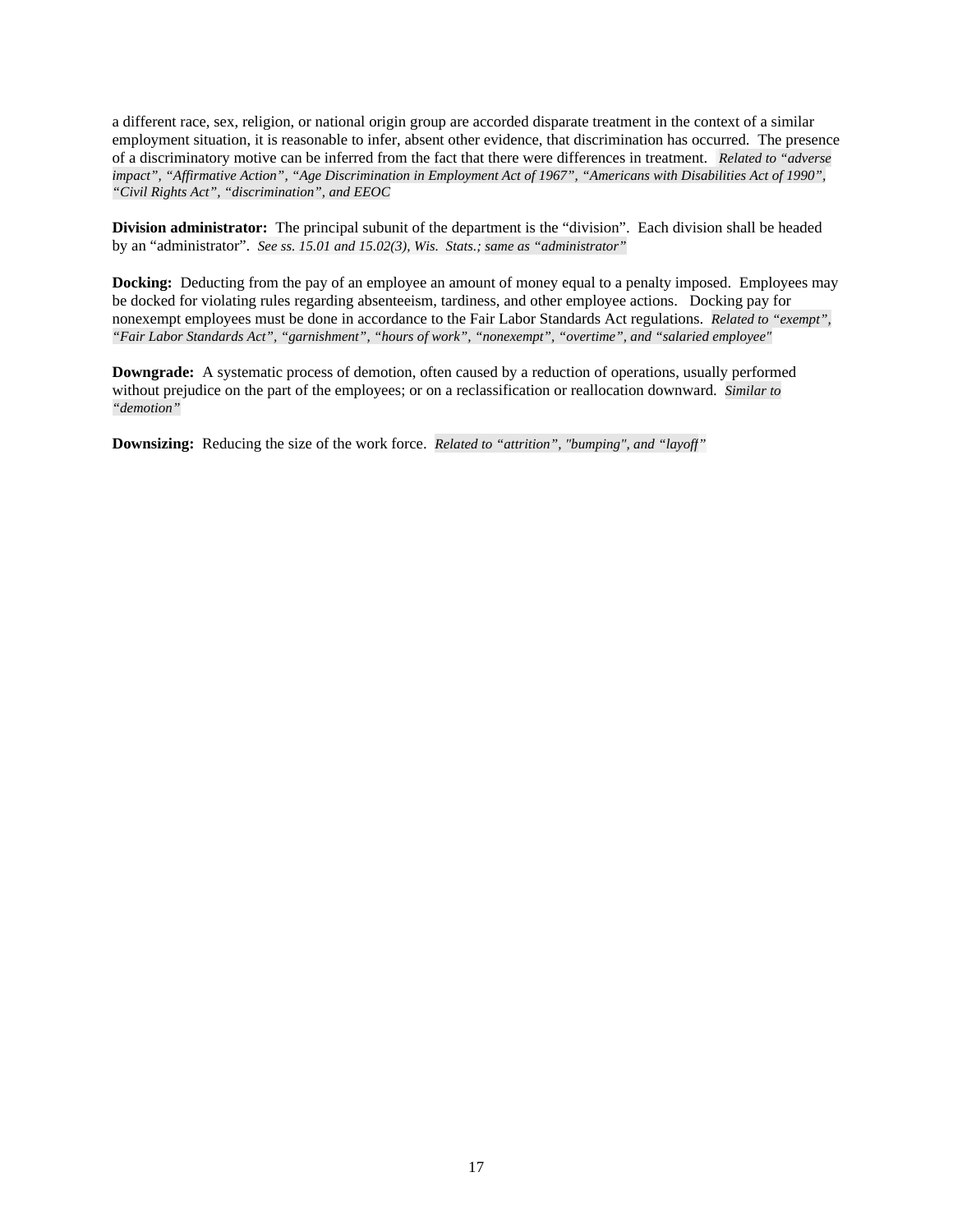<span id="page-17-0"></span>*E E E* **Earnings**: As used in the context of collective bargaining, any wages or lump sum payments made to an employee

that fall under the definition of "earnings" for the Wisconsin Retirement System (WRS). Depending on individual circumstances, WRS earnings are not necessarily the same as "income" for tax or benefit purposes. Designation of a lump sum amount as "earnings for purposes of benefits" may result in the recomputation of any benefits that are based on a rate of pay, e.g., retirement annuity, income continuation insurance, etc., for the period used to compute the lump sum payment. *See s. 40.02(22), Wis. Stats.; related to "lump sum"*

**Effective date:** (1) The beginning of the pay period following the date on which an official request for reclassification is effectively received within an agency; (2) the date on which increases in wages go into effect; or (3) for contracts, the first pay day of the first pay period following the effective date of the contract.

**Effective receipt:** "The date a recommendation is received by the office within the agency that has been delegated, in writing, effective receipt authority by the appointing authority." *See Comp. Plan, Sec. J 3.00(2) and WHRH Ch. 332.060*

**Employee:** "Any person who receives remuneration for services rendered to the state under an employer-employe relationship in the classified civil service, except where otherwise stated or modified by rule s. ER 1.02(10). *See ss. 111.81(7) and 230.08(3), Wis. Stats.; Comp. Pan, Sec. A 1.00(a); same as "incumbent" and "subordinate"*

**Employee assistance programs (EAP):** Programs that provide counseling or referral services to employees. Services vary by agency, but include assistance with referrals for chemical dependency and psychological, financial, legal, family, and career problems and protect employee confidentiality. Generally, participation is voluntary unless a mandatory management referral is made.

**Employee benefits:** A collection of noncash compensation elements, including but not limited to income protection, health coverage, retirement savings, vacation, and income supplements for employees, provided in whole or in part by employer payments. *Related to "holidays", "inside payroll costs", "pay for time not worked", "sick leave", "statutory benefits", and "Travel Schedule Amounts"; similar to "fringe benefits" and "time off with pay"*

**Employee contributions:** Payments made by an employee to fund a specific benefit, thereby defraying part or all of the employer's cost.

**Employee development and training plan:** "The aggregate policies, procedures and activities that are designed and established to meet the training and development needs of employes." *See s. ER 44.02(2,) Wis. Adm. Code*

**Employee participation:** Actual voluntary participation in an employee benefits plan.

**Employee Retirement Income Security Act of 1974 (ERISA):** Is a broad federal statute designed to provide uniform standards for employee benefit plans, particularly welfare and pension plans. In designing or administering any employee benefit program, it is critical to know whether the program is an "employee benefit plan" subject to regulation by ERISA.

**Employing unit:** "An agency or functional organizational or geographical unit within the agency which has been approved, under *s. 230.30, Wis. Stats*., for the agency to use for any one or combination of the following: promotion, demotion, transfer, reinstatement, restoration, layoff and other related personnel transactions." *See s. ER 1.02(11) and s. ER-MRS 1.02(7,) Wis. Admin. Code*

**Employment-at-will:** A common law rule that the employer is free to fire an employee for any reason – or for no reason at all, and that the employee has equal right of quitting at any time with or without cause, with or without notice. In the past, there have been exceptions to "at-will" terminations: (1) employees covered by the union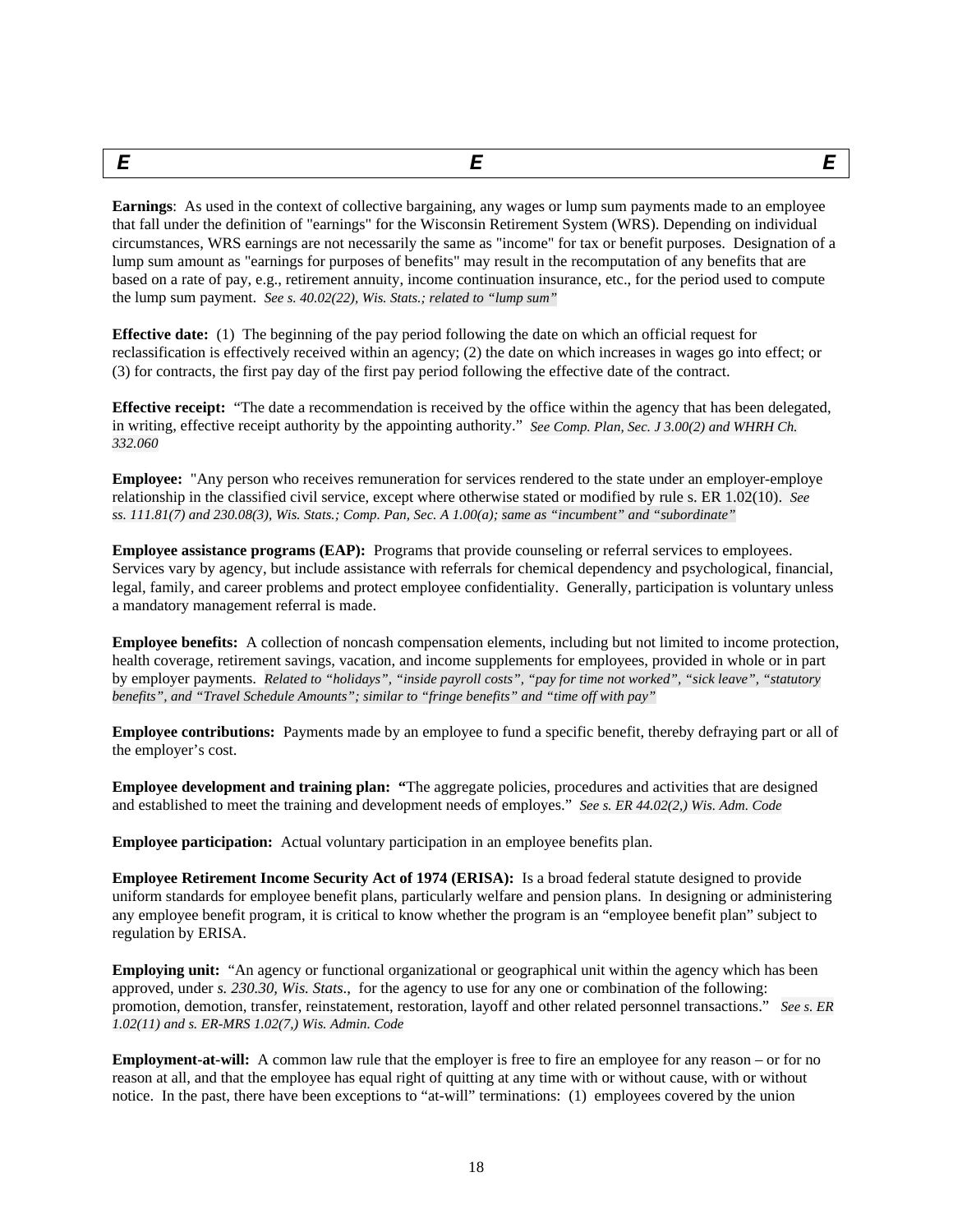agreement; (2) employees with individual employment contracts; (3) members of a "protected class" under antidiscrimination laws; (4) public sector employees, generally considered to have constitutionally protected "property" interest in their jobs and due process rights; (5) limitations on discharge if it is a violation of public policy; (6) limitations on discharge if breaching an implied contract; and (7) limitations on discharge if breaching an implied duty of good faith and fair dealing.

**Entry level:** The level of performance in a position at which the employee applies and develops basic skills in procedures, techniques, tools, materials, and/or equipment appropriate to the area of specialization. Duties and tasks are standardized. Performs some advanced functions as part of training development. Resolves routine questions and problems, and refers more complex issues to higher levels. *Contrast with "advanced level", "developmental level", and "objective level"*

**Entry professional:** "The secretary may establish by rule an entry professional class program for use in a wide range of entry professional positions." *See s. 230.22, Wis. Stats.; Ch. ER 8, Wis. Adm. Code; WHRH Ch. 148*

**Equal Employment Opportunity Commission (EEOC):** A commission of the federal government charged with enforcing the provisions of the Civil Rights Act of 1964, the Age Discrimination in Employment Act of 1967, the Equal Pay Act of 1963, the Americans with Disabilities Act and other fair employment practices legislation. *Related to "adverse impact", "Affirmative Action", "Age Discrimination in Employment Act of 1967", "Americans with Disabilities Act of 1990", "Civil Rights Act", "discrimination", and "disparate treatment"*

**Equal employment opportunity category (EEO CAT):** A job category code designating the kind of work performed for affirmative action reporting purposes. *See Alphabetical Listing Of Classifications*

**Equal Pay Act of 1963:** An amendment to the U.S. Fair Labor Standards Act of 1938 (FLSA) that prohibits sexrelated pay differentials on jobs that are substantially equal in terms of skill, effort, responsibility and working conditions, and that are performed in the same location, except when such differentials are the result of bona fide seniority, merit- or production-based pay systems, or any other job-related factor other than sex.

**Equal pay for comparable work:** This doctrine is much broader than the U.S. Equal Pay Act of 1963. In effect, this doctrine moves beyond the four compensable factors embodied in the Equal Pay Act and specifies that so long as the work performed by women and men in question is comparable, charges of sex discrimination in pay can be brought under Title VII of the 1964 Civil Rights Act. In Gunther vs. County of Washington, the U.S. Supreme Court allowed plaintiffs to bring suit on sex discrimination in pay outside the narrow confines of equal work and under the broader confines of "equal pay for comparable work". Note, see Equal Pay Act.

**Equal pay for equal work:** This doctrine, embodied in the U.S. Equal Pay Act of 1963, is intended to protect women from sex discrimination in pay. It says that women may not be paid less than men on jobs that are substantially equal in terms of four compensable factors: effort, skill, responsibility, and working conditions. The intent of the doctrine is that neither women nor men suffer from sex discrimination in pay. *Similar to "comparable worth"*

**Ergonomics:** A field of study that evaluates and designs work environments, jobs, tasks, equipment, and processes in relation to human capabilities and interactions. As a management tool, the effective use of ergonomics can lower medical and workers' compensation costs, reduce accidents and errors, and decrease absenteeism and turnover.

**Escalator clause:** A contract clause that ties wage rates to the cost of living during the period of the agreement. *Related to "collective bargaining agreements", "cost of living adjustment", "sweetheart contract", and "zipper clause"*

**Exclusive representative:** The employee organization which has won the right, usually through a secret ballot election, to be the sole representative of all employees in a bargaining unit.

**Exclusion:** Any state employe, limited term employees, sessional employees, project employees, supervisors, management employees and individuals who are privy to confidential matters affecting the employer-employee relationship, as well as all employees of the [Wisconsin State Employment Relations Commission] commission and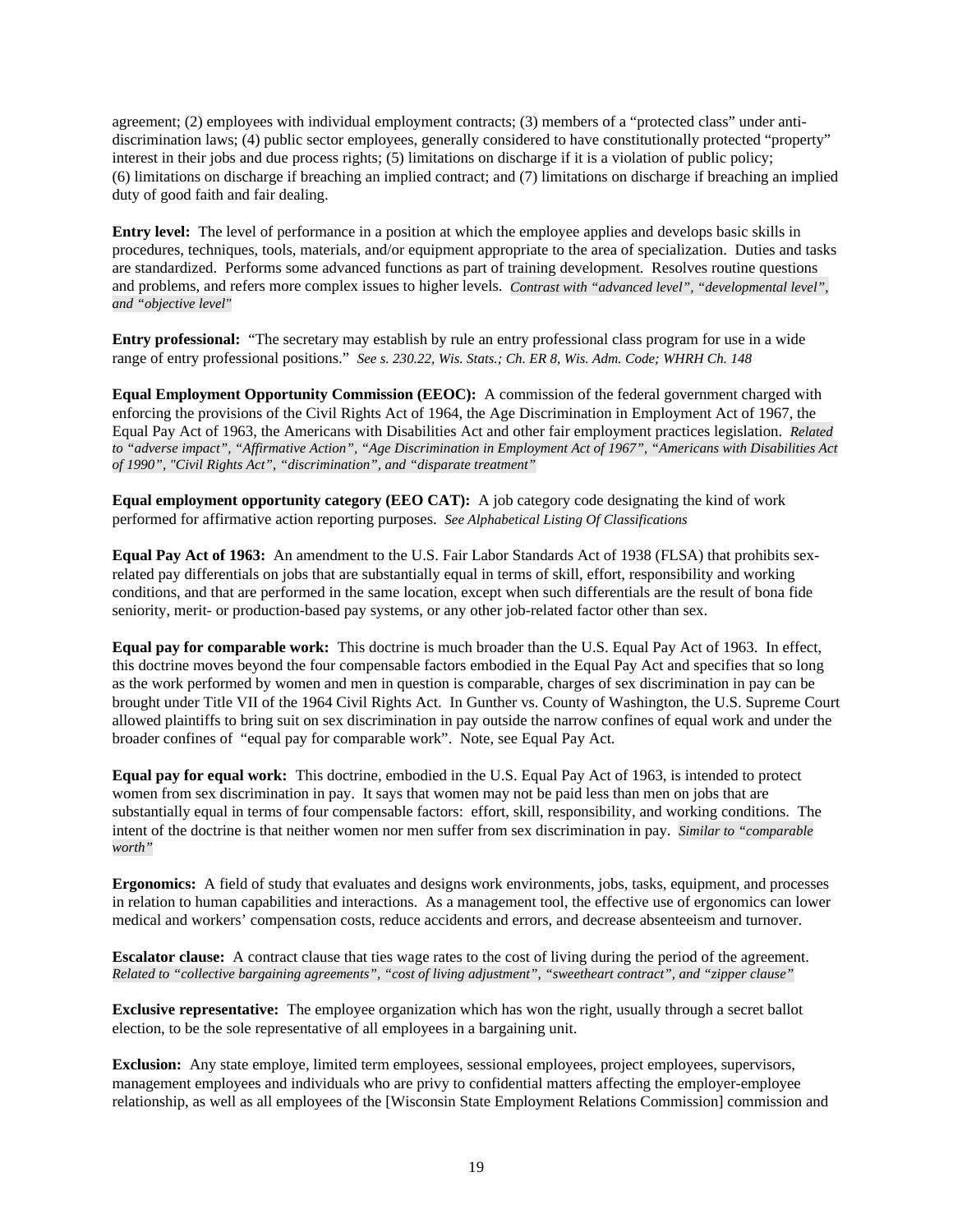which are excluded from union representation and collective bargaining. *See s. 111.81(7)(13) and (19), Wis. Stats. and WHRH Ch. 324; similar to "confidential" and "nonrepresented"*

**Exclusion statement:** Used in classification specifications to indicate which types of job duties, or locations, are not included in a specific classification (series) title. *Related to "classification specification", "definition statement", "inclusion statement", and "job specification"*

**Executive Order 11246:** Prohibits discrimination by federal government contractors and subcontractors with fifty (50) or more employees and contracts of \$50,000 or more. The Order requires these contractors to take affirmative action to ensure equal opportunity, including adopting an Affirmative Action Plan for each contracting location. The Department of Labor's Office of Federal Contract Compliance Programs (OFCCP) oversees compliance with Executive Order 11246. Noncompliance can result in cancellation, termination, or suspension of a contract and/or debarment (ineligibility for future government contracts).

**Executive salary group (ESG):** Identified unclassified positions specified in s. 20.923(4)(c)3m, Wis. Stats., and some division administrators specified in the Compensation Plan which are compensated by statutory authority based upon their specific grouping. *See s. 20.923(4), (4m), (8), (9), and (12), Wis. Stats.*; *and Comp. Plan, Sec. B;3.03, contrast with "unclassified – non-executive salary group"*

**Exempt:** A term categorizing an employee as not subject to the overtime provisions of the Fair Labor Standards Act (FLSA). *See Comp. Plan, Sect, A 4.0(2); WHRH Ch. 516; Title 29, Part 541 of the Code of Federal Regulations; Alphabetical Listing of Classifications for classification status; contrast with "nonexempt"; related to "docking", "Fair Labor Standards Act", and "salaried employee"*

**External equity:** A measure of a classification's pay level or band or "going market rate" compared to that of its competitors. As a fairness criterion, external equity implies that the employer pays wages that correspond to prevailing, external market rates, as determined by market pricing. *Contrast with "internal equity"; related to "market adjustment", "market pricing", "market rates", "market-based salary increase budget", "pay survey", and "wage survey"*

**External wage structure:** The distribution of wage rates across external labor markets. The external wage structure defines the variety of different wage rates an employer faces across different occupations and different labor markets.

**Extrinsic rewards:** Work-related rewards received for performance that have value measurable in monetary or financial terms. The opposite is intrinsic rewards, which relates to personal satisfaction derived from performing a job well. *Contrast with "intrinsic rewards"; related to "Discretionary Compensation Adjustment", "feedback", "incentive", "incentive compensation", "incentive eligible", " incentives", "merit increase", "merit progression", "merit rating", "noncash incentive", and "Discretionary Compensation Performance Recognition Awards and payments"*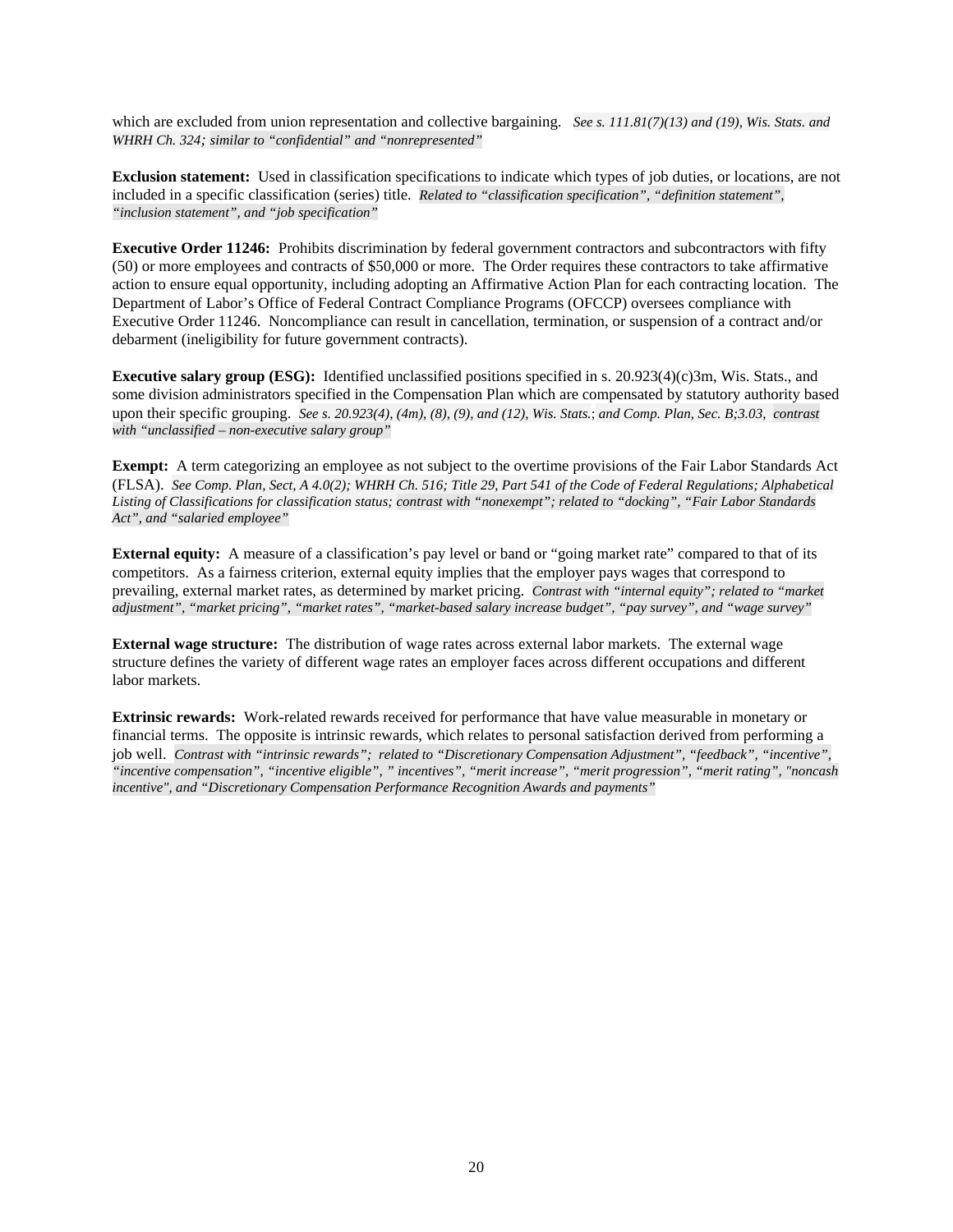<span id="page-20-0"></span>*F F F*

**Facilitator:** Controls the process, not the content. From Wisconsin Employment Relations Commission consensus training

**Fact finding:** A method of impasse resolution that involves investigation of a labor-management dispute by a neutral third party. A fact finder holds hearings regarding the positions of both sides and issues a report which recommends a settlement. The report is advisory and is either accepted or rejected by the parties. *Related to "conciliation", "impasse", "labor dispute" and "mediation"*

**Factor:** One of the component parts or elements considered in producing a result; such as a job factor, factor analysis, etc.

**Factor evaluation system (FES):** A system in which positions are classified on the basis of the composite value of compensable job factors. The FES system is currently used with the Program and Planning Analyst and Research Analyst classification services. *Related to "criteria"*

**Factor comparison system:** A job evaluation method in which a series of rankings are performed to assess which jobs contain more of each specific compensable factor than other jobs being evaluated. The factor rankings for the compensable factors of each job are assigned numerical values, weighted and then added together to determine the total job score. *Related to "criteria"; similar to "job content evaluation method(s)"*

**Factor weight:** In job evaluation, a weight assigned to each compensable factor to indicate relative importance. *Related to "criteria"*

**Fair Labor Standards Act (FLSA):** As it relates to state employees, a federal law governing the minimum wage, compensation for hours worked over 40 in a workweek, child labor, and recordkeeping requirements. Although state law and/or collective bargaining agreements may establish higher standards, they cannot establish lower standards or waiver from federal provisions.*See WHRH Ch. 516; Title 29, Part 541 of the Code of Federal Regulations; Alphabetical Listing of Classification for classification status; related to "docking", "exempt", "hours of work", "nonexempt", "overtime", and "salaried employee"*

**Fair share agreement:** "An agreement between the employer and a labor organization representing employes or supervisors under which all of the employes or supervisors in a collective bargaining unit are required to pay their proportionate share of the cost of the collective bargaining process and contract administration measured by the amount of dues uniformly required of all members." *See s. 111.81(9), Wis. Stats.; similar to "maintenance of membership agreement"; contrast with "free rider"*

**Family leave:** Time off, either paid or unpaid, provided for an employee to care for their own serious medical condition or a seriously ill family member, a new baby, or an adopted child. Family leave policies usually are broader than parental leave policies. *Related to "Family Medical Leave Act" and "Leave of Absence"*

**Family and Medical Leave Act (FMLA):** Federal and state laws establishing certain minimum benefits relating to an employe's right to unpaid leave of absence for personal or family serious medical conditions, and/or for maternity, paternity or adoption of a child. *See WHRH Ch. 724; Related to "Family Leave" and "Leave of Absence"*

**Federal Unemployment Insurance Tax Act (FUTA):** There is a federal-state unemployment insurance system that imposes compulsory unemployment insurance at the expense of employers or employers and employee jointly.

**Federal Wage Garnishment Law:** A section of the Consumer Credit Protection Act of 1968 (CCPA), which limits the amounts of an employe's salary which may be garnished by a creditor and prohibits an employer from dismissing an employee because of garnishment for any one indebtedness.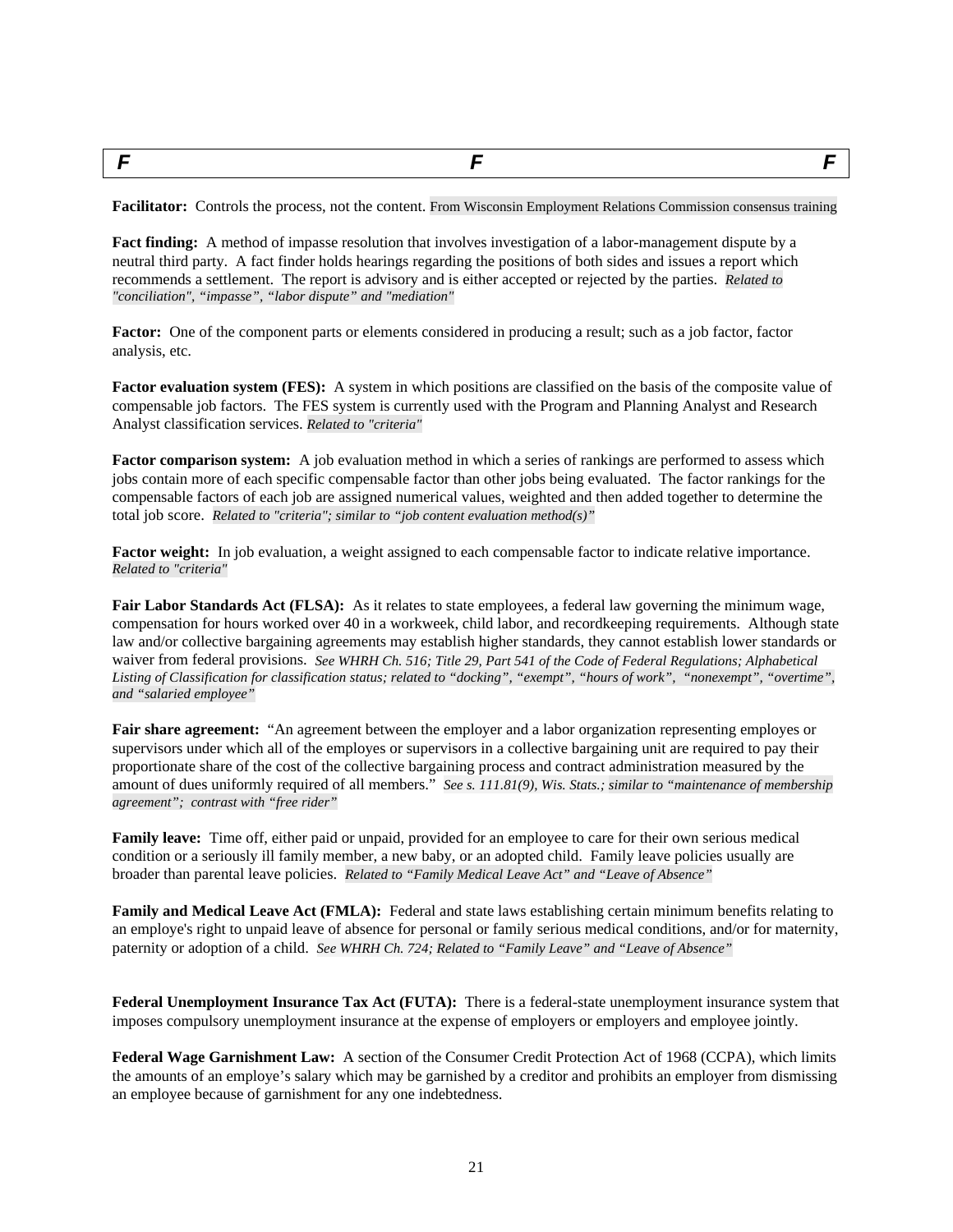**Feedback:** Information about the state or outcome of a system that can be used to modify or correct a system's operation. As the term usually is used with respect to compensation, it relates to the process in which information about the status of performance is given to employees by supervisors. Monetary rewards constitute powerful feedback to employees about their performance; nonmonetary feedback, such as praise from the supervisor, also can provide strong motivation. Performance appraisals are an example of a feedback mechanism. *Related to "Discretionary Compensation Adjustment", "extrinsic rewards", "intrinsic rewards", "incentive", "merit increase", and "Discretionary Compensation Performance Recognition Awards and payments"*

**Fire:** Removing an employee from their position and state service. A firing can result if an employee commits a crime/felony; violates a serious work rule; or as the result of progressive discipline for work rules violations or inability to perform the job duties.

**First year in second year cost:** The projected cost to be incurred and charged against the Compensation Reserve during the second year of a biennium for economic adjustments effective during the first year of the biennium. *Same as "cost of the first year in the second year."*

**Fiscal estimate:** The estimated total cost of economic adjustments (wages and benefits) over a biennium The cost may be expressed as general purpose revenue (GPR) costs or "all funds." The fiscal estimate is required by state law for any statutory proposals and tells how much a proposal is estimated to cost or save the state in dollar terms. As it relates to state employee collective bargaining agreements and to compensation plan recommendations, the fiscal estimate reports the fiscal effect of economic adjustments that are supplemented from the compensation reserve. *Related to "all funds cost", "all funds with fringe cost", "costing", and "variable fringe rate"; same as "contract cost"*

**Fiscal year lump sum payment:** An amount paid in lieu of a base pay adjustment, typically based on the number of projected work hours for an employee from the date of the corresponding base pay adjustment to the end of the fiscal year. *Same as "annualized lump sum payment"*

**Flextime:** A policy that allows employees to choose convenient starting and quitting times, and under some plans, extended lunchtime, while still requiring the standard number of hours each day or week. *Contrast with "nonstandard work period" and "standard workperiod"; related to "alternative work schedule" and "job sharing"*

**Free rider:** An employee who is working in a bargaining unit and is eligible for union membership, but does not join the union. Unions argue that free riders receive all the benefits of the union contract, yet do not financially support the organization that makes those benefits possible. *Contrast with "fair share agreement"*

**Frequency:** The number of times (absolute frequency) or percentage of times (relative frequency) a value appears in a data set or in a category.

**Fringe benefits:** A term first used about 1943 by the War Labor Board to describe benefits such as vacation, holidays and pensions, which were thought to be "on the fringe of wages". Given that employee benefits now increase direct wage costs by more than 40 percent, the term is widely considered to be obsolete. *Related to "holidays", "pay for time not worked", "sick leave", "time off with pay", and "Travel Schedule Amounts"; similar to "employee benefits", "inside payroll costs", and "noncontributory benefit plan"*

**Front-end bonus:** A specific bonus given at the beginning of a service period, usually for accepting an employment offer. It could also be used at the beginning of a new reward program. Also called a signing bonus, it typically is used to offset forfeited benefits left behind.

**Frozen payroll:** The base payroll upon which economic calculations will be based for the forthcoming biennium. The payroll base is from a pay period that best represents the employee base, usually from the January of the last fiscal year before bargaining. Employee ranges and base hourly rates will be adjusted as needed to reflect pay range reassignments, anniversary adjustments, and other wage provisions scheduled to become effective between that date of the payroll snapshot and the end of the fiscal year.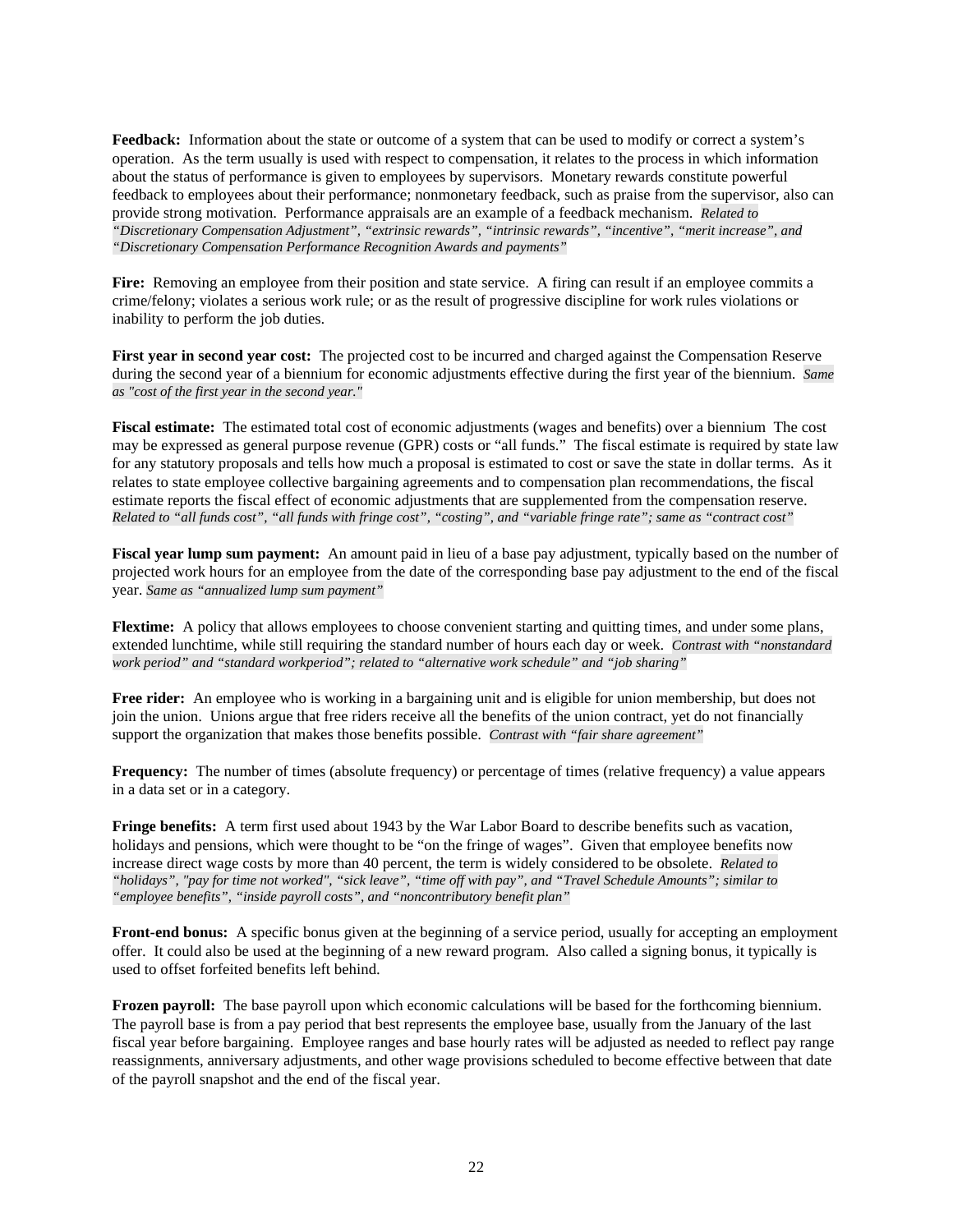**Frozen payroll data:** The payroll file for a specific pay period for a specific group used to develop internal and external estimates of the cost of economic adjustments over a biennium. *Related to "costing"*

**Full performance level:** The level at which the employee demonstrates the expected degree of skill or competence in the satisfactory completion of the duties and responsibilities assigned to the position. *Related to "advanced level" and "objective level"*

Full time equivalence (FTE): The amount of hours budgeted for a position. A position budgeted for 80 hours in a bi-weekly pay period would be 1 FTE; a position budgeted for 40 hours in a bi-weekly pay period would be .5 FTE.

**Funeral leave:** Authorized use of sick leave for travel to and attendance at the funeral of immediate family members. *Same as "bereavement leave"*

**Functional supervision:** The authority exercised by an employee over staff in an organization engaged in carrying out work over which the employee has functional responsibility (accountability).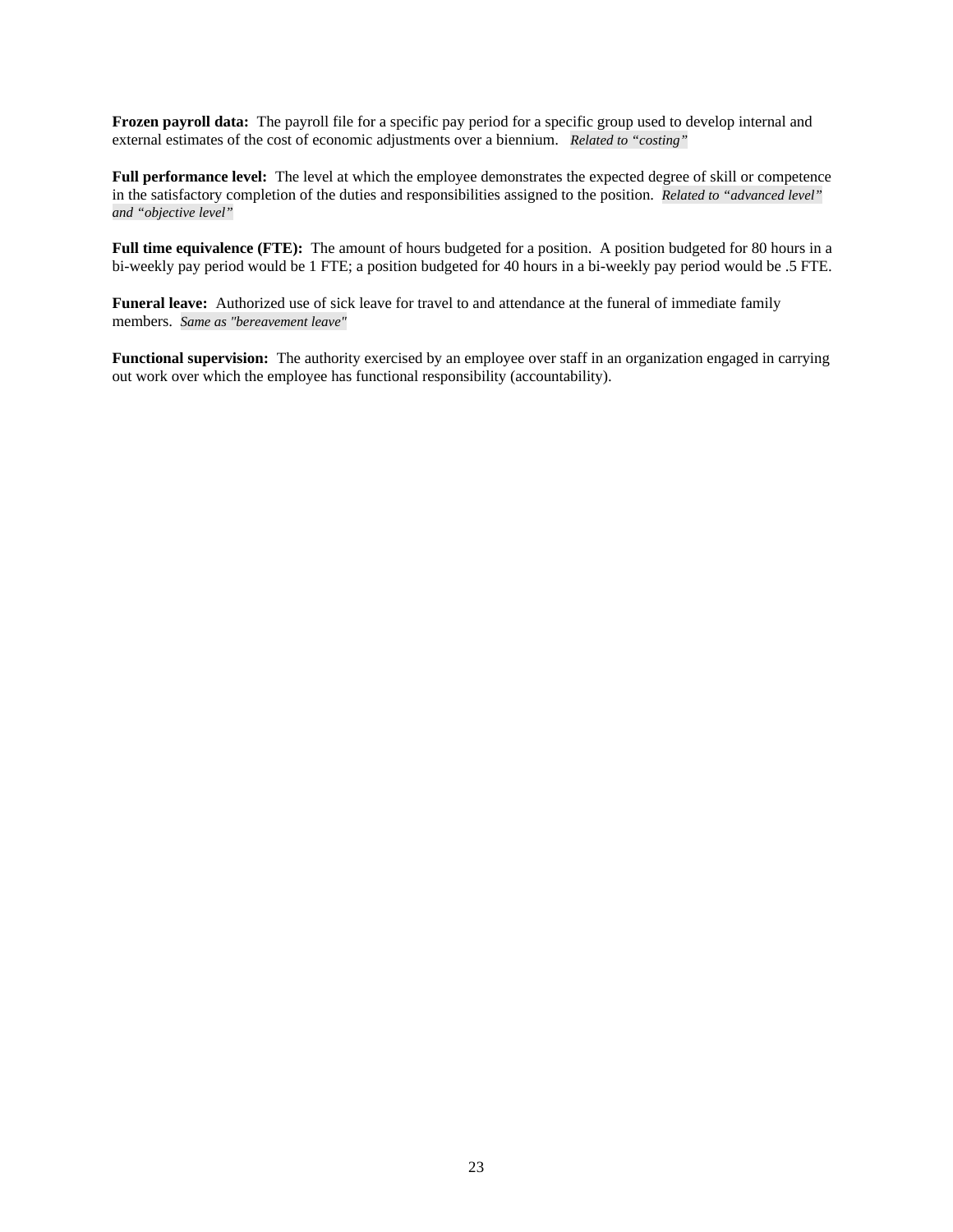<span id="page-23-0"></span>*G G G*

**Garnishment:** Deducting from the pay of an employee an amount of money order by the court. An employe's pay may be garnished non-payment of support, back taxes owed, etc. *Similar to "docking"*

**General Purpose Revenue (GPR):** General taxes, miscellaneous receipts and revenues collected by state agencies which are paid into a specific fund, lose their identity, and are then available for appropriation by the legislature. *See s. 20.001(2)(a), Wis. Stats.; contrast with "program revenue" and "segregated fund"; related to "compensation reserve"*

**GPR cost:** The estimated dollar cost of the economic component of a collective bargaining agreement or compensation plan provision that would be funded from general purpose revenue (compensation reserve), as opposed to that funded from other sources, such as program revenue or segregated fund fees.

**GPR split:** A state-wide percent developed by the Department of Administration that is applied to compensation reserve expenditures that will be funded from GPR funds. The GPR split percentage is used by DER in fiscal estimates of economic adjustments that will be funded from the compensation reserve, and will be submitted to the Joint Committee on Employment Relations. In association with collective bargaining agreements and compensation plan recommendations, the GPR split percent is applied uniformly to all economic adjustments regardless of the funding sources of the employee group or employing unit agency.

**GPR with variable fringe cost:** The estimated GPR cost increased by the percentage of variable fringe rate costs.

**General supervision:** Implies that the work is performed independently. The incumbent seldom refers matters to supervisor except for clarification of policy. *Contrast with "close supervision" and "limited supervision"*

**General wage adjustment:** The wage increase granted to eligible employees in a particular group, typically on or near the beginning of a fiscal year. Additional pay adjustments of a different type, e.g., market or stratification adjustments, might also be paid to all or some employees in a group on the same date or on other date(s) during the fiscal year. *See Comp. Plan, Sec. A 2.00; similar to "across the board increase", "back-end loading", "base pay rate", "pay adjustment", and "wage rate"*

**Generally accepted accounting principles (GAAP):** The principles and rules of accounting applicable to U.S. companies, as prescribed by the Financial Accounting Standards Board (FASB) and its predecessors, and as deemed required to apply to all public companies by rules established and enforced by the Securities and Exchange Commission (SEC)

**Geographic differentials:** Pay differences established for the same job based on variations in costs of living or costs of labor among two or more geographical areas.

**Goalsharing:** A group incentive plan that is designed to measure performance against future-oriented business objectives or performance targets (i.e., not against history). Also known as "performance sharing".

**Goal statements on a position description:** The expected results of each employe's work. They are the expected accomplishments, product or output that results from the work activities of the employee. *Related to "job description", "job duties", "worker activity"; same as "job duty"*

Going rate: Refers to the employer's best estimate of the wage rate that is prevailing in a labor market for a specific job.

**Golden handcuffs:** Employee benefits and/or payments or incentives linked to an individual's continued employment with an agency or the state. Leaving the agency or the state results in forfeiting the value.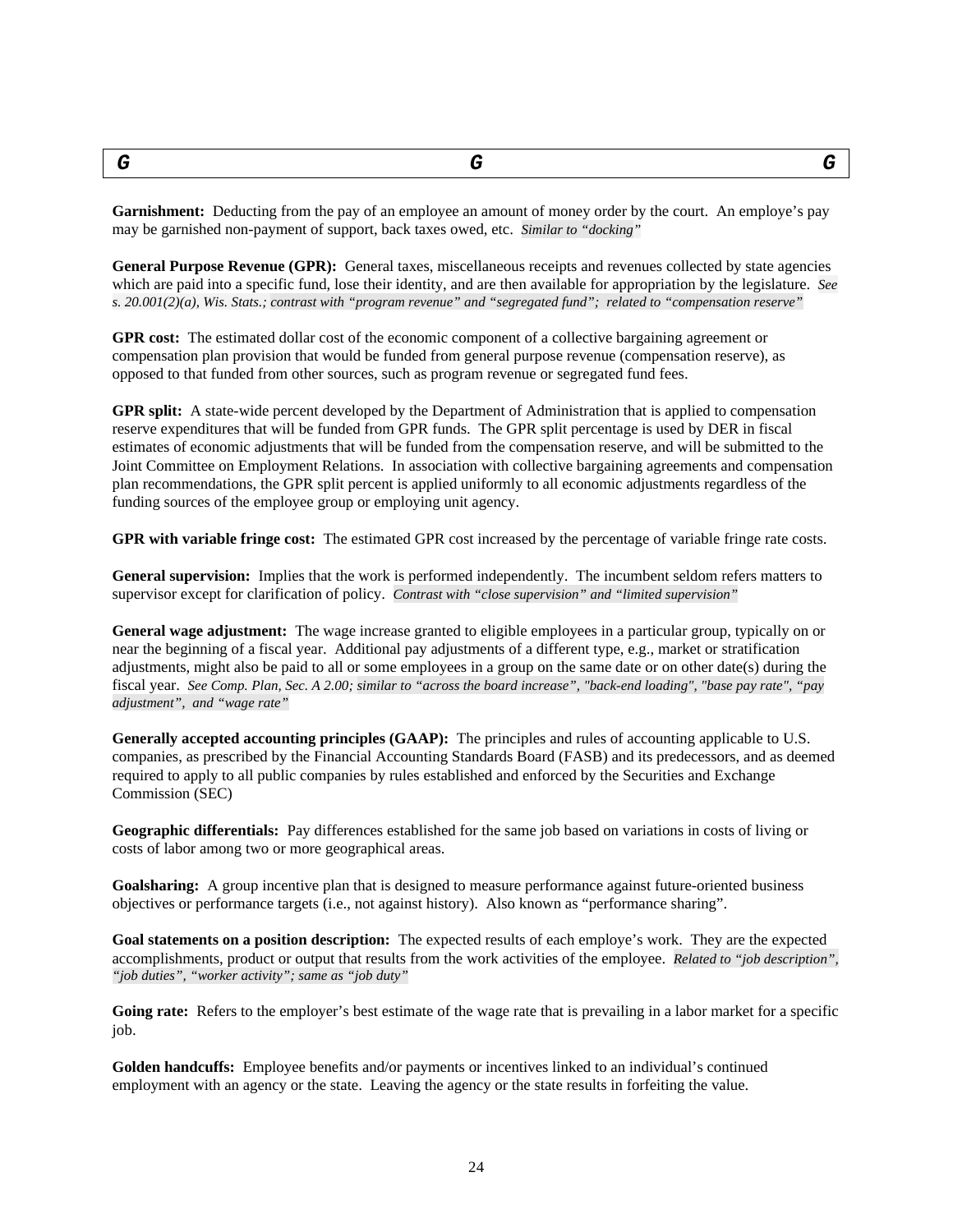**Good faith and fair dealing:** A concept that basically means acting on the basis of honest intentions and beliefs. The court would look to see that the employer did not act out of malice toward the employee and that there was no attempt to defraud or seek an unconscionable advantage over the employee.

**Gradual:** If the duties which constitute the reason for the class level change were previously at least 26% of the position, the expansion of such duties to 51% of the total position is considered to be a gradual change. Changes are not gradual if they constitute a significant portion of the position (more than 25%) and occur abruptly (over a period of less than six months); or result from a reorganization, changes in the equipment used to perform the work, or a reassignment of duties from a vacant or abolished position; or result from the removal of a supervisory level. *See WHRH Ch. 332; related to "audit", "logical", "reclassification", "regrade", and "upgrading"*

**Grid:** A matrix of specified hourly amounts (grid rates) within each range.

**Grid endpoint:** The last rate of pay indicated on a grid structure; the last designated progression rate within a range.

**Grid point:** A location within a pay range associated with a particular grid seniority or pay level. *Related to "progression" and "seniority-based grid"*

**Grid rate:** The rate of pay associated with a grid point in a pay range. *Related to "seniority-based grid"*

**Grid seniority:** An employee's or former employee's full years of seniority on the date used to determine seniority level for purposes of implementing the most current grid for the applicable bargaining unit or nonrepresented employee group. This term applies only to seniority-based grids. *Related to "seniority-based grid"*

**Grid step:** Generally, the value of the difference between grid points within the same pay range in a grid. In some grids, the value of the grid step is not constant within a pay range. Unless specified, the grid step is not used for ongoing pay administration purposes. *Related to "within range pay step" and "seniority-based grid"*

**Grievance:** "A written complaint by an employe requesting relief in a matter which is of concern or dissatisfaction relating to conditions of employment and which is subject to the control of the employer and within the limitations of the Wisconsin Administrative Code. For represented employes, it is usually concerning the interpretation or application of the contract." *See s. ER 46.02(4), Wis. Adm. Code and collective bargaining agreements; related to "past practice"*

**Group Grievance:** "A grievance filed by more than one grievant which involves like circumstances and facts for the grievants involved." *See s. ER 46.02(6), Wis. Adm. Code and collective bargaining agreements*

**Guideline:** Information communicated in written or oral form which provides the context in which the work is to be accomplished or imposes constraints on what work is done and in what manner. Guidelines may include manuals, established procedures, precedents, policies and regulations, judicial decisions, traditional and professional practices, and references materials.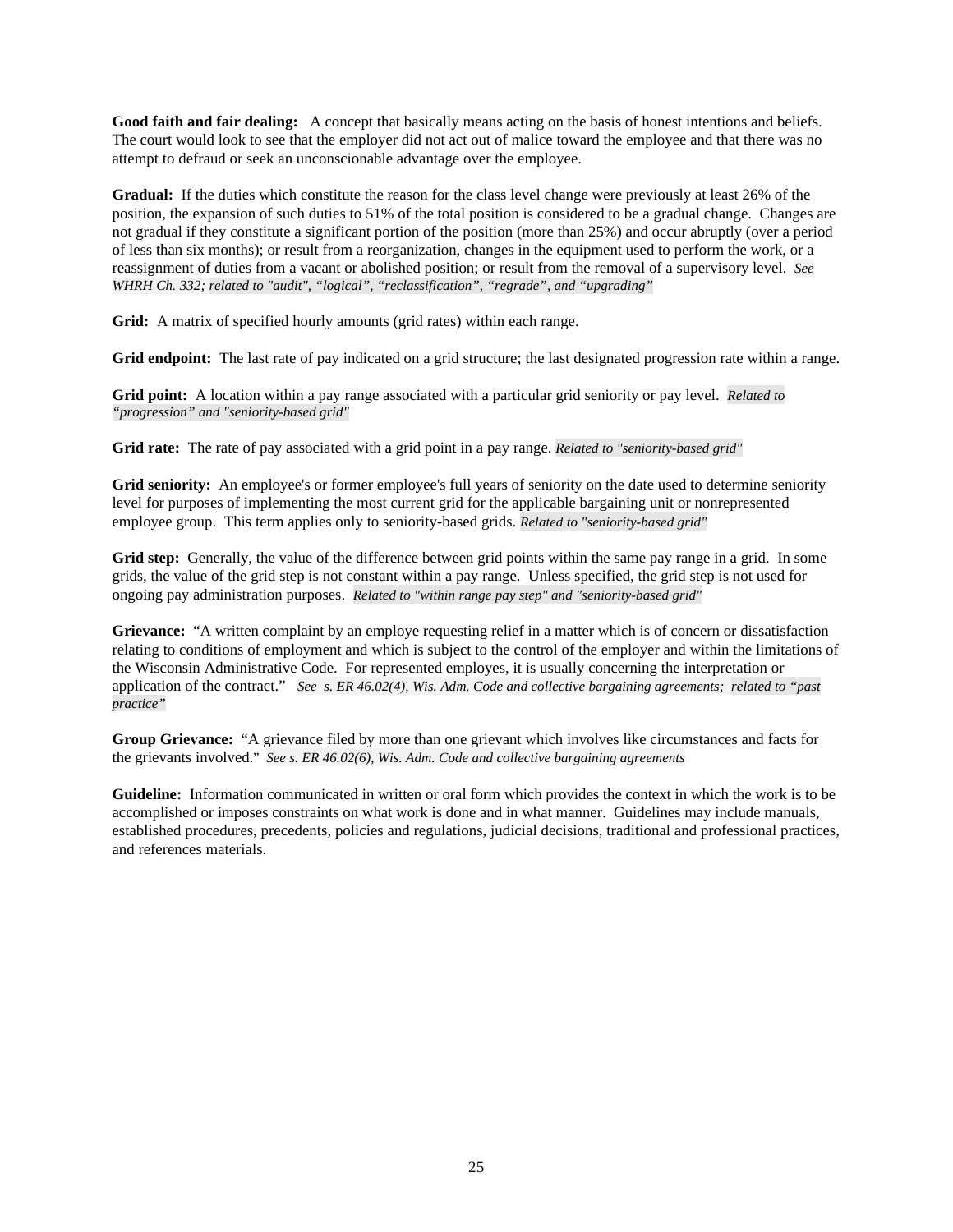<span id="page-25-0"></span>

**Halo effect:** A rater's failure to differentiate among various aspects of an individual's performance because one outstanding factor has undue influence over all the other factors. *Contrast with "reliability"; related to "rating bias"*

**Handicapped individual:** Under federal law, any individual who (1) has a physical or mental impairment that substantially limits one more of his or her major life activities; (2) has a record of impairment; or (3) is regarded as having such an impairment. A handicap is substantially limiting if it is likely to cause difficulty in securing, retaining, or advancing in employment. The term "Qualified Handicapped Individual" refers to a handicapped individual who is capable of performing the essential functions of a particular job with reasonable accommodation to his or her handicap.

**Hardship allowance/premium:** An amount of compensation that bears no relation to the work to be done or to living costs, but is paid in recognition of extraordinarily difficult living conditions, harsh environment, isolation, political unrest, or special health problems.

**Harassment:** Any occurrence of unwanted or unwelcome verbalism or behavior of a sexist, racist, or age related nature or with overtones related to a protected characteristic.

**Hazardous employment:** Hazardous employment is established under *s. 230.36, Wis. Stats.* It provides full pay without loss of any benefits or requirement to use any paid leave credits, to certain employees as defined by the law or contract who are injured in the line of work and while the employee is unable to return to work as the result of the injury or until the termination of his or her employment upon recommendation of the appointing authority. *See Ch. ER 28, Wis. Adm. Code; WHRH Ch. 708; contrast with "protective occupation participant status" and "worker's compensation"*

**Headquarters city:** The facility or location to which an employee is normally assigned by the employer as a headquarters and from which he or she performs his or her assigned duties. *Same as "assigned headquarters"; related to "work site"*

**Health Insurance Portability and Accountability Act of 1996 (HIPAA):** Limits the circumstances under which coverage may be excluded for medical conditions present before an employee enrolls in a group plan. Under the law, a pre-existing condition exclusion generally may not be imposed for more than 12 months (18 months for a late enrollee). The 12 month (or 18 month) exclusion period is reduced by the employe's prior health coverage. The employee is entitled to a certificate that will show evidence of prior health coverage. If the employee buys health insurance other than through an employer group health plan, a certificate of prior coverage may help the employee obtain coverage without a pre-existing condition exclusion. For employer group health plans, these changes generally take effect at the beginning of the first plan year starting after June 30, 1997.

**Hierarchy of needs:** According to this theory, a person's needs must be satisfied in a hierarchical order. Higherlevel needs such as esteem and status cannot be satisfied until lower-level needs such as food and shelter are met. This theory was developed by A.H. Maslow.

**Higher pay range:** The pay range which has the greater pay range dollar value maximum when comparing pay ranges not designated as counterparts. *Contrast with "counterpart pay ranges" and "lower pay range"*

**Highly:** Used to describe the relative degree of work in comparison between two or more levels. This term should only be used to describe work going far beyond the scope of the objective level. Normally, in a series of several classes, the adverb "very", such as very responsible or very technical, would be used in the preceding (objective level) class specification and an advance level would be highly responsible or technical. *Contrast with "very"; related to "responsibility"*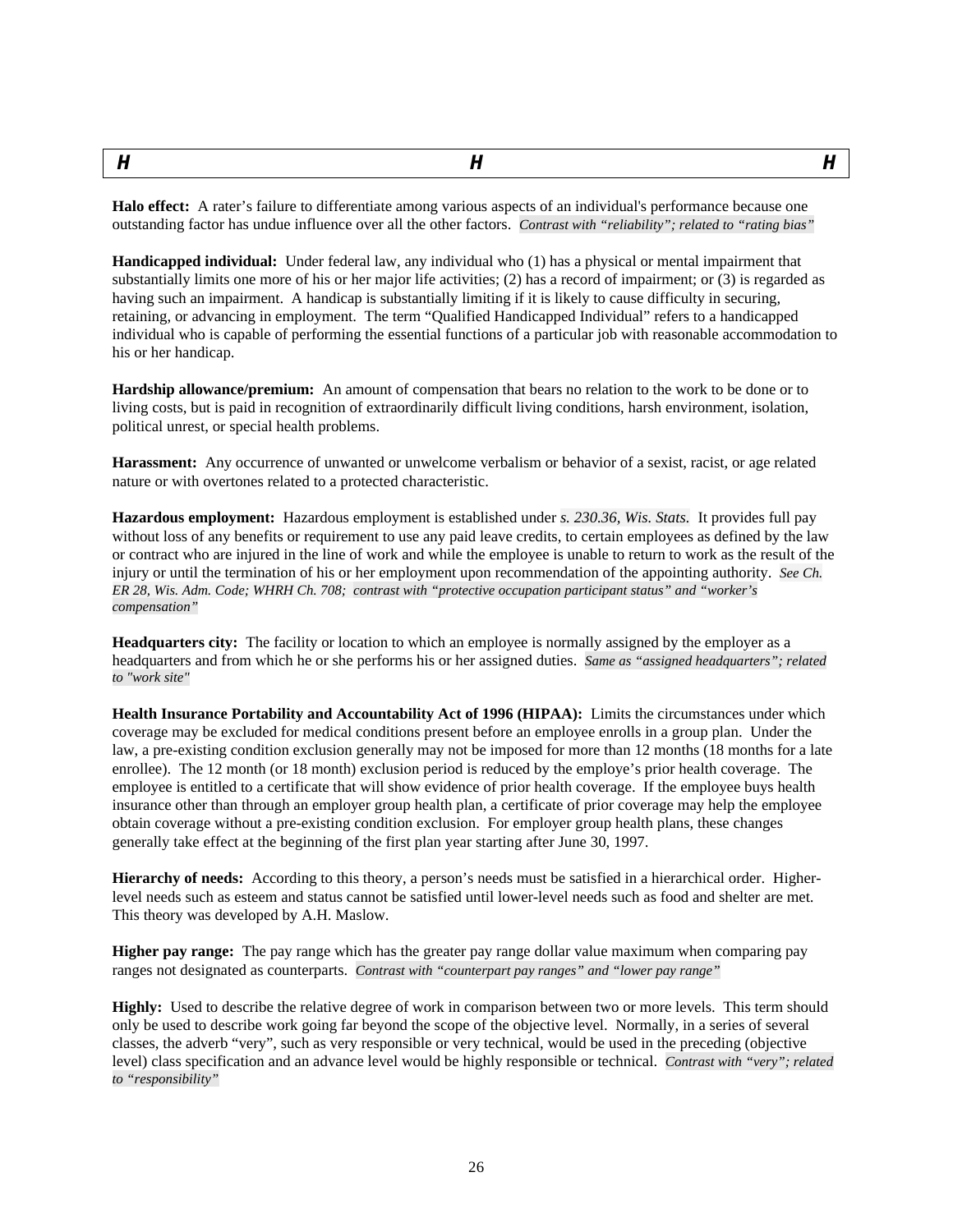**Highly structured questionnaires:** Also known as close ended questionnaires. A job analysis technique that provides a written set of questions regarding job content that limits responses to a predetermined set of answers. Questionnaires are either behavior-based or task-based, require validation, and are usually analyzed using a computer program designed for that purpose. *Contrast with "open ended questionnaire"; related to "job analysis" and "job documentation"*

**Hiring above the minimum (HAM) rate:** A rate of pay upon original appointment to a classified position that is above the pay range minimum for that classification. *See Comp. Plan, Sec. E 1.03; WHRH Ch. 508; individual collective bargaining agreements for any reporting requirements or restrictions on the use of HAM for represented classifications; contrast with "hiring rate", "knowledge-based pay", "Raised Minimum Rate", and "temporary appointment maximum"; related to "person-based pay"*

**Hiring rate:** As a matter of wage policy, the beginning rate at which people typically are hired into a job. *Contrast with "Hiring Above the Minimum", "Raised Minimum Rate", and "temporary appointment maximum"*

**Hits:** The number of FTE or percentage receiving specific wage provision, such as across the board, market adjustment, lump sum payment, etc.

**Holidays:** Specific days when most employees do not work but are paid as if they did. Employees who do work on such days typically receive premium pay or compensatory time off. *See s. 230.35(4), Wis. Stats.; s. ER 18.05, Wis. Adm. Code; Comp. Plan, Sec. A 4.11; WHRH Ch. 716; related to "employee benefits", "fringe benefits", "inside payroll costs", "noncontributory benefit plan", "pay for time not worked", "sick leave", "time off with pay", and "Travel Schedule Amounts"*

**Hostile environment:** Conduct which has the purpose or effect of unreasonably interfering with a person's job performance or creates an intimidating or offensive work environment.

**Hours in a year:** 2088 hours unless otherwise specified.

**Hours of work:** Under the Fair Labor Standards Act (FLSA), all time that the employee actually works, as opposed to hours charged to some form of leave. *Related to "Fair Labor Standards Act" and "overtime"*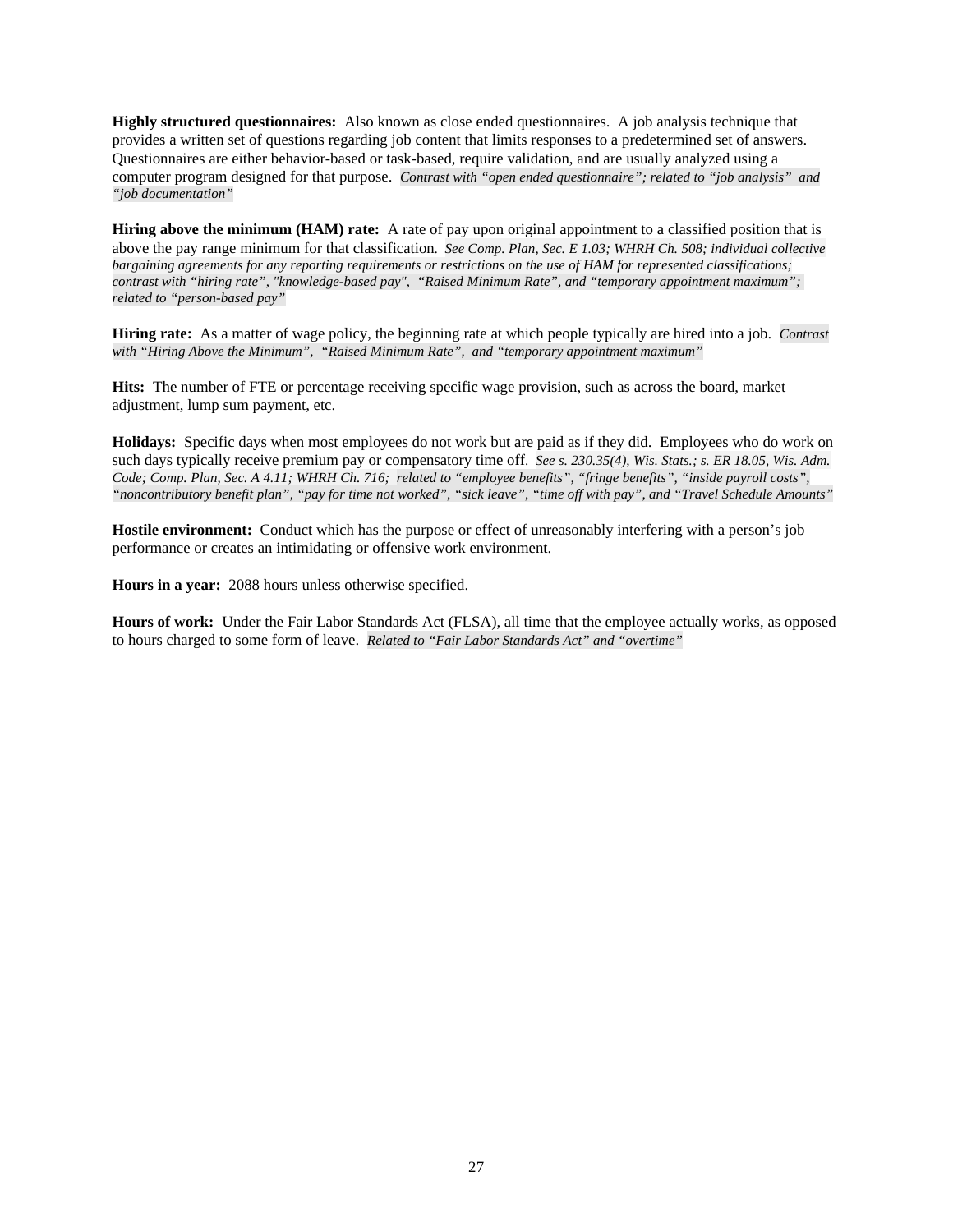<span id="page-27-0"></span>

**Immediate family:** Individuals specified in a collective bargaining agreement, administrative rules, or statutes, who have a legal, blood, or other specified type of relationship to an employee. *Consult the relevant collective bargaining agreement, rules or statutes for the definition of "immediate family" for a specific purpose.*

**Immigration Reform and Control Act of 1986 (IRCA):** Requires all employers to verify the employment authorization and identity of all employees hired after November 6, 1986. Employment authorization and identity must be verified and an INS Form I-9 completed within three days of the time that an individual accepts an offer of employment, or within three days of the time that employment actually commences.

**Impact of work:** The extent of the effect of the properly performed work on other functions both internal and external to the work unit. *Related to "accountability", "breadth", "complexity", "depth", "discretion", "knowledge, skills and abilities", "point factor system", "scope", and "survey"*

**Impasse:** That point in labor-management negotiations at which either party determines that no further progress can be made toward reaching an agreement. In public sector labor relations, impasses are often resolved by the intervention of a neutral third party, such as a mediator, fact-finder, or arbitrator. *Related to "arbitration", "conciliation", "fact finding", and "mediation"*

**Incentive (pay plans):** Pay plans designed to reward the accomplishment of specific results. Awards are usually tied to expected results identified at the beginning of the performance cycle. The plans can be individual, group, agency wide or a combination of any. *Related to "Discretionary Compensation Adjustment", "extrinsic rewards", "feedback", "merit increase", and "Discretionary Compensation Performance Recognition Awards and payments"*

**Incentive compensation:** Variable rewards for performance or achievement of short-term or long-term goals. Designed to stimulate employee performance. *Related to "Discretionary Compensation Adjustment", "extrinsic rewards", "feedback", "merit increase", and "Discretionary Compensation Performance Recognition Awards and payments"*

**Incentive eligible:** A term referring to groups or classes of employees who are eligible to participate in an incentive plan. *Related to "Discretionary Compensation Adjustment", "extrinsic rewards", "feedback", "merit increase", and "Discretionary Compensation Performance Recognition Awards and payments"*

**Incentive payments:** Within the context of international compensation, any one of a variety of payments in excess of base pay made as an inducement either to accept, remain on, or complete a foreign assignment.

**Incentive progressivity:** A concept whereby the percentage target potential of an incentive award is higher at higher income levels. May be applicable to either or both short term and long term incentives.

**Incentives:** Formula-driven, non-discretionary pay plans that are designed to reward the accomplishment of specific results. Awards usually are tied to expected results identified at the beginning of the performance cycle. Incentive plans are forward-looking, in contrast to bonuses. *Related to "extrinsic rewards"*

**Incidental duties:** Permanently assigned duties which occur occasionally. The frequency or trigger incident should be included in the position description, such as "once a month", "in the absence of", "in emergencies", etc. *Contrast with "acting assignments" and "temporary assignment"*

**Inclusion statement:** A brief summary of the type(s) of position(s), the responsibilities, and any required organizational structure of the position(s) included in a classification specification. *Related to "classification specification", "definition statement", "exclusion statement", and "job specifications"*

**Incumbent:** A person occupying and performing a job. *Same as "employee"*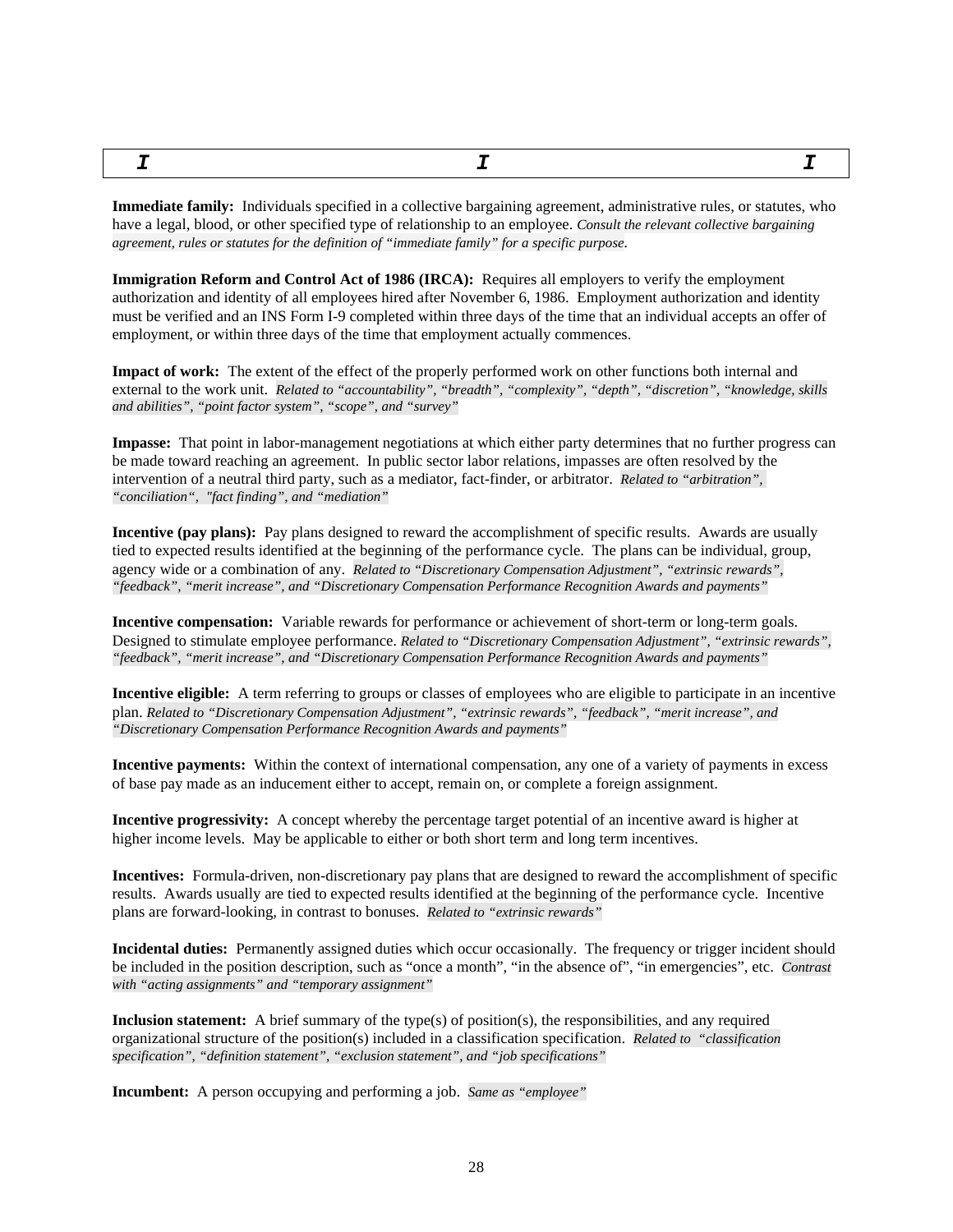**Individual pay rate:** The wage or salary level assigned to a given individual. Individual pay rates may vary for the same job or as a function of time and grade, performance, or other basis for establishing variation in the employee's value to the agency.

**Injunction:** A court order that stops individuals or groups from committing acts determined by the court to cause irreparable harm. Injunctions are issued frequently in public sector labor relations to stop illegal strike activity.

**Inside payroll costs:** Employee benefits costs that are not segregated as such, paid rest periods, and pay for time not worked for vacation, holidays, sick leave, etc. *Related to "employee benefits", "fringe benefits", "holidays", "noncontribution benefit plan", "pay for time not worked", "sick leave", "time off with pay", and "Travel Schedule Amounts"*

**Internal equity:** A fairness criterion that directs an employer to establish wage rates that correspond to each job's relative value to the agency. *Contrast with "external equity"; related to "compression" and "parity"*

**Interrange differential:** The difference between pay ranges at the same point of comparison, expressed as a percent, such as comparison from one pay range minimum to the minimum of the next higher pay range. *Contrast with "pay range spread", "pay range width", "range", and "range spread"; similar to "pay range overlap"*

**Intrinsic motivation:** Employee satisfaction contingent upon job content or job context, as opposed to job consequences. It is a result of factors such as the opportunity to perform meaningful work, experience complete cycles of work or finished products, experience variety, and receive feedback on successful work results. *Contrast with "Discretionary Compensation Adjustment", "extrinsic rewards", "incentive", "incentive compensation", "incentive eligible", "incentive payment", "incentives", "merit increase"; and "Discretionary Compensation Performance Recognition Awards and payments"; similar to "intrinsic rewards", "job satisfaction", and "nonfinancial reward"*

**Intrinsic rewards:** Rewards that are associated with the job itself, such as the opportunity to perform meaningful work, complete cycles of work, see finished products, experience variety, receive professional development training, enjoy good relations with co-workers and supervisors and receive feedback on work results. *Contrast with "Discretionary Compensation Adjustment", "extrinsic rewards", "incentive rewards", "incentive compensation", "incentive eligible", "incentive payment", "incentives", "merit increases"; and "Discretionary Compensation Performance Recognition Awards and payments"; similar to "feedback", "job satisfaction", and "nonfinancial reward"*

**Invalid appointment:** "Any person employed or appointed contrary to this subchapter, or to the rules established thereunder, shall be paid by the appointing authority so employing or appointing, or attempting to employ or appoint that person, the compensation agreed upon for any service performed under such appointment or employment, or attempted appointment or employment, or in case no compensation is agreed upon, the actual value of such services and any experiences incurred in connection therewith, and shall have a cause of action against such appointing authority, for such sum and for the costs of the action. No appointing authority shall be reimbursed by the state for any sums so paid or recovered in any such action." *See s. 230.41, Wis. Stats.*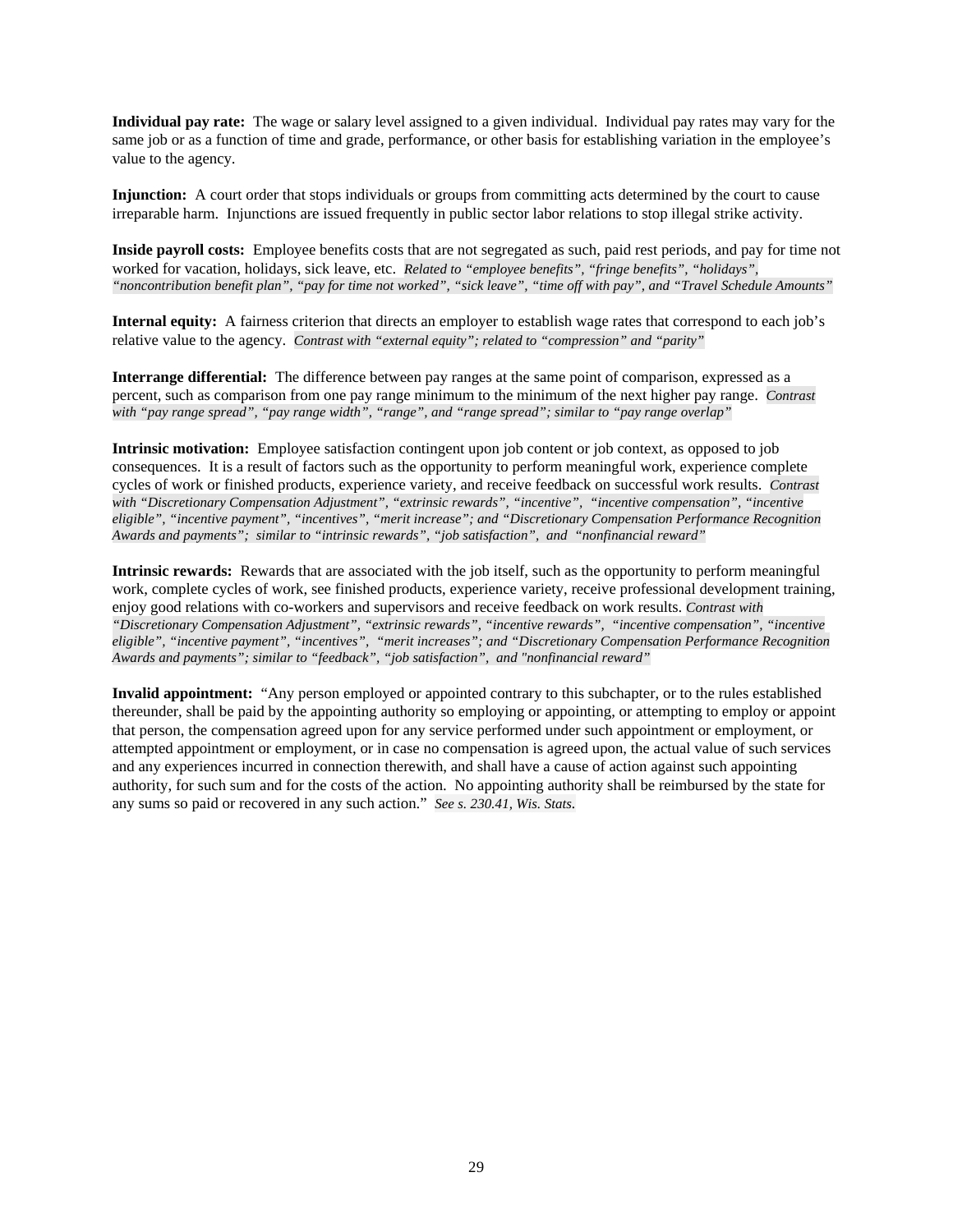<span id="page-29-0"></span>

**Job action:** Any concerted effort by employees to exert pressure on management during negotiations by using tactics which affect the quality and/or quantity of their work performance. *Related to "blue flu", "boycott", "collective bargaining", "concerted activity", "picketing", "red flu", "sitdown strike", "slowdown", "strike", "sympathy shrike", "unfair labor practice", and "white flu"*

**Job analysis:** The systematic, formal study of the duties and responsibilities that comprise job content. The process seeks to obtain important and relevant information about the nature and level of the work performed and the specifications required for an incumbent to perform the job at a competent level. *Related to "highly structured questionnaires" and "job documentation"*

**Job analysis interview:** A method for gathering information about a job by conducting a question-and-answer session with a person who is knowledgeable about that job. *Similar to "audit"*

**Job cluster:** A series of jobs, clustered for job evaluation and wage-and-salary administration purposes on the basis of common skills, occupational qualifications, technology, licensing, working conditions, union jurisdictions, workplace, career paths, and organizational tradition. *Related to "slotting"; Similar to "benchmark job", "job worth hierarchy", and "scattergram"*

**Job component:** A quantitative form of job content evaluation that uses multiple regression of market pay levels versus two or more independent variables to establish a job worth hierarchy. *Similar to "quantitative job evaluation"*

**Job content evaluation method(s):** Methods that use job content as the primary determinant in developing a job worth hierarchy. With these methods, market pay levels are typically a secondary influence on the job worth hierarchy. Point factor is the most commonly used method. *Contrast with "nonquantitative job evaluation"; related to "job evaluation" and " job worth hierarchy"; similar to "factor comparison system" and "quantitative job evaluation"*

**Job description:** A summary of the most important features of a job, including the general nature of the work performed (duties and responsibilities) and level (i.e., skill, effort, responsibility and working conditions) of the work performed. It typically includes job specifications that include employee characteristics required for competent performance of the job. A job description should describe and focus on the job itself and not on any specific individual who might fill the job. *Related to "Bona Fide Occupational Qualification", "disclaimer statement", "goal statements on a position description", "job duties", "job specifications", "knowledge, skills and abilities", "task"; similar to "position description"*

**Job documentation:** Written information about job content typically resulting from job analysis efforts. Documentation includes, but is not limited to, job descriptions, completed questionnaires, interview notes, diaries or logs, and efficiency study reports. *Related to "highly structured questionnaires" and "job analysis"*

**Job duties:** The specific tasks the employee performs to accomplish the goals. "Worker activity" statements describe what a worker actually does. *Related to "goal statements on a position description", "job description", "position description", and "task"; same as "worker activities"*

**Job enlargement:** The practice of adding more tasks of a similar nature or a similar level of difficulty to a specific job (i.e., horizontal expansion of duties and/or responsibilities).

**Job enrichment:** The practice of adding more responsibility and/or diversity to a specific job to make it more challenging for the incumbent (i.e., vertical expansion of duties and/or responsibilities).

**Job evaluation:** A formal process used to create a job worth hierarchy within an organization. *Related to "job content evaluation method" and" job worth hierarchy"*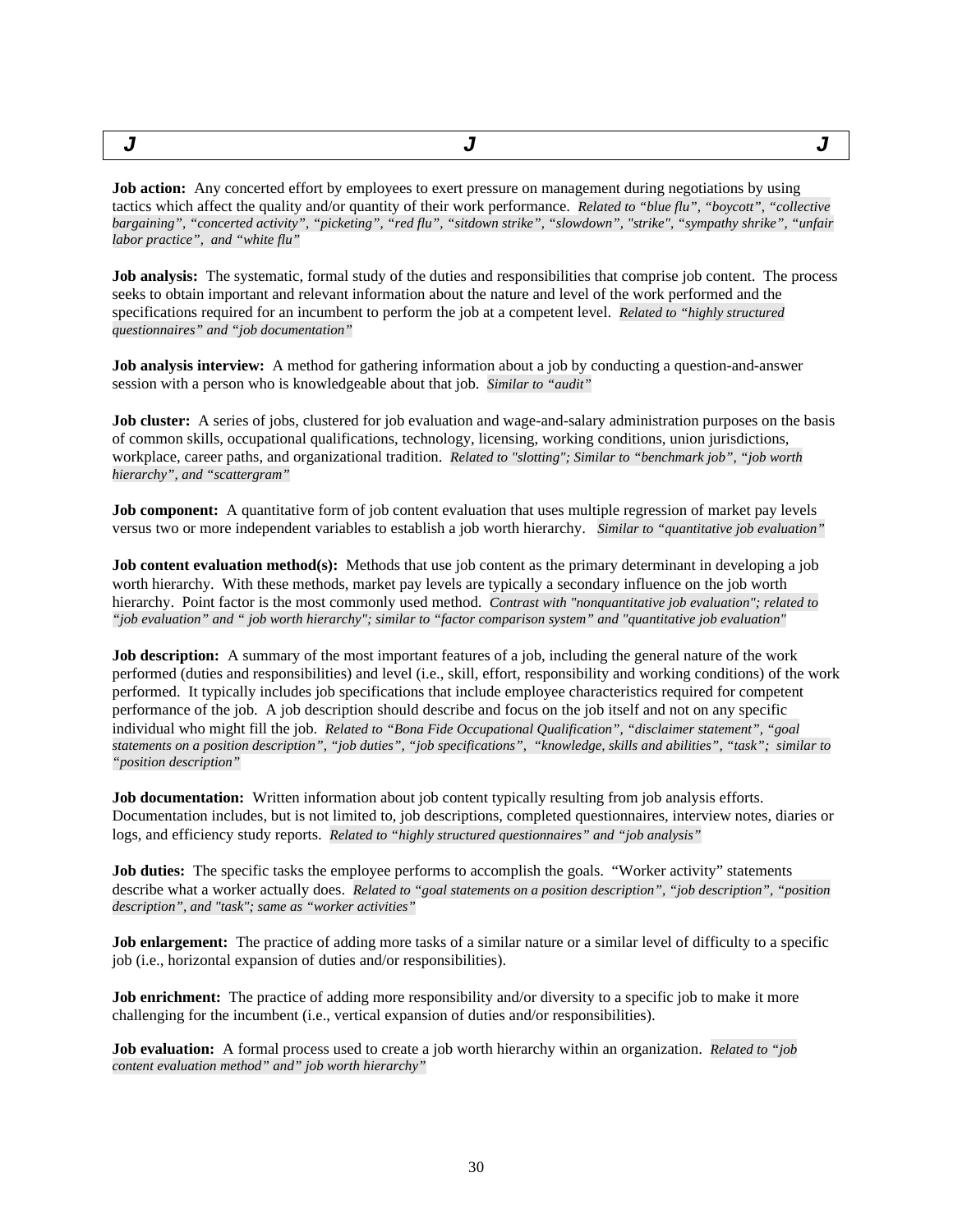**Job family:** A group of jobs having the same nature of work (e.g., accounting) but requiring different levels of skill, effort, responsibility or working conditions (e.g., Accountant Entry vs. Accountant Senior).

**Job grade:** One of the classes, levels, or groups into which jobs of the same or similar value are grouped for compensation purposes. Usually, all jobs in a grade have the same pay range: minimum, midpoint and maximum. However, sometimes different jobs in the same pay grade have different pay ranges, due to market conditions for some of the jobs. *Similar to "classification"; related to "allocation pattern"*

**Job groups:** A data processing code indicating the grouping to which a classification is assigned for affirmative action planning purposes. A set of classifications combined on the basis of similarity in the nature of the work, required education, training and skills, responsibility and pay range. *See Alphabetical Listing of Classifications*

**Job responsibility:** One or a group of duties that identifies and describes the major purpose or reason for the existence of the job.

**Job satisfaction:** An indication of how well a person "likes" his or her work, usually determined by a number of factors, including pay, promotional opportunities, supervision, co-workers and the work itself. When there is a discrepancy between an individual's values and preferences and what the job provides, job satisfaction is reduced. *Related to "intrinsic rewards" and "nonfinancial reward"*

**Job sharing:** An arrangement that allows two or more employees, each working part-time, to share responsibility for a single job and arrange their vacations and days off so one is always at work during the normal work week. *Related to "alternative work schedule" and "flextime"*

**Job specifications:** A description of the worker characteristics (i.e., knowledge, skills, abilities and competencies) required to competently perform a given job. These characteristics must be bona fide occupational qualifications (BFOQs), as opposed to a requirements that are artificially inflated and not actually required for competent job performance (e.g., requiring a college degree for all exempt jobs). Specifications, which are commonly referred to as "hiring" or "background" requirements, should be written before advertising or interviewing candidates for an open position. They should support the essential functions identified during job analysis to reduce potential liabilities under the Americans with Disabilities Act. *Related to "Bona Fide Occupational Qualification", "definition statement", "exclusion statement", "inclusion statement", "job description", "knowledge, skills and abilities", "position description" and "representative position"*

**Job title:** The descriptive name for the total collection of tasks, duties, and responsibilities assigned to one or more individuals whose positions have the same nature of work performed at the same level. Job titles should describe the nature and level of work performed. Titles often include the organizational function or geographic responsibility. *See s. 230.09(1)(b), Wis. Stats.; s. ER 2.03(1) WAC; Alphabetical Listing of Classifications; same as "classification /class title"*

**Job worth hierarchy:** The perceived internal value of jobs in relationship to each other within an organization. The job worth hierarchy forms the basis for grouping similar jobs together and establishing salary ranges. *Related to "slotting"; similar to "benchmark job", "job cluster", "job content evaluation method", " job evaluation", and "ranking method of job evaluation"*

**Just cause:** Labor arbitrators have long applied a definition of "just cause". A definition that is useful today in employment law is: "Good and sufficient reason, related to the needs of business operations, and supported by demonstrable fact".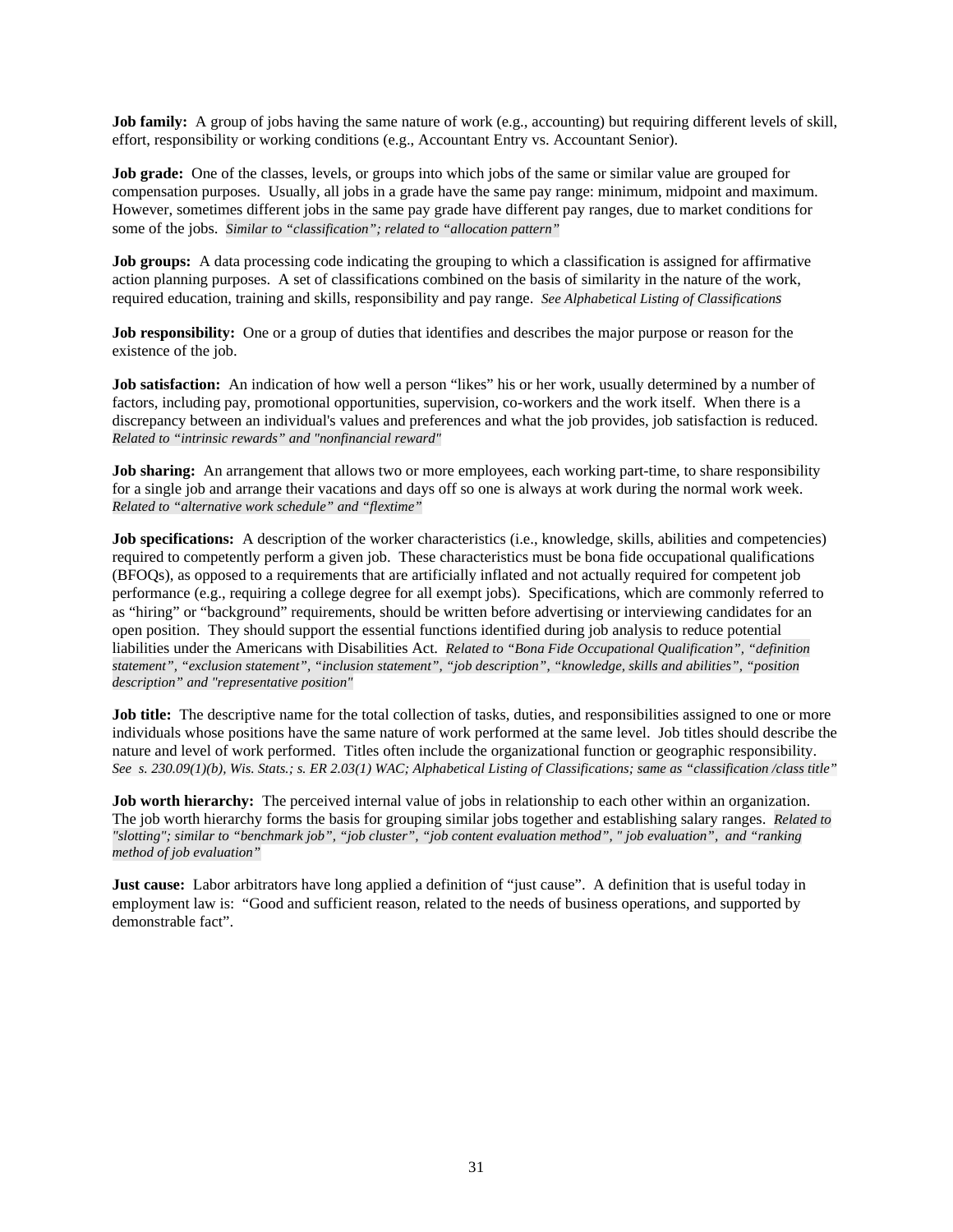<span id="page-31-0"></span>*K K K*

**Knowledge:** The depth of detailed understanding needed and the proficiency needed to complete the work at the objective level usually consists of information or facts such as work practices, rules and regulations, policies, theories and concepts, principles, and processes which an employee must know and understand to be able to do the work. The degrees of knowledge include: (1) some knowledge which implies familiarity only with the elementary principles and terminology of the subject or subjects indicated; (2) knowledge implies sufficient knowledge of the subject to enable the employee to work effectively in a limited range of work situations; (3) considerable knowledge implies enough knowledge of the subject to enable the employee to work effectively in normal work situations of the class and with little direct supervision; this is the journeyman level; (4) extensive knowledge implies an advanced knowledge of the subject matter so as to permit solution of unusual as well as commonplace work problems, advising on technical questions and planning methods for difficult work situations; and (5) thorough knowledge implies an unusually broad and specialized knowledge and means that work calls for an almost complete mastery of the subject; it is used rarely and only for especially advanced positions.

**Knowledge, skills and abilities (KSAs):** Common job specifications. Knowledge refers to acquired mental information necessary to do the job (e.g., principles of nuclear physics), skills refers to acquired manual measurable behaviors (e.g., lathe operation), and abilities, to natural talents or acquired dexterity (e.g., capacity to lift 50 pounds). *Related to "accountability", "best-fit", "breadth", "Bona Fide Occupational Qualification", "complexity", "depth", "discretion", "impact of work", "job description", "point factor system", "scope", and "survey"*

**Knowledge-based pay:** A system of salary differentiation based on the formal education, related experience, or specialized training a professional employee has that qualifies the individual to deal with specific subject matter, or work effectively in a specific field. Salary level may not be dependent on whether the incumbent utilizes the knowledge. *Related to "appointment maximum", "hiring above the minimum", and "temporary appointment maximum"*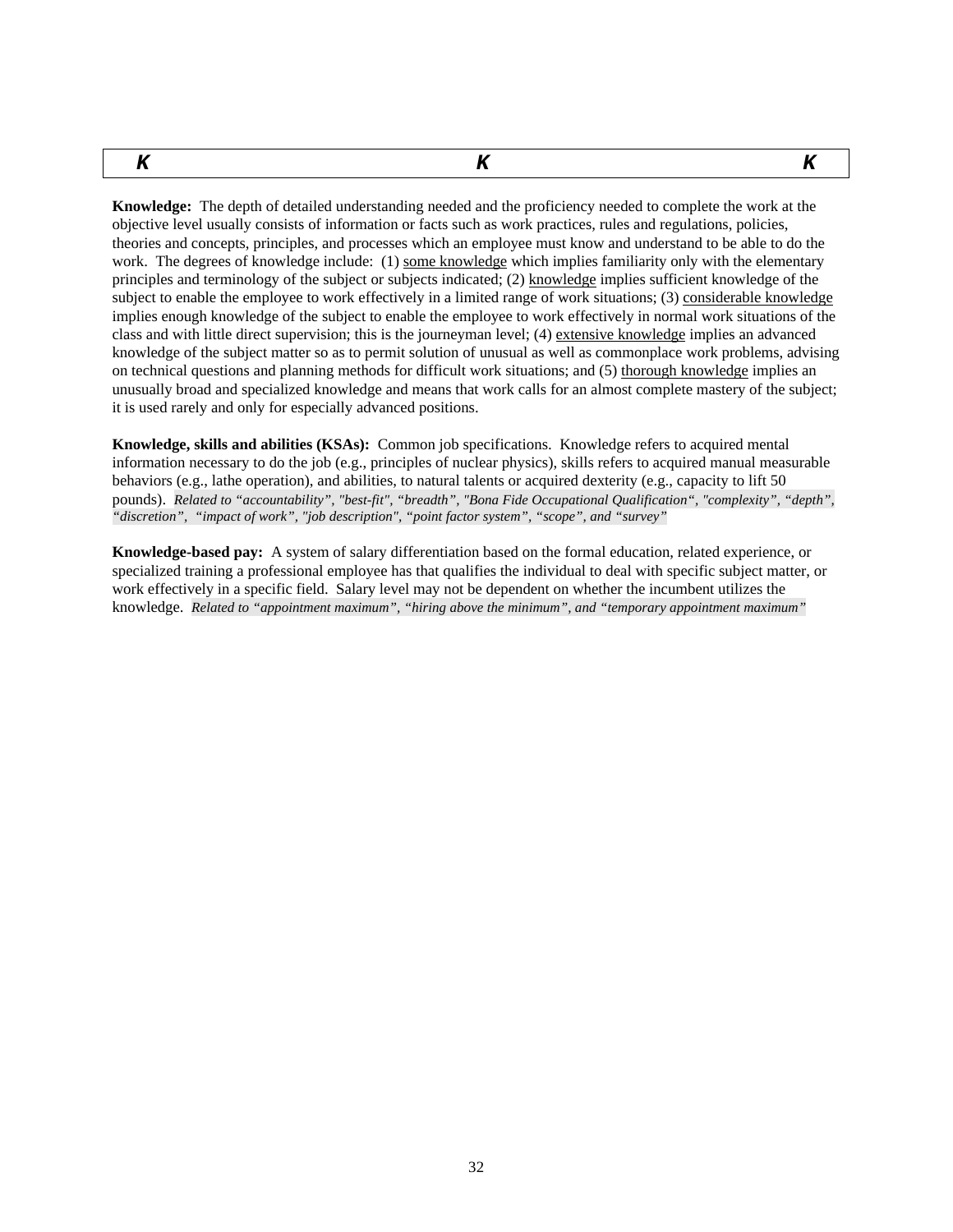<span id="page-32-0"></span>*L L L*

**Labor dispute:** Any controversy between an employer and the majority of the employer's employees in a collective bargaining unit concerning the right or process or details of collective bargaining or the designation of representatives. Any organization with which either the employer or such majority is affiliated may be considered a party to the labor dispute. *See s. 111.81(11), Wis. Stats. Related to "fact finding"*

**Labor market:** A place where labor is exchanged for wages. These places are identified and defined by a combination of the following factors: (1) geography (i.e., local, regional, national, international); (2) industrial area; (3) education, experience, and licensing or certification required; and (4) function or occupation.

**Large Department:** A department with between 500 and 1,500 positions. *Related to "major department", "medium department", "small department", and "very small department"*

**Layoff:** "The termination of the services of an employee with permanent status in class from a position in a layoff group approved under *s. ER-MRS 22.05*, in which a reduction in force is to be accomplished." *See s. 230.34, Wis. Stats.; ss. ER 2.01(15), 18.02(2)(b)7, and s. ER-MRS 22, Wis. Adm. Code; related "attrition", "bumping", "demotion", and "downsizing"*

**Lead structure policy:** A salary practice in which the structure is set at the beginning of a year to match the level it anticipates the competitive pay to reach at the end of the year. Throughout the year, the competition catches up with the plan structure.

**Lead-lag structure policy:** A salary policy that leads the market during the first six months, matches the competitive pay at the middle of the year and lags the market during the past six months. A variation of this process is the lag-lead structure, which is the opposite of the lead-lag policy.

Lead worker: An employee whose assigned duties include training, assisting, guiding, instructing, and assigning and reviewing the work to one or more employees in the work unit. Lead workers do not have supervisory authority as defined under *s. 111.81(19), Wis. Stats.* which include hiring, disciplining, and firing an employee.

**Leave of absence:** "Absence from employment with the approval of the appointing authority with or without loss of pay in accordance with the appropriate statutory provision or rule." A leave of absence may be paid or unpaid, and may also be authorized under a collective bargaining agreement. *See ss. ER 1.02(16), 18.02, and 18.14, Wis. Adm. Code; related to "family leave" and "Family Medical Leave Act"*

Length of service payment (LOSP): A lump sum amount paid annually to certain classified represented employees and most nonrepresented classified employees who have attained a specified minimum number of full years of seniority by a specified date. The amount of the payment varies based on the employee's adjusted continuous service level. *See Comp. Plan, Sec. A 2.05*

Level of work: Critical data about job content that reflects the job's skill, effort, responsibility and working conditions.

Lift: (1) the percent the total base payroll will increase as a result of a base-building adjustment; (2) percent the total base payroll will increase over a fiscal year or biennium from all base building wage provisions; (3) the average percent base pay increase an employee will receive from a specific wage provision or during a fiscal year or biennium. *Related to "costing"*

**Limited supervision:** Implies that the incumbent proceeds on his or her own initiative while complying with policies, practices and procedures prescribed by the supervisor. The supervisor generally answers questions only on the more important phases of the work. *Contrast with "close supervision" and "general supervision"*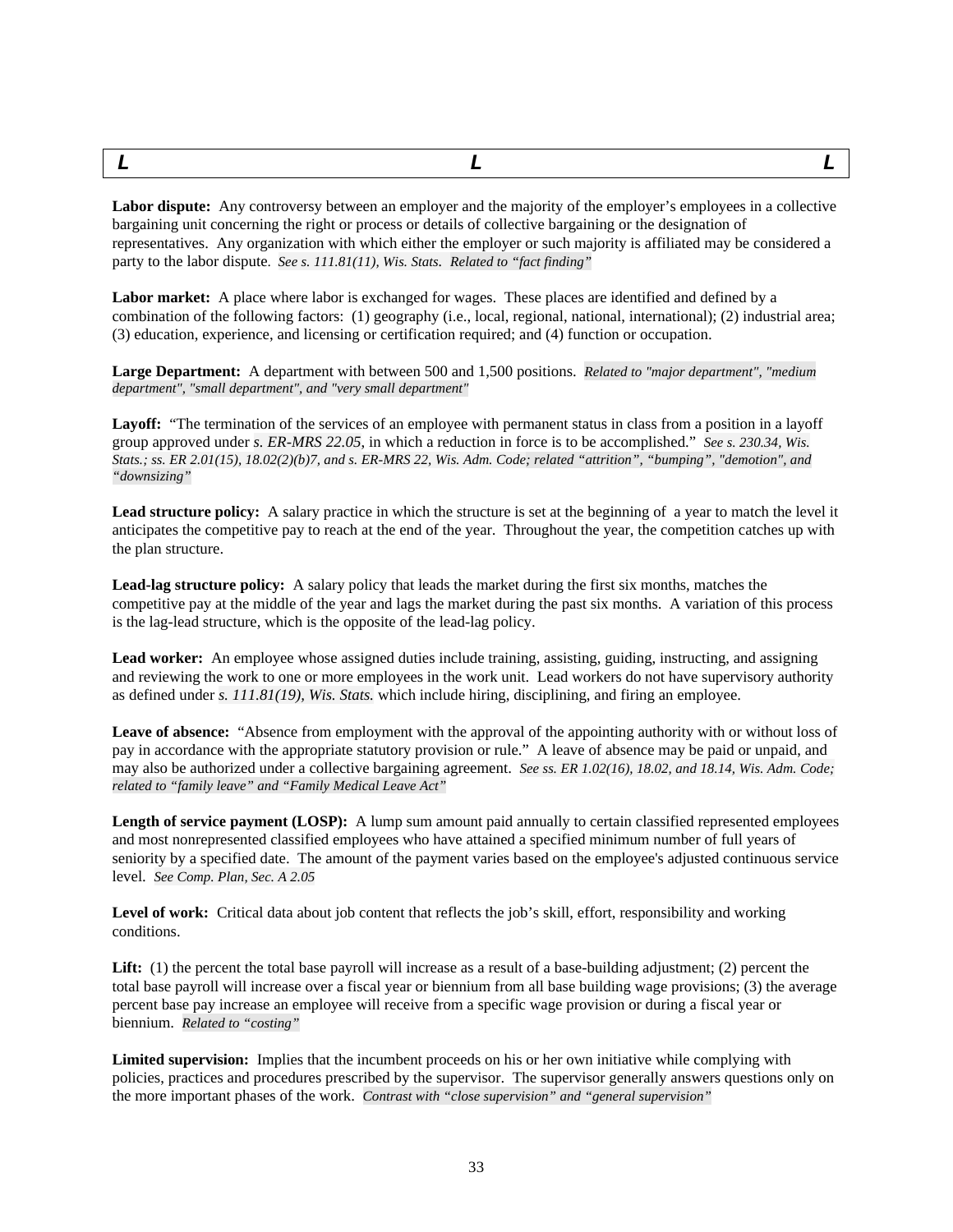**Limited term employee (LTE):** "Employment in which the nature and conditions do not permit attainment of permanent status in class and for which the use of normal procedures for recruitment and examination are not practicable." A LTE cannot work more than 1044 hours in a year in the same position. *See s. 230.26, Wis. Stats.; ss. ER 1.02(17) and ER 10, Wis. Adm. Code and Comp. Plan, Sec. D; WHRH Ch. 344*

**Line:** Generally refers to the functions for which an organization was created. For example, in an engineering bureau, designing structures would be "line" functions. *Contrast with "staff"*

**Living wage:** In union contract negotiations, a term that refers to a wage rate that allows an employee to maintain an acceptable standard of living.

**Lockout:** The shutting down of an operation or plant by an employer in order to withhold work and wages from a group of workers. The intent of the employer is to pressure the workers into accepting the employer's terms during negotiations. This is management's version of a strike.

**Logical:** "Changes which are reasonably related to the previous duties or responsibilities of the position. Generally, if the changes are reasonably related to the previous duties, satisfactory performance of the original duties or responsibilities of the position should provide any incumbent with a reasonable expectation that the changed duties or responsibilities will be satisfactorily performed. If more than 50% of the duties or responsibilities of a position have changed since written notice was last given to the administrator and the employee of changes in assigned duties and responsibilities which may affect the classification of the position, the changes are not a logical change to a position but are the creation of a new position." It is not logical to assign job duties identified in a different bargaining unit or occupational area, such as assigning professional level duties to a technical or paraprofessional employee. *See WHRH Ch. 332.040(C)(1a&b); related to "audit", "gradual", "reallocation", "reclassification", "regrade", and "upgrading"*

**Longevity pay:** Usually, the payment of an hourly or monthly amount based on an employee's length of service with an employer. At present, the state does not have a longevity pay program of this type. Some people consider the Length of Service Payment (LOSP) a type of longevity pay, but most employers would not consider it such. *Related to "seniority-based grid"*

**Look-up table:** A table that is referenced in a formula.

**Lower class:** A class assigned to a lower pay range. See s. ER-MRS 1.02(15)

**Lower pay range:** A pay range which has a lesser dollar value maximum when comparing pay ranges not designated as counterparts. *Contrast with "counterpart pay ranges" and "higher pay range"*

**Lump sum:** In the context of wage adjustments, an amount of money paid to an employee for one or more of the following reasons: (1) a payment in lieu of retroactivity of a contractual or compensation plan pay adjustment, calculated by multiplying an employee's hours in pay status (hours worked or on paid leave) during a defined period by a specified amount; (2) an amount in lieu of a base pay increase, annualized from the effective date of the corresponding base pay adjustment to the end of the fiscal year; (3) a specified "bonus" that typically is pro-rated on the basis of an employee's FTE status. The use of (1) is very common and is often mistakenly referred to as a "retroactive wage payment." Where applicable, the lump sum payment also reflects an increase in the premium rate portion of any overtime wages earned during the defined period. *Related to "earnings"*

**Lump sum merit:** When merit pay is delivered in the form of a single cash payment separate from base pay (i.e., not folded in). It must be "re-earned" annually. *Related to "Discretionary Compensation Adjustment" and "Discretionary Compensation Performance Recognition Awards and payments"*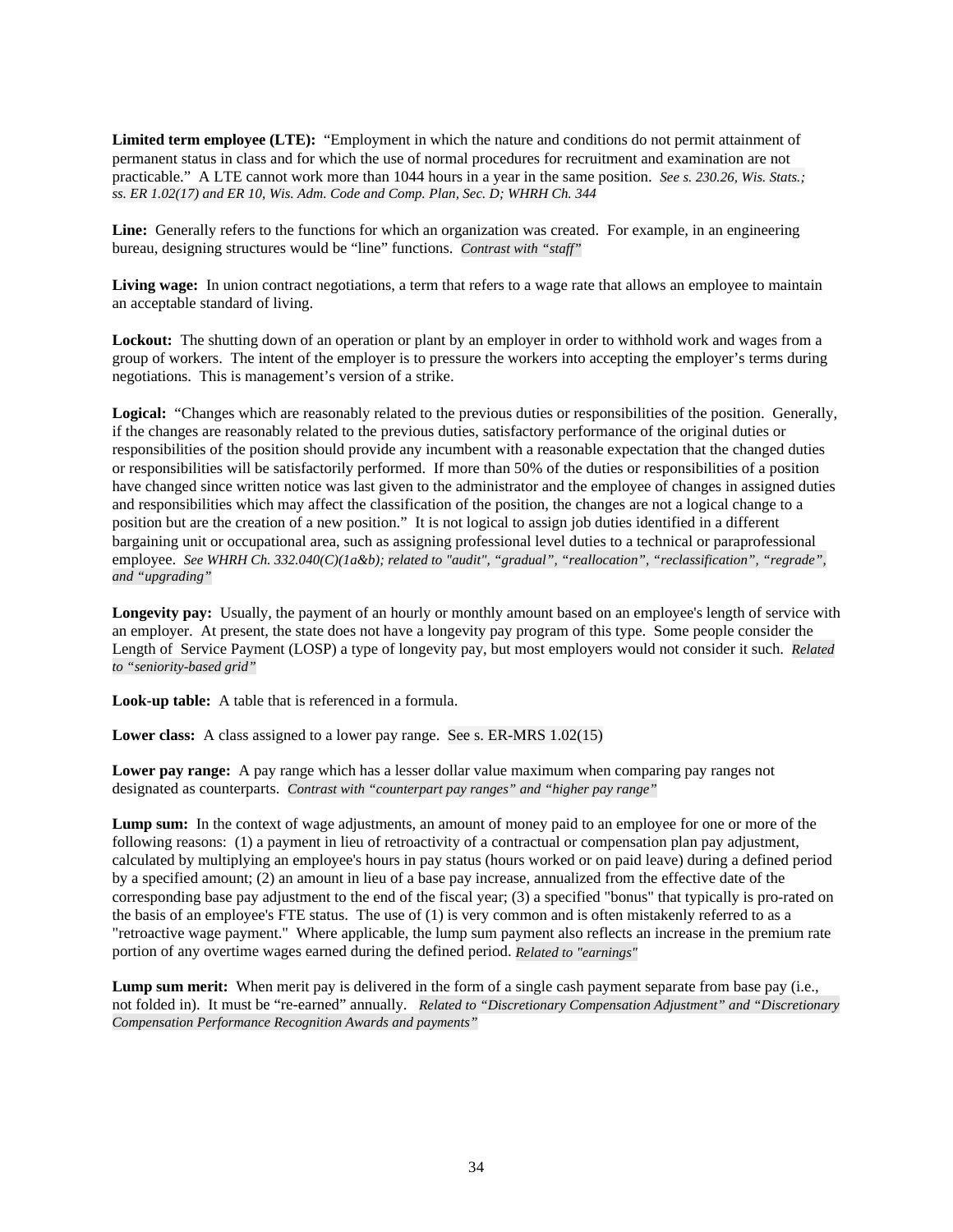<span id="page-34-0"></span>*M M M*

**Maintenance of Membership (MOM) agreement:** "An agreement between the employer and a labor organization representing employees or supervisors specified in *s. 111.825(5)* which requires that all of the employees or supervisors whose dues are being deducted from earnings under s*s. 20.921(1) or 111.84(1)(f)* at the time the agreement takes effect shall continue to have dues deducted for the duration of the agreement and that dues shall be deducted from the earnings of all employees or supervisors who are hired on or after the effective date of the agreement." *See ss. 20.921(1), 111.81(12m), 111.84(1)(f), 111.825(5), and 111.85, Wis. Stats.; related to "union security clauses"; similar to "fair share agreement"*

**Major Department:** A department with more than 1,500 positions. *Related to "large department", "medium department", "small department", and "very small department"*

**Majority of time:** Classification decisions are based upon the level of work performed for the "majority of time", 51% or more. Occasionally the level can only be determined by identifying the classification level of each worker activity statement to determine the majority, such as for a program assistant position. There may be very rare instances where a classification is appropriate when it does not represent the "majority of time"; however this would involve professional occupational areas requiring a license, such as a physician. *Contrast with "significant job duties"; related to "allocation pattern", "best fit" and "classification method of job evaluation"*

**Make whole:** The redress of an individual who has been discriminated against by the employer or the resolution of a grievance if it is shown that management has violated the contract. It gives to the employee the same status enjoyed had there been no discrimination or contract violation.

**Management by objective (MBO):** An employe-development technique that consists of a process in which a superior and a subordinate, or group of subordinates, jointly identify and establish common performance goals as a basis for directing behavior and assessing performance. The unique feature of "management by objective" is that the process requires involvement of subordinates in the setting of performance goals.

**Management negotiating team (management team):** The group of individuals from DER and select representative operating agencies who are designated as the official representatives of management for purposes of negotiating an agreement with a specified bargaining unit. Typically, the chief spokesperson is a Labor Relations Specialist from DER, who along with the other representatives from DER, are considered the primary bargaining team. Agency representatives on the bargaining team are expected to represent the interests of their agency, as well as other agencies with similar employees or concerns, and, when authorized by the chief spokesperson, to communicate information to select management in their agencies during negotiations or once agreement has been reached.

**Manager:** "'Management' includes those personnel engaged predominately in executive and managerial functions, including such officials as division administrator, bureau directors, institutional heads and employees exercising similar functions and responsibilities." *See s. 111.81(13), Wis. Stats.; WHRH Ch. 324; Similar to "nonrepresented"*

**Mandatory transfer:** The lateral movement of an employee from one position to another in accordance with transfer provisions established in the applicable collective bargaining agreement. *Contrast with "administrative transfer"; related to "transfer"; same as "contractual transfer" and "union transfer"*

**Market adjustment:** A base pay adjustment provided to some or all employees in a particular classification that is intended to bring individual employees' pay up to or closer to a market rate. *Related to "external equity", "market pricing", "pay survey", and "wage survey"*

**Market-based salary increase budget:** A salary increase budget based on what the state's salary goals are with respect to the competition and availability of funding. *Related to "external equity", "market adjustment", "pay survey", and "wage survey"*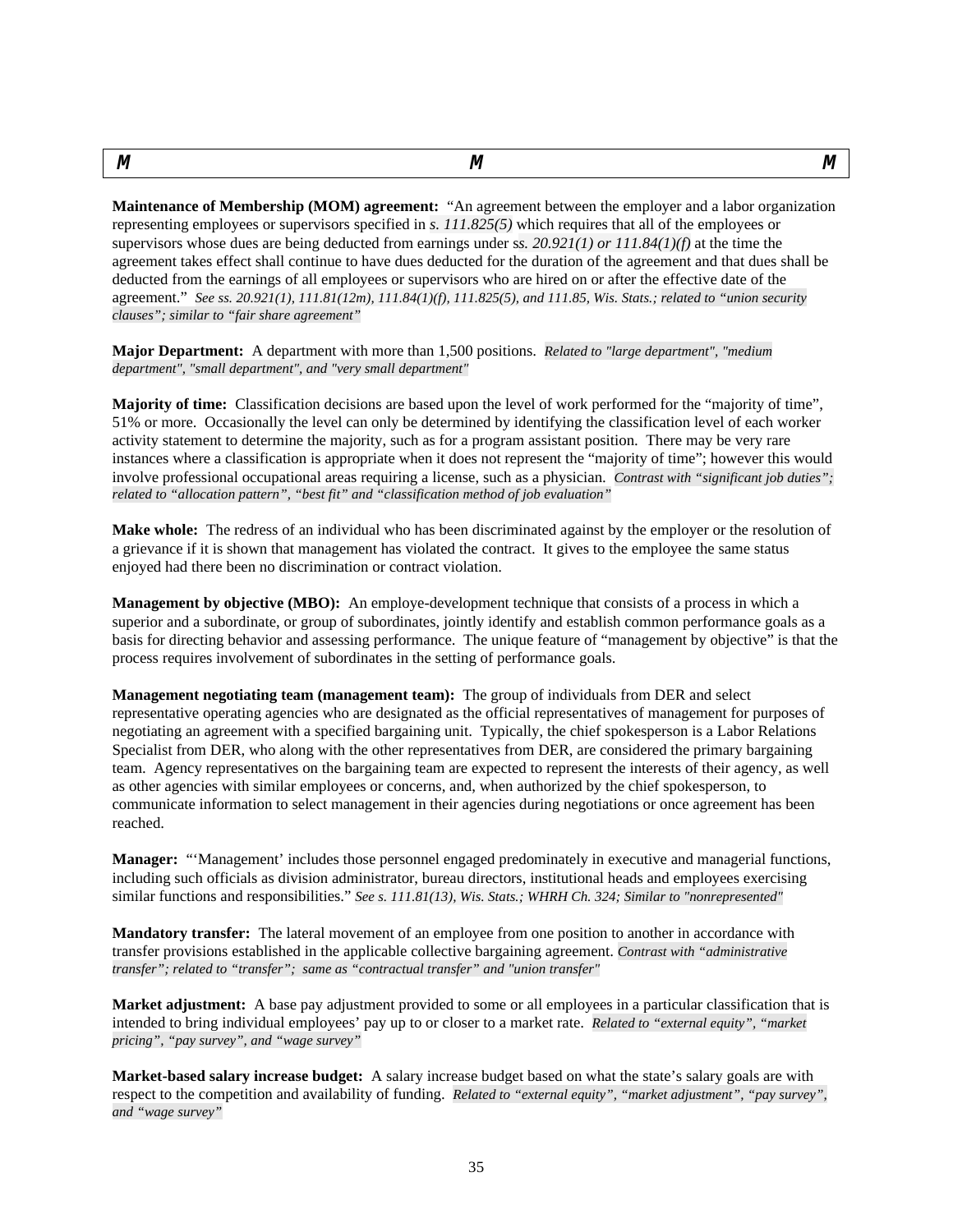**Market index:** An index computed by dividing the pay received by an individual, by the market pay for that job. This figure can be computed for groups, departments, or an entire organization. It is designed to provide a measure of how state pay compares to the market.

**Market pricing:** The technique of creating a job-worth hierarchy based on the "going rate" for benchmark jobs in the labor market(s) relevant to the organization. Under this method, job content is considered secondarily to ensure internal equity after a preliminary hierarchy is established based on market pay levels for benchmark jobs. All other jobs are "slotted" into the hierarchy based on whole job comparison. *Related to "external equity", "market adjustment", "pay survey", and "wage survey"*

**Market rates:** The employer's best estimate of the wage rates that are prevailing in the external labor market for a given job or occupation. *Related to "external equity", "market adjustment", "pay survey", and "wage survey"*

**Market reserve:** General purpose revenue funds set aside in the budgeted compensation reserve to provide market adjustments to classifications experiencing severe recruitment and retention problems. The amount of the market reserve funds is established and maintained by the Department of Employment Relations.

**Mean:** A simple arithmetic average obtained by adding a set of numbers and then dividing the sum by the number of items in the set. *Contrast with "median" and "mode"*

**Median:** The middle item in a set of ranked data points containing an odd number of items. When an even number of items are ranked, the average of the two middle items is the median. Applied to labor market information: Median: This value is the base pay amount that represents the fiftieth percentile (50%) of responses. More specifically, it illustrates a base pay value with an equal number of values that were higher and lower in the sample. *Contrast with "mean" and "mode"*

**Mediation:** An attempt by an impartial third party, called a mediator, to bring together the parties in a labor dispute. The mediator, however, has no power to force a settlement. *Related to "arbitration", "conciliation", "fact finding", "impasse", and "labor dispute"*

**Medium Department:** A department with between 100 and 499 positions. *Related to "large department", "major department", "small department", and "very small department"*

**Merit increase:** An adjustment to an individual's base pay rate based on performance or some other individual equity basis. *Related to "Discretionary Compensation Adjustment", "extrinsic rewards", "feedback", "incentive", "incentive eligible", "intrinsic rewards", and "Discretionary Compensation Performance Recognition Awards and payments"*

**Merit pool:** Total performance increase dollars available, expressed as a percentage of the payroll at the end of the preceding period.

**Merit progression:** A formula for progressing an employee through a wage structure according to performance, or some other individual equity basis. *Related to "Discretionary Compensation Adjustment", "extrinsic rewards", "feedback", "incentive", "merit increase", "merit rating", and "Discretionary Compensation Performance Recognition Awards and payments"*

**Merit rating:** A method for appraising the performance of an employee with respect to his or her job. It frequently serves as a basis for making pay adjustments, promotion decisions, or work reassignments. *Similar to "Discretionary Compensation Adjustments", "performance evaluation", and "Discretionary Compensation Performance Recognition Awards and payments"*

**Midpoint:** The salary that represents the middle of a given salary range or pay grade. *Related to "control point"*

**Military leave:** Employees who have permanent status and who are members of the national guard, the state defense force, or any other reserve component of the military forces of the United States are entitled to leaves of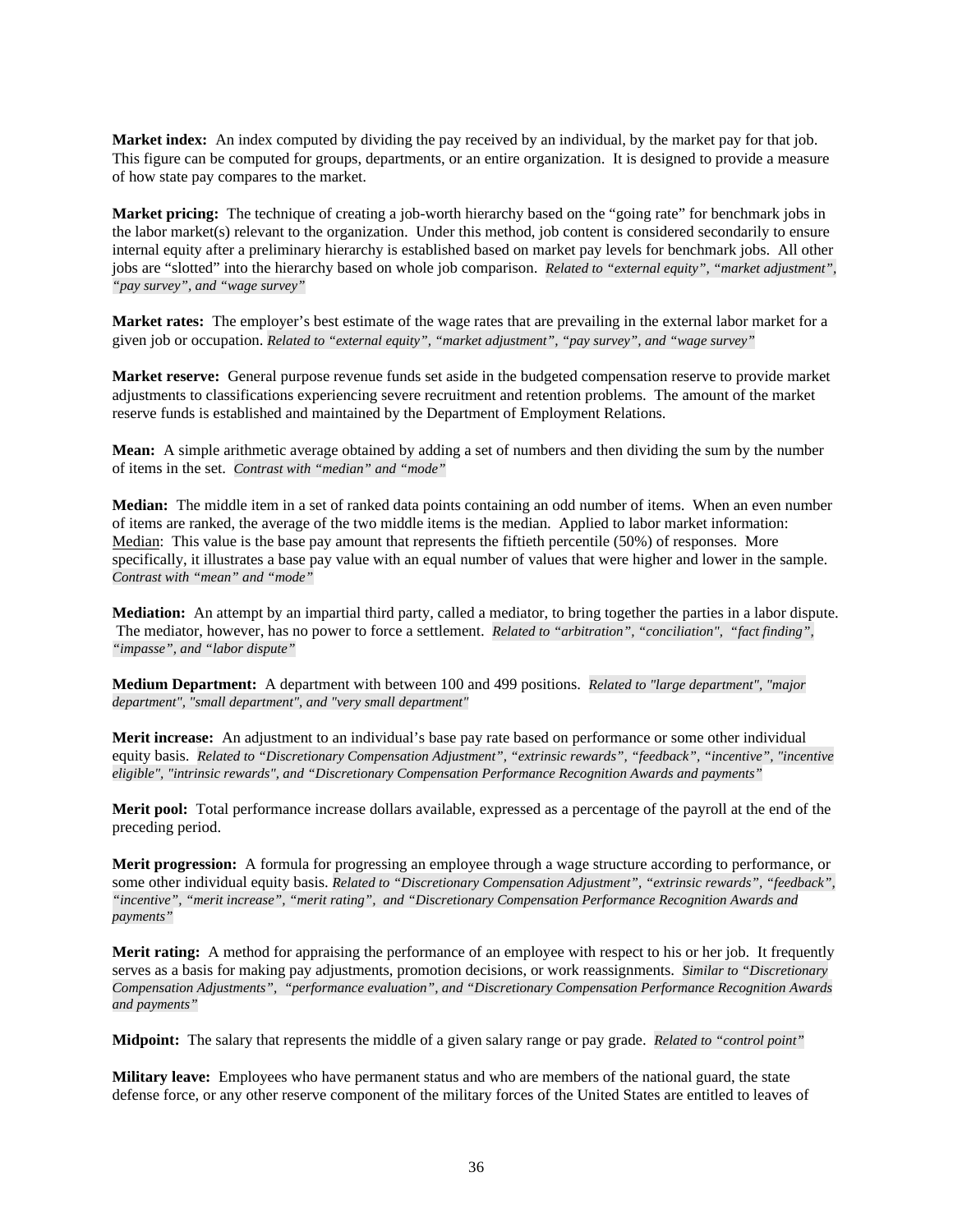absence without loss of time in the service of the state. *See s. 230.35(3), Wis. Stats.; ss. ER 18.01(3), 18.08, and 18.13, Wis. Adm. Code*

**Milwaukee Graduate Assistants Association - MGAA:** The Bargaining Unit for teaching assistants at Milwaukee Graduate school under Bargaining Unit designation T2.

**Mismanagement:** "A pattern of incompetent management actions which are wrongful, negligent, or arbitrary and capricious and which adversely affect the efficient accomplishment of an agency function. 'Mismanagement' does not mean the mere failure to act in accordance with a particular opinion regarding management techniques." *See s. 230.80(7), Wis. Stats.*

**Mix of pay:** The profile of various components of direct pay expressed as a percentage of the total (e.g., 50 percent base salary, 35 percent short-term incentives, 15 percent long-term incentives).

**Mode:** The category or value that occurs most frequently in a set of observations. In a frequency distribution, it is the category with the highest frequency. Sometimes there is more than one mode. *Related to "mean", "median" and "regression-based modeling method"*

**Model:** A representation of reality that describes variables, the relationships among variables and the action of the system if changes are made in the variables or in the relationships. Models are major methods for examining alternative strategies and policies. They are used to solve problems and to understand relationships between data sets. *Related to "regression-based modeling method"*

**Moderate difficulty:** The employee is confronted with a variety of breadth of duties susceptible to different methods of solution which in turn places a correspondingly higher demand on resourcefulness. Supervisors of employees engaged in routine assignments, journey level personnel, and paraprofessional employees usually perform work of moderate difficulty. *Related to "paraprofessional"*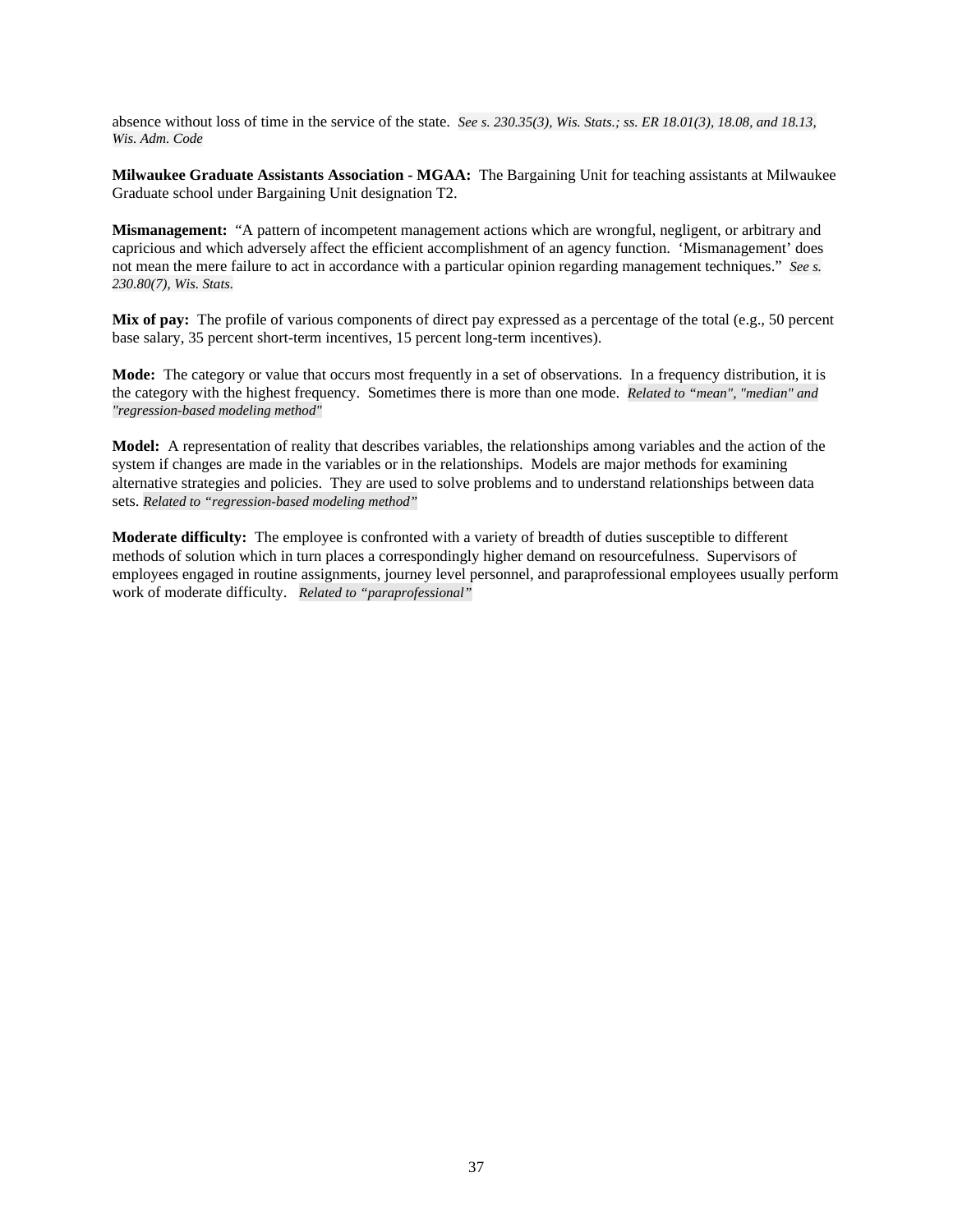<span id="page-37-0"></span>*N N N*

**National Labor Relations Act of 1935 (Wagner Act):** A federal law that gives employees the right to organize unions, bargain collectively and engage in concerted actions for mutual protection. It also required employers to recognize unions selected by employees and to bargain in good faith, and it prevented employers from certain unfair labor practices. *See Ch. 111, Wis. Stats. Related to "collective bargaining"*

**Nature of work:** The intrinsic characteristics and essence of work; kind or type; belonging to type or category. The nature of the work determines the occupational category and various subcategories. For example, the nature of the work of a position might be defined as: engineering (broad occupational area), non-professional (the suboccupational area), clerical support (a further subdivision of non-professional), and supervisory (a specific category of clerical support). Analyzing the scope and complexity of the worker activities of a position often aids in determining the nature of the work.

**Night differential:** Supplemental for hours worked between specified hours as set forth in the compensation plan or negotiated contract*. Similar to "add-on pay", "differential pay", "on-call pay", "premium rate", "pyramiding", "responsibility pay", "standby pay", "supplemental pay", and "weekend differential"*

**Night hours:** "Work hours between the hours of 6:00 p.m. and 6:00 a.m." *See Comp. Plan, Sec. A 4.01(3); see contract agreements*

**Noncash incentive:** Incentive payments that are not readily convertible to cash (e.g., extra time off, meal or merchandise awards, a reserved parking space) *Similar to "extrinsic rewards"*

**Noncontributory benefit plan:** A program in which the employer pays the entire premium or the full cost of funding specific benefits. *Related to "employee benefits", "fringe benefits", "holidays", "inside payroll costs", "pay for time not worked", "sick leave", and "Travel Schedule Amounts"*

**Nondelegated:** Personnel transactions and classifications which require review and approval by DER. *See s. 230.04(1m), Wis. Stats. and WHRH Chs. 314, 332, and 334; contrast with "delegation"*

**Nonexempt:** A term categorizing an employee as subject to the overtime provisions of the Fair Labor Standards Act (FLSA). *See Comp. Plan, Sec. A 4.01(4); WHRH Ch. 516; Title 29, Part 541 of the Code of Federal Regulations; contrast with "exempt"; related to "docking" and "Fair Labor Standards Act"*

**Nonfinancial reward:** Any form of recognition provided to employees other than cash*. Similar to "intrinsic rewards" and "job satisfaction"*

**Nonprofessional supervisor:** A supervisory position whose predominate job duties would not be defined as professional and who is responsible for employees covered by the Wisconsin State Employees Bargaining Unit or who provides administrative supervision over professional bargaining unit employees. *Contrast with "administrative supervision" and "professional supervisor"*

**Nonquantitative job evaluation:** A method that creates a job worth hierarchy based on the perceived value of the "whole job(s)" but does not employ quantitative methods (i.e., assigning evaluation "points"). Examples of nonquantitative methods are classification and ranking. *Contrast with "job content evaluation method" and "quantitative job evaluation"; similar to "paired comparison"*

**Nonrepresented:** Employees who are not represented for purposes of collective bargaining (they are excluded), because the classification(s) are not included in a certified bargaining unit, or because the classification(s) are included in a certified bargaining unit but no collective bargaining representative has been certified by the WERC. *See s. 111.81(7), Wis. Stats. Contrast with "represented position"; similar to "confidential", "exclusion", "manager", and "supervisor"*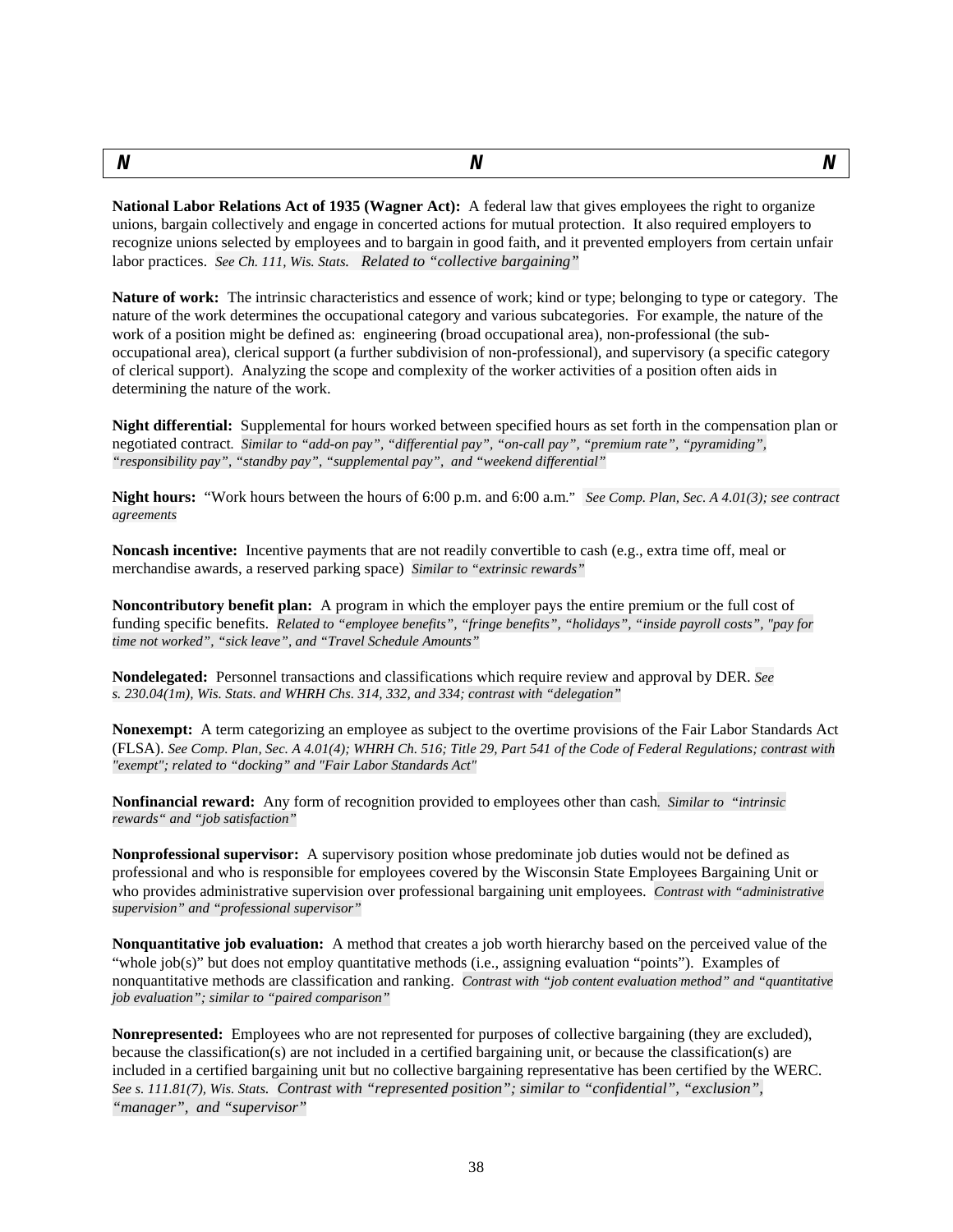**Nonstandard work period:** "A regularly recurring period of 336 hours in the form of 14 consecutive 24-hour periods which begins on a day of the week and time established by the appointing authority. Employes assigned a nonstandard work period are those employes who work a fixed schedule of more than 40 hours one week and less than 40 hours the next week." *See Comp. Plan, Sec. A 4.01(5) Contrast with "alternative work schedule", "flextime", and "standard workweek"*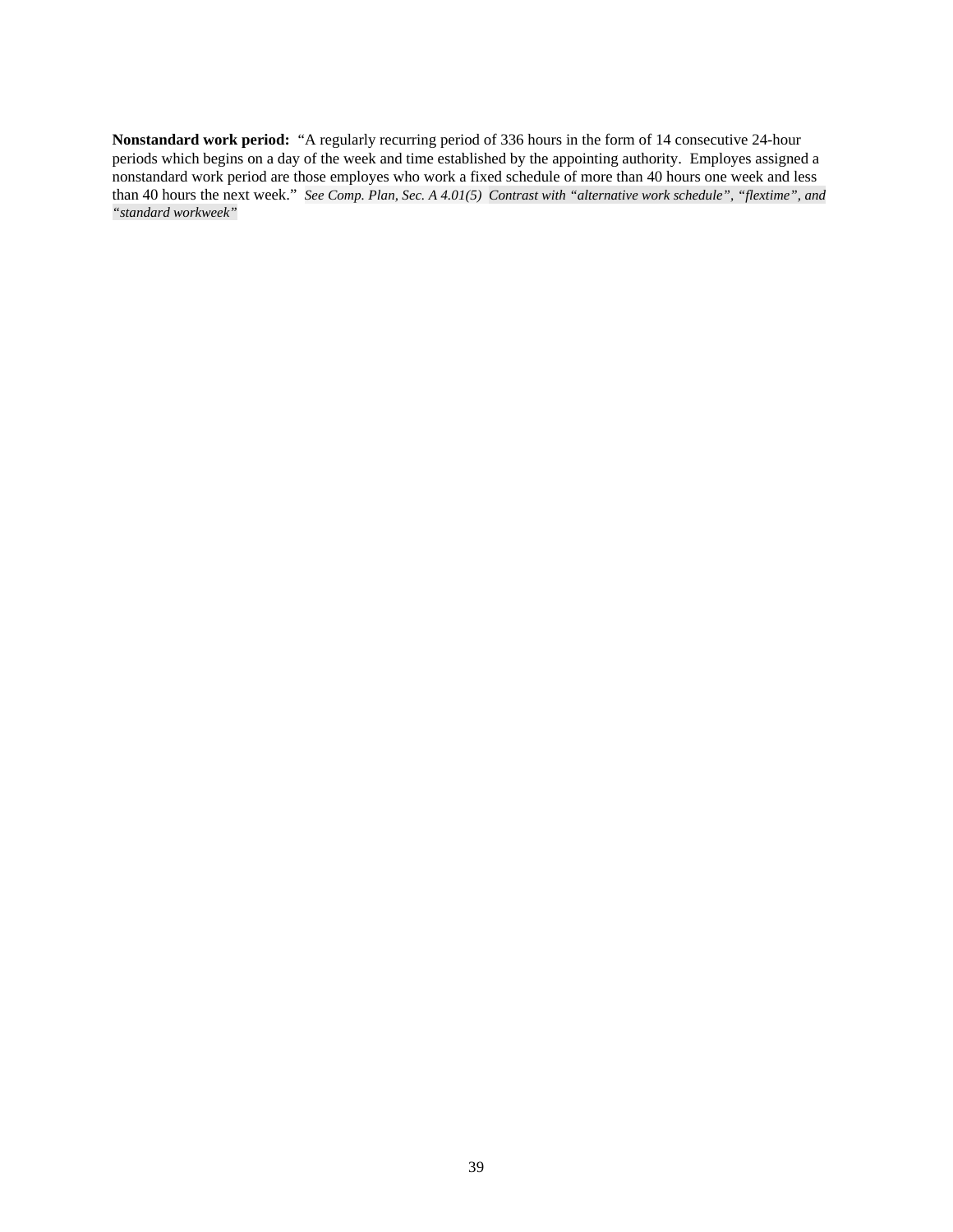<span id="page-39-0"></span>*O O O*

**Objective level:** That classification level, within a classification progression series, that any employee could reasonably be expected to achieve with satisfactory performance of increasingly complex duties and/or the attainment of specified training, education, or experience. *Contrast with "advanced level", "developmental level", and "entry level"; related to "full performance level"*

**Occupation:** A generalized job or family of jobs common to multiple organizations or industries.

**Occupational differentials:** Relatively stable differences in wage rates between or among occupations.

**Occupational Outlook Handbook:** A companion volume to the U.S. Dictionary of Occupational Titles, which provides general narrative information on jobs, job families, occupations, employment locations, etc. While of primary interest to vocational counselors, the Occupational Outlook Handbook does provide labor-market projections, which are useful for long-range human resource planning.

**Official hourly rate rounding:** The method of rounding used for all official computations of pay rates for state employees. The hourly rate will be increased to the next higher .001 if any digit is greater than zero in either the fourth or fifth position right of the decimal point. Lump sum hourly rates will be increased to the next higher .01 if any digit is greater than zero in either the third through the fifth position right of the decimal point. In costing, the "roundup" component is to be used with across the board (ATB) calculations. *See WHRH Ch. 504*

**On-call pay:** An amount of compensation provided in return for an employee being available to report to work at employer's discretion. Because the employee is expected to be easily reachable and able to report to the work site on short notice, he or she is compensated for having restricted personal time. *Similar to "differential pay", "night differential", "premium rate", "pyramiding", "responsibility pay", "standby pay", "supplemental pay", and "weekend differential"*

**Open-ended questionnaire:** A job analysis technique that provides a written set of questions regarding job content, requiring a narrative response. *Contrast with "highly structured questionnaires"*

**Open pay system:** A compensation program in which information about salary ranges and individual employee wages are public information. This information is public information under Wisconsin open record laws. *See ss. 19.21(1), 19.35, and 19.36, Wis. Stats.*

**Organizational level:** The place in the organizational hierarchy, starting from the agency head, at which the position is found. The hierarchy goes from the appointing authority (agency head), division administrator, bureau director, section chief, unit supervisor, to subunit supervisor.

**Organization chart:** A graphic representation of the relationships and inter-relationships within an organization depicting the lines of authority, accountability, responsibility, and control provisions which are established for coordination. It may or may not include a listing of major duties or activities delegated to each office or position. An organization chart should be included with every personnel transaction.

**Order of multiple transactions:** The order in which multiple pay adjustments with the same effective date are to be applied. Unless otherwise specified in the collective bargaining agreement, the order of multiple transaction will be that specified in *s. ER 29.04, Wis. Adm. Code*.

**Original appointment:** "The appointment of a person who has not attained permanent status in class or permanent status, or the appointment of a former employe on other than reinstatement or restoration basis to a classified position in which permanent status can be attained." *See s. ER 1.02(22) and s. ER-MRS 1.02(18), Wis. Adm. Code*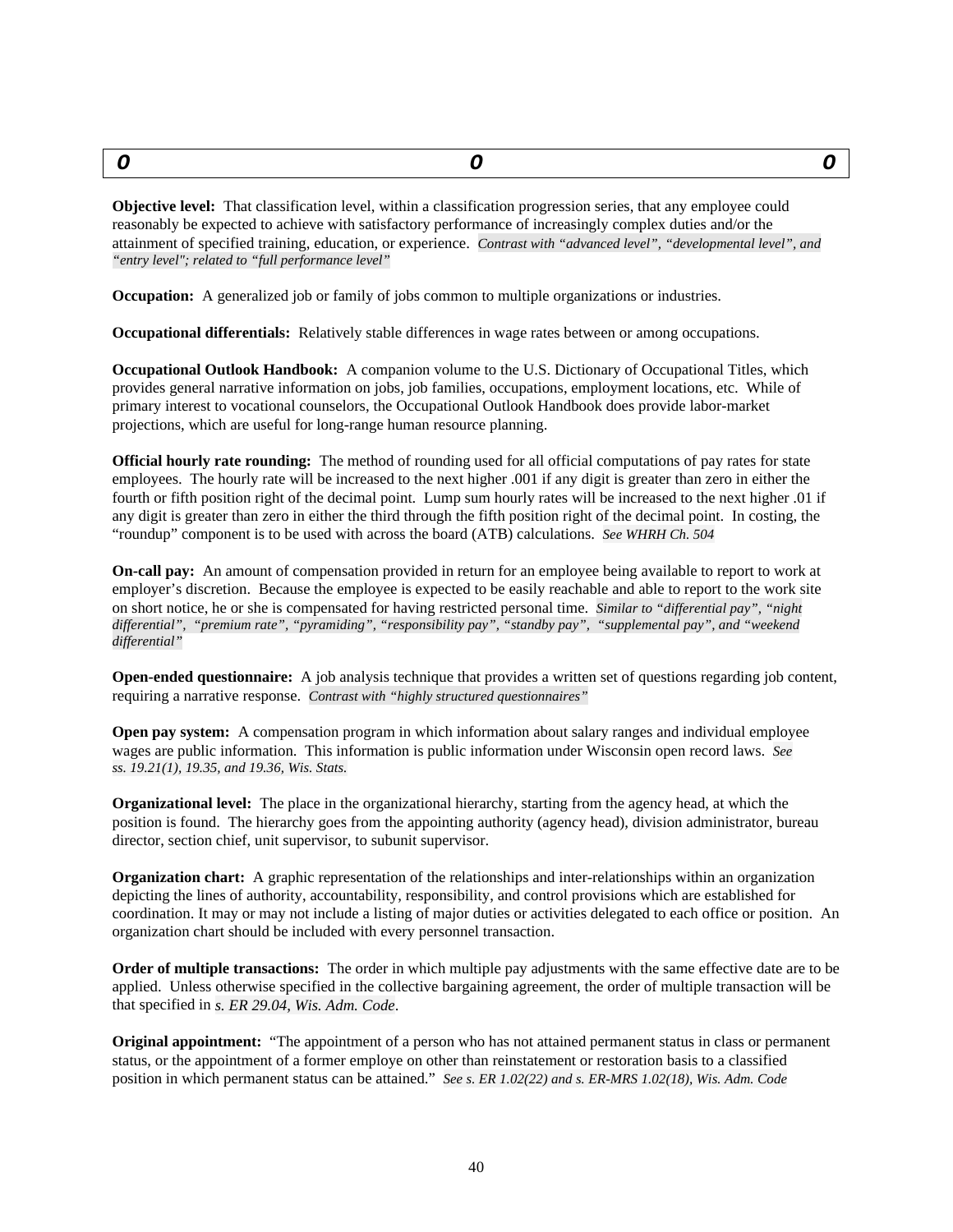**Original appointment probation:** The probationary period an employee is required to serve upon original appointment to a classified state position. *See s. 230.28, Wis. Stats.; s. ER-MRS 13.03(1), Wis. Adm. Code*

**Overtime:** The Fair Labor Standards Act (FLSA) definition of overtime is hours over 40 worked in a workweek, or hours over 171 worked in a 28 day period for law enforcement personnel, or hours over 212 worked in a 28 day period for fire protection personnel. Individual collective bargaining agreements and the compensation plan have different provisions defining what is considered overtime and what compensation or scheduling requirements apply, many of which are more generous than the overtime provisions provided under the FLSA. *See Compensation Plan, Section A 4.01(6); related to "hours of work"*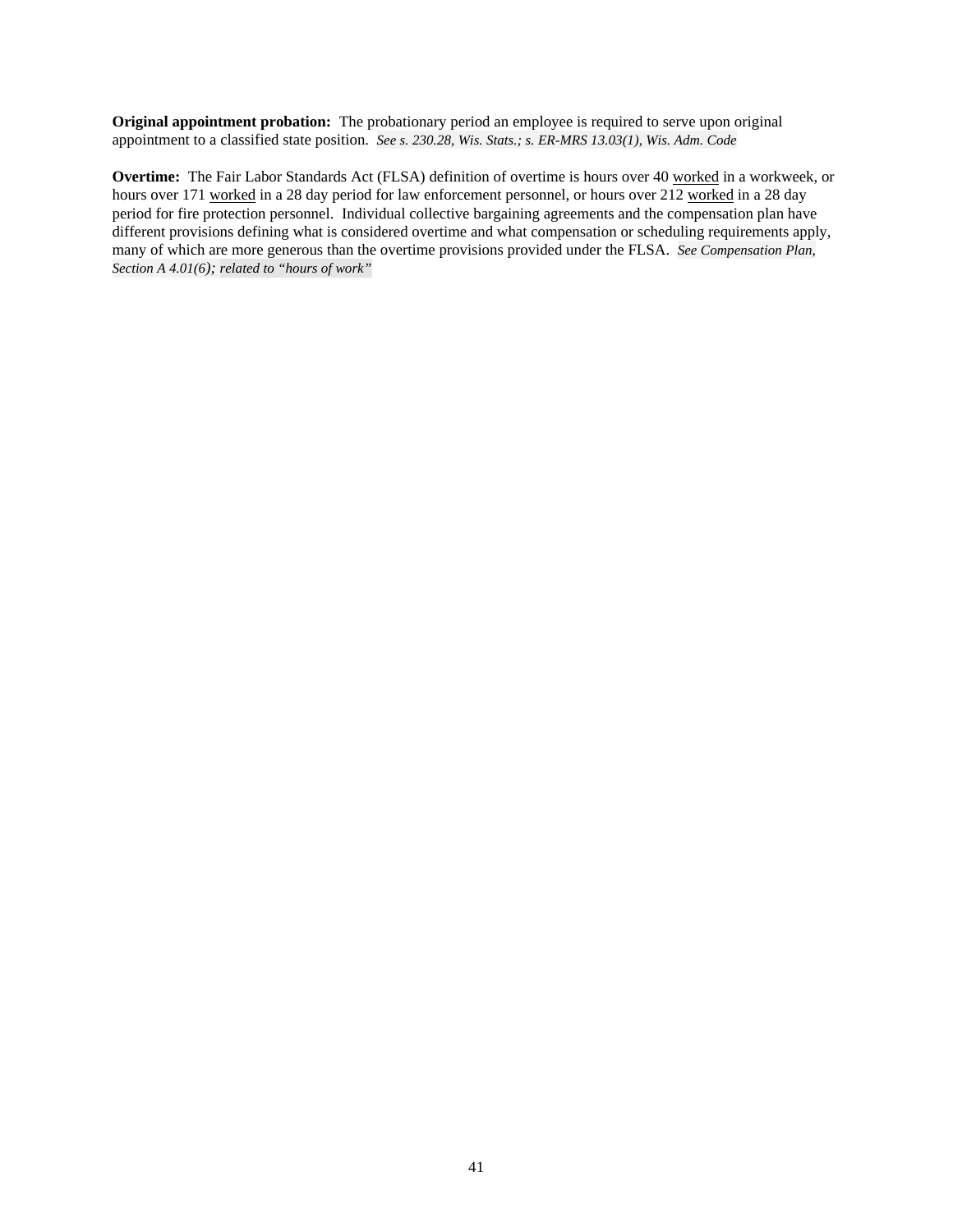<span id="page-41-0"></span>*P P P*

**Paired comparison:** A ranking technique that compares each job being evaluated individually to every other job in a pair-wise fashion to determine which job has a higher value. The final score for a job is the number of times it is considered the most valuable in the pair comparisons. Ranks then are created from these scores. *Similar to "nonquantitative job evaluation"*

**Parameter:** Compensation reserve funds allocated to the bargaining unit for all wage adjustments and lump sum payments for subsequent contract period. *Related to "compensation reserve"*

**Paraprofessional:** A type of work closely relating to and resembling professional level work, with a more limited scope of functions, decision making, and overall accountability. A paraprofessional position may have responsibility for segments of professional level functions but is not responsible for the full range and scope of functions expected of a professional position. *Contrast with "professional"; related to "moderate difficulty"*

**Parity:** Pay provisions for nonrepresented employees to provide an average level of pay adjustments for the biennium that is comparable to the average level for the related group of represented employees. Typically, the authorization for parity adjustments is acquired through amendments or modifications to the compensation plan established at the beginning of the biennium. *Related to "compression" and "internal equity"*

**Past practice:** A way of dealing with a grievance by considering the manner in which a similar issue was resolved before the present grievance was filed. Past practice is often used to resolve a grievance when contract language is ambiguous or contradictory, or when the contract doesn't address the matter in dispute. *Related to "grievance"*

**Pay adjustment:** A general revision of pay rates. The adjustment may be either across-the-board or spot adjustments for increases in prevailing wage rates. *Related to "across the board increase" "general wage adjustment" and "prevailing wage rate"*

**Pay band:** A broad pay range that combines two or more pay ranges. Pay bands are designed to provide pay-setting flexibility and to improve recruitment and retention of critical employees. *See Comp. Plan, Sec. J; related to "appointment maximum" and "temporary appointment maximum"; similar to "band" and "broad banding"*

**Pay-based grid:** A grid structure that establishes an employee's position on the grid, and thus pay rate, based on the employee's hourly rate just prior to grid implementation. *Contrast with "seniority-based grid"*

**Pay for time not worked:** Refers to time off work with pay. Typically, it includes the following: holidays, vacations, personal days, jury duty, approved paid leaves, military duty, etc. Also known as time off with pay. *Related to "employee benefits", "fringe benefits", "holidays", "inside payroll costs", "noncontributory benefit plan", "sick leave", "time off with pay" and "travel schedule amounts"*

**Pay plan:** A schedule of pay rates or ranges for each job in the classification plan. May include rules of administration and the benefit package. *See ss. 230.09(1) and (2)(b), and 230.12 Wis. Stats.; similar to "salary structure"*

**Pay policy:** The desired position of an organization's pay with respect to competitive pay at a certain point in time. *Similar to "competitive pay policy" and "pay policy line"*

**Pay policy line:** The level at which the organization decides to set its pay against the external market; usually the midpoint of the salary structure is set as an estimate of the market going rate. *Similar to "competitive pay policy" and "pay policy"*

**Pay range:** A pay range typically consists of a minimum and maximum amount and a within-range pay step or transaction step and in some pay ranges, a PSICM amount; all of these are expressed in hourly amounts based on official hourly rate rounding. Each classification is assigned to a pay range by the Secretary of the Department of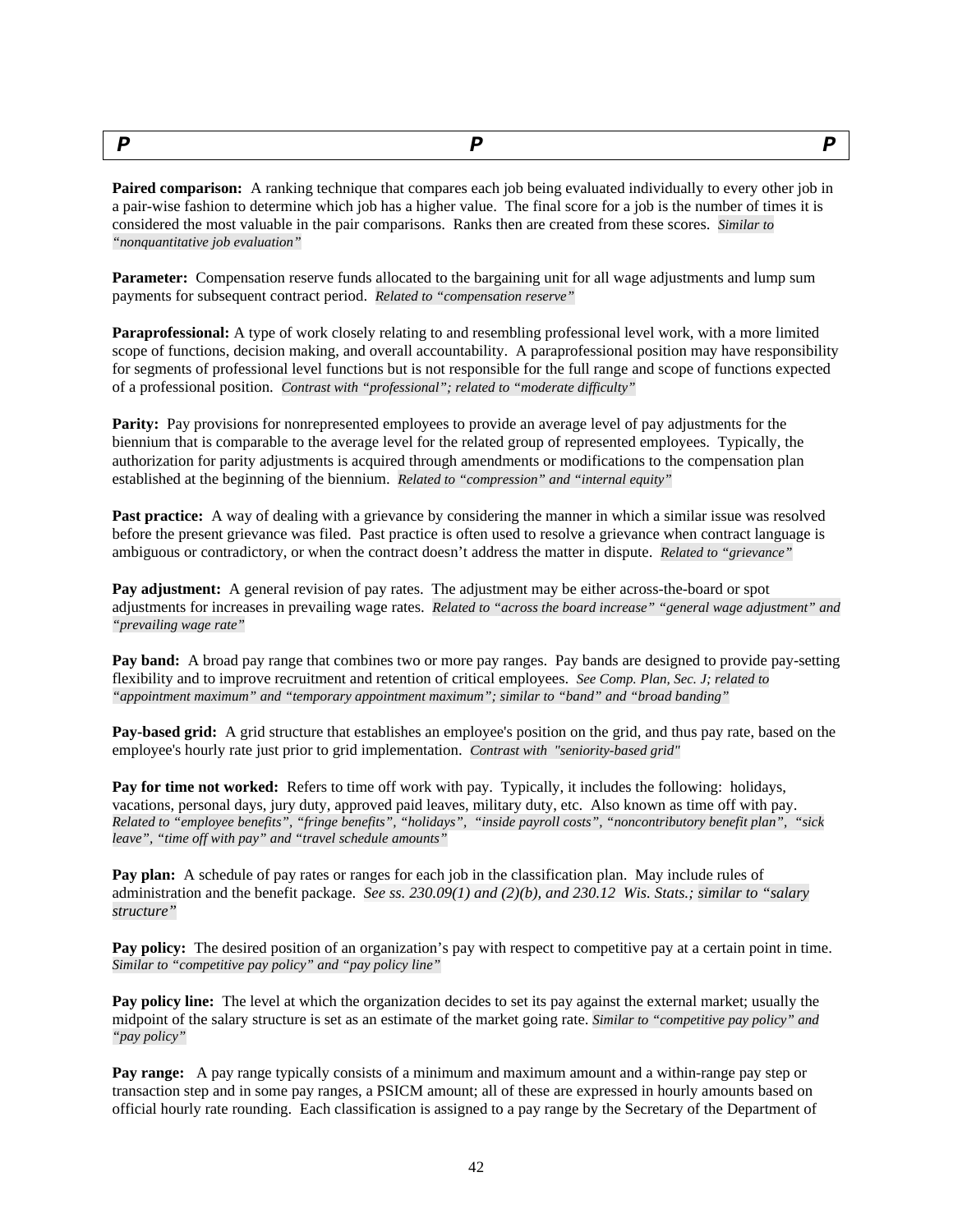Employment Relations; for classifications included in a represented bargaining unit, the assignment of classifications to pay ranges is subject to collective bargaining. See ss. 230.09(1) and (2)(b); 230.12, and 111.80(3), 111.825, and 111.825(5), Wis. Stats.; related to "pay schedule" and "pay steps"

**Pay range overlap:** The degree to which the pay ranges assigned to adjacent grades in a structure overlap. Numerically, the percentage of overlap between two adjacent pay ranges*. Contrast with "interrange differential", "pay range spread", "range", and "range spread"*

**Pay range spread:** The percentage by which the pay range maximum is greater than the pay range minimum. *Contrast with "interrange differential" and "pay range overlap"; same as "pay range width, "range", and "range spread"*

**Pay range width:** The width or spread of a pay range, measured by the ratio: Width = (maximum pay—minimum pay)/minimum pay. *Contrast with "interrange differential" and "pay range overlap"; same as "pay range spread", "range", and "range spread"*

**Pay schedule:** A set of pay ranges to which a set of classifications are assigned. Typically, separate pay schedules are negotiated for each bargaining unit and established in the compensation plan for specified groups of nonrepresented classifications. *Related to "pay range"*

**Pay status:** The status of an employee when receiving payment for hours worked or paid leave. Pay status does not mean the status of an employee while on a leave of absence without pay, on layoff, serving a suspension without pay, or receiving income continuation or worker's compensation benefits. See *ER 1.02(24), Wis. Adm. Code; related to "work hours"*

**Pay steps:** Specified levels within a pay range. Employees may progress from step to step on the basis of time-ingrade, performance, or the acquisition of new job skills. *Related to "pay range"*

Pay survey: The gathering of data on wages and salaries paid by other employers for selected key classes of jobs or benchmark jobs. *Related to "external equity", "market adjustment", "market pricing", "market rates", "market-based salary increase budget"; same as "wage survey"*

**Pay trend line:** A line fitted to a scatter plot that treats pay as a function of job values. The most common technique for fitting a pay-trend line is regression analysis. *Related to "regression-based modeling method" and "scattergram"*

**Peer comparison:** A concept used in some incentive plans where a company's results in specified financial measures are compared with those of a group of other companies determined to be peer companies. The comparative results can be used in incentive formulas.

**Percentage of time:** The proportion of the employe's total work time spent on a goal or worker activity. Time percentages are estimates based upon a year and indicate how much time the employee is expected to spend on each goal. "Percentage of time" should be determined for worker activities if they are not equal in time to the other worker activities within a goal and equal more than 10% of that goal. *Related to "position description"*

**Performance dimensions:** Aspects of performance, critical to a job, on which the incumbent will be rated. Dimensions can be related to outcomes or behavioral criteria pertinent to the job assignment. *Similar to "performance evaluation"*

**Performance evaluation:** A continual process of identifying, measuring and developing job-related employee performance. *See ss. 230.28(2) and 230.37, Wis. Stats.; s. ER 45.02, Wis. Adm. Code; similar to "performance dimensions" and "performance log"*

**Performance log:** Written records used by a manager to recall examples of effective and ineffective behavior with respect to selected performance criteria during an appraisal period. *Related to "performance evaluation"*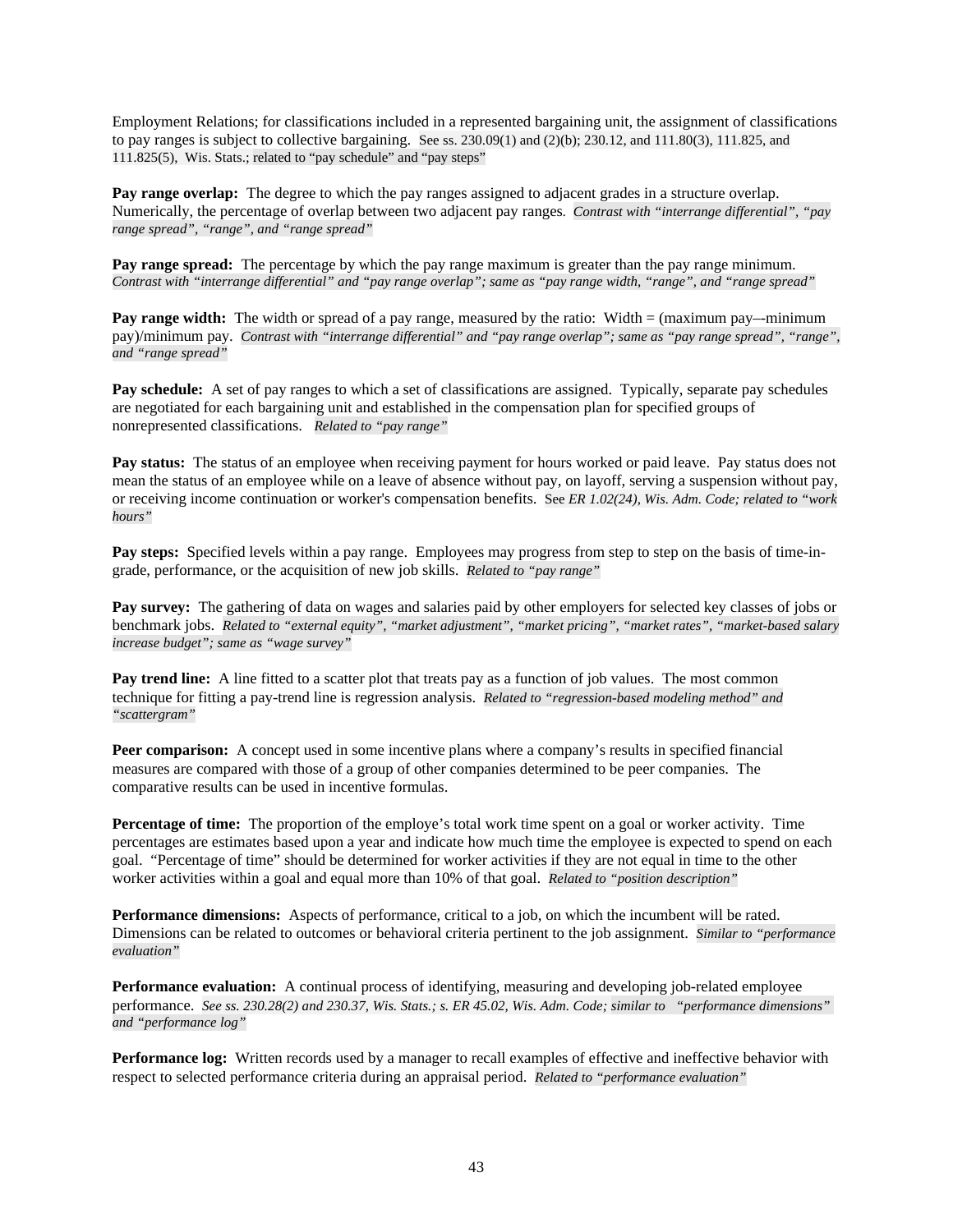**Performance management:** A managerial process that consists of planning performance, managing performance (through observation and feedback), improving performance through development, appraising performance, and rewarding performance.

**Performance measurement:** Any technique employed to gather data that provides a basis for exercising performance appraisal judgment.

**Performance period:** The predetermined span of time during which individual (or group) performance is measured.

**Performance targets:** Tasks or behavioral goals established for an employee that provide the comparative basis for performance appraisal.

**Permanent status:** The rights and privileges attained upon successful completion of a probationary period or career executive trial period required upon appointment to a permanent, seasonal, or session position. *See s. ER 1.02(28) and s. ER-MRS 1.02(22), Wis. Adm. Code; contrast with "probationary period"*

**Permanent status in class:** The rights and privileges attained upon successful completion of a probationary period required upon an appointment to a permanent, seasonal, or sessional position. *See s. ER 1.02(29) and s. ER-MRS 1.02(23), Wis. Adm. Code; contrast with "probationary period"*

**Permanent status in class minimum (PSICM):** The minimum rate to be paid to an employee who is not serving the first six months of either a probationary period or a career executive trial period. (This term is applicable only to classifications assigned to traditional pay ranges, as opposed to those assigned to broadband pay ranges.)

**Person-based pay:** Compensation programs that base an employee's salary on that individual's skills or knowledge rather than on the nature of a rigidly defined job. Types include skill-, knowledge-, and competency-based pay. *Related to "HAM"*

**Philosophy:** A means of translating the present state of an agency into concrete policy action to achieve the longrange goals of that agency.

**Picketing:** A person or persons stationed outside a place of employment, usually during a strike, to express a grievance or protest and discourage entry by nonstriking employs or customers. *Similar to "blue flu", "boycott", "collective bargaining", "concerted activity", "job action", "red flu", "sitdown strike", "slowdown", "strike", "sympathy strike", and "white flu"*

**Point factor system:** A quantitative job evaluation method that uses defined factors and degree levels within each factor (usually five to seven levels, which are also defined). Each factor is weighted according to its importance. Job content descriptions are compared to definitions of the degree levels and the corresponding points assigned to the appropriate level are then awarded to the job and added for all factors to determine the total job score. The total scores are used to create a job worth hierarchy. *Related to "accountability", "breadth", "complexity", "depth", "discretion", "impact of work", "knowledge, skills and abilities", "scope", and "survey"*

**Policy:** A broad guideline or framework within which decisions are made regarding the distribution of program resources or benefits. Policy controls the nature of program outputs by defining what will be done, for whom it will be done, and the priorities to be applied to specific program objectives. *Contrast with "procedure"*

**Policy analysis:** The systematic study of an issue, problem, or decision situation requiring policy action designed to provide decision-makers with the information on the costs, benefits, or consequences of alternative courses of action or decisions needed in order to formulate policy. Typically, policy analysis involves defining the decision-maker's objectives, developing or clarifying alternative means to those objectives, assessing the impacts of alternatives by developing a model that projects their consequences, the establishment of criteria to rank the alternatives in order of desirability or priority, and the recommendation of the appropriate alternative to the policy-maker.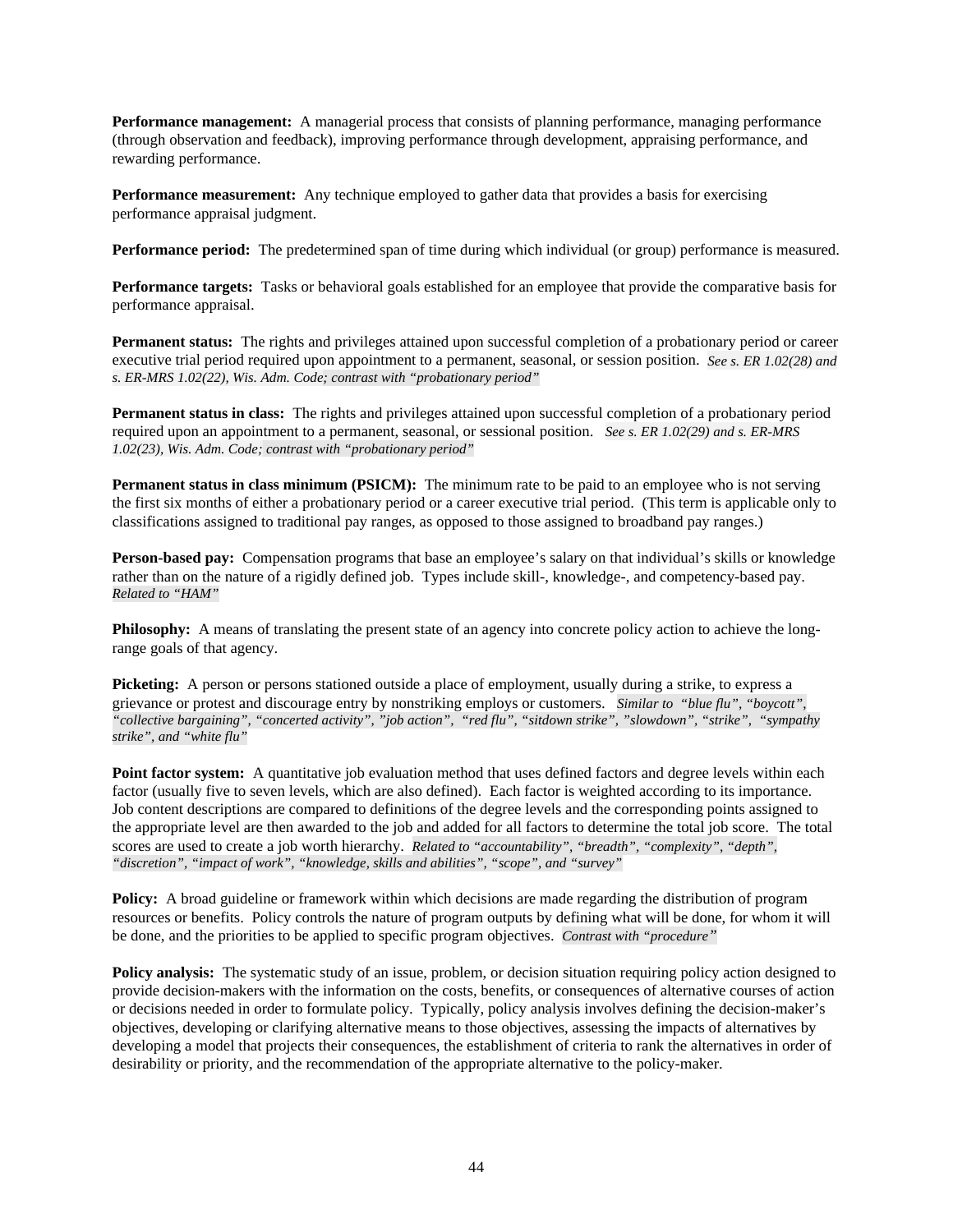**Position:** "A group of duties and responsibilities in either the classified or unclassified divisions of the civil service, which require the services of an employee on a part-time or full-time basis." *See s. 230.03(11), Wis. Stats.* For bargaining, a position is a unilateral solution to an issue. From WERC consensus training.

**Position description:** "An appointing authority shall: Provide the secretary with current information relative to the assignment of duties to permanent classified positions in his or her agency." "After an appointing authority has received budgetary approval for a new position and desires to fill the position, a written description of the position's duties and responsibilities and any other pertinent information as required shall be submitted to the secretary." *See ss. 230.06(1)(c) and 230.09(1), Wis. Stats.; s. ER 3.02(1);; related to "Bona Fide Occupational Qualification", "disclaimer statement", "job description", "job specification", "Knowledge Skills and Abilities", and "percentage of time"*

**Pregnancy Discrimination Act of 1978 (PDA):** Amends Title VII and states that women affected by pregnancy, childbirth, or related medical conditions must be treated the same for all employment related purposes as other employees not pregnant but similar in their ability or inability to work.

**Premium rate:** An amount added onto the base wage to pay extra for something such as weekend work, the graveyard shift, or being away from home. Also called differential. "The straight rate plus .5 times the regular rate paid the employe." *See Comp. Plan, Sec. A 4.01(7); similar to "add-on pay", "differential pay", "on-call pay", "pyramiding", "night differential", "responsibility pay", "shift differential", "supplemental pay", and "weekend differential"*

**Prevailing wage rate:** The amount paid by other employers in the labor market for similar work. The Davis Bacon Act of 1931 requires most federal contractors (in construction and related areas) to pay the wage rates and fringe benefits prevailing in the area. The McNamara-Ohara Service Contract Act of 1965 requires certain federal contractors who provide services to the federal government to pay area prevailing wage rates. *Related to "Wisconsin State Building Trades Negotiating Committee-WSBTC and Appropriate Affiliated Buildings Trades Councils"*

**Priority:** The relative importance of a goal or objective in relation to others, which controls the timing and amount of resources, such as staff time, to be expended to achieve the goal or objective.

**Probationary period:** The time period during which an employe's performance is evaluated upon appointment to a position prior to attaining permanent status. *See s. 230.28, Wis. Stats. and s. ER 1.02(31) and s. ER-MRS 1.02(24), Wis. Adm. Code; WHRH Ch. 576; contrast with "permanent status"*

**Procedure:** The specific steps, rules, or methods followed in order to accomplish program objectives or implement policies. *Contrast with "policy"*

**Professional:** This word has different technical meanings based on the context of its usage. Unless otherwise defined in a document, the definition in the state employee labor relations act is used. [A.] "(a) Any employe in the classified service who is engaged in work: 1. Predominantly intellectual and varied in character as opposed to routine mental, manual, mechanical or physical work; 2. Involving the consistent exercise of discretion and judgment in its performance; 3. Of such a character that the output produced or the result accomplished cannot be standardized in relation to a given period of time; 4. Requiring knowledge of an advanced type in a field of science or learning customarily acquired by a prolonged course of specialized intellectual instruction and study in an institution of higher learning or a hospital, as distinguished from a general academic education or from an apprenticeship or from training in the performance of routine mental, manual or physical processes; (b) Any employe in the classified service who: 1. Has completed the courses of specialized intellectual instruction and study described in par. (a)4.; and 2. Is performing related work under the supervision of a professional person to qualify to become a professional employee as defined in par. (a)." [B.] A similar definition of "professional" exists in the Fair Labor Standards Act. [C.] In less formal usage, it typically refers to classifications that are considered to be functioning at a level that clearly distinguishes them from paraprofessional or technical classifications. State labor relations law establishes nine (9) professional bargaining units for classified positions: Education; Engineering and Related; Fiscal and Staff Services; Legal; Patient Care; Patient Treatment; Research, Statistics and Analysis; Science and Related; and Social Services. *See ss. 111.81(15) and 111.825(1), Wis. Stats.; Title 29, Part 541 of the Code of Federal Regulations; contrast with "paraprofessional"*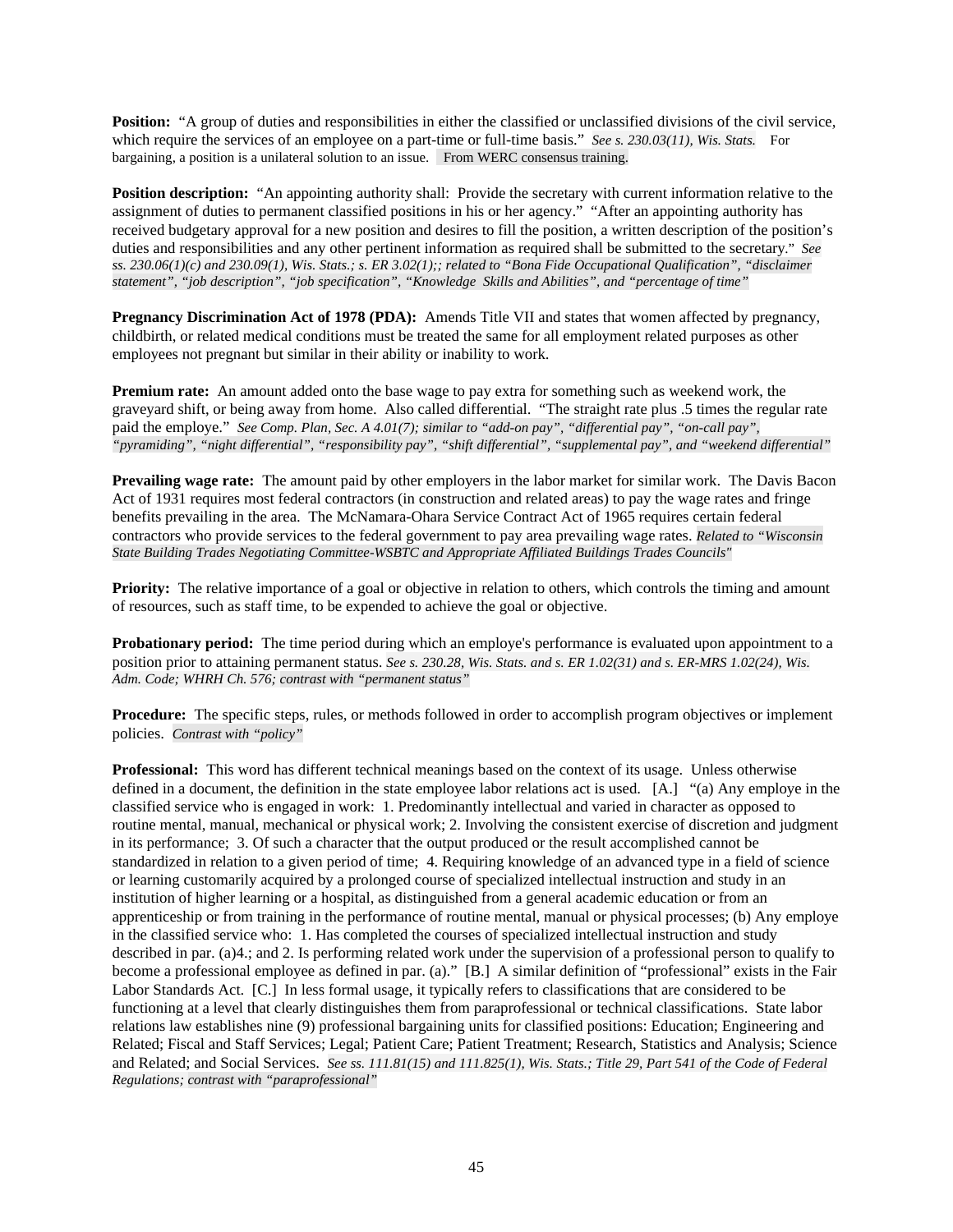**Professional Employees in Research, Statistics and Analysis - PERSA:** The bargaining unit name of employees included in the "research analyst" bargaining unit, under bargaining unit designation 8.

**Professional supervisor:** A combination of supervisory and professional duties. The duties of the supervisor, not the staff supervised, should be the principal determinate as to whether a supervisory position is appropriately categorized as a "professional supervisor". A "professional supervisor" would be expected to provide technical supervision to subordinate staff. *See s. 111.81(15) and (19), Wis. Stats.; contrast with "administrative supervisor" and "nonprofessional supervisor"*

**Program:** An ongoing set of coordinated activities or functions carried out by a number of people, aimed at providing a specific service or benefit to a specific group, organization or group of organizations. A program typically has a unique set of policies, regulations, or procedures and a unique set of activities to be performed in providing service or achieving the program's goals, and a unique set of persons specializing in carrying these out. A program involves a variety of specific projects or functions coordinated to achieve program objectives.

**Program evaluation:** The systematic examination of an existing program or policy for the purpose of determining its effectiveness or efficiency in achieving its goal, by developing and applying quantitative measures of costs and/or benefits, to provide decision-makers with recommendations for the continuation, modification, or discontinuation of the program or underlying policy.

**Program planning:** The process of developing a specification of what a particular program will accomplish in the future and the courses of action that will be pursued to achieve those goals. To be complete in scope, program planning must involve defining program goals, developing and prioritizing specific objectives, developing alternative program designs or courses of action to achieve these objectives, and recommending appropriate priorities and alternatives to program administrators. Program planning which focuses on developing the specific processes, procedures, or operations necessary to implement overall program plans is called implementation planning. Implementation planning typically takes the overall design of the program as given, covers a shorter period of time, and is concerned with detailing specific parts of the overall design.

**Program revenue (PR):** Revenues which are paid into the general fund and are credited by law to an appropriation to finance a specified program or state agency. *See s. 20.001(2)(b), Wis. Stats.; contrast with "general purpose revenue" and "segregated fund"*

**Progression:** The act of moving towards a specified goal or outcome. [1] Pay progression: The movement or system of moving an employee's pay from the minimum towards the maximum or specified grid endpoint of a pay range. [2] Classification progression series: A classification grouping whereby the class specifications or position standards specifically identify entry, developmental and objective levels within the series. A common misunderstanding is thinking that all classification series with multiple levels are a progression series. The classification specification must be consulted to determine whether a particular level or series is considered a progression series. *See s. ER 1.02(32), Wis. Adm. Code; related to "career ladder" and "grid point"*

**Project:** A coordinated set of analytic activities aimed at reaching a conclusion, recommendation or decision on a specific question, problem, or issue. Projects do not continue indefinitely, but are expected to end in the foreseeable future when the conclusion, etc., is reached. A project differs from a program in that it has narrower scope, is situational in focus, and is temporary in duration.

**Project appointment:** "The appointment of a person to a project position under conditions of employment which do not provide for attainment of permanent status." *See s. 230.27, Wis. Stats.; ER 1.02(25), Wis. Adm. Code*

**Project employee:** "Employment as a result of a project appointment in a project position." *See s. ER 1.02(26), Wis. Adm. Code*

**Project position:** "A position which is normally funded for 6 or more consecutive months and which requires employment for 600 hours or more per 26 consecutive bi-weekly pay periods, either for a temporary workload increase or for a planned undertaking which is not a regular function of the employing agency and which has an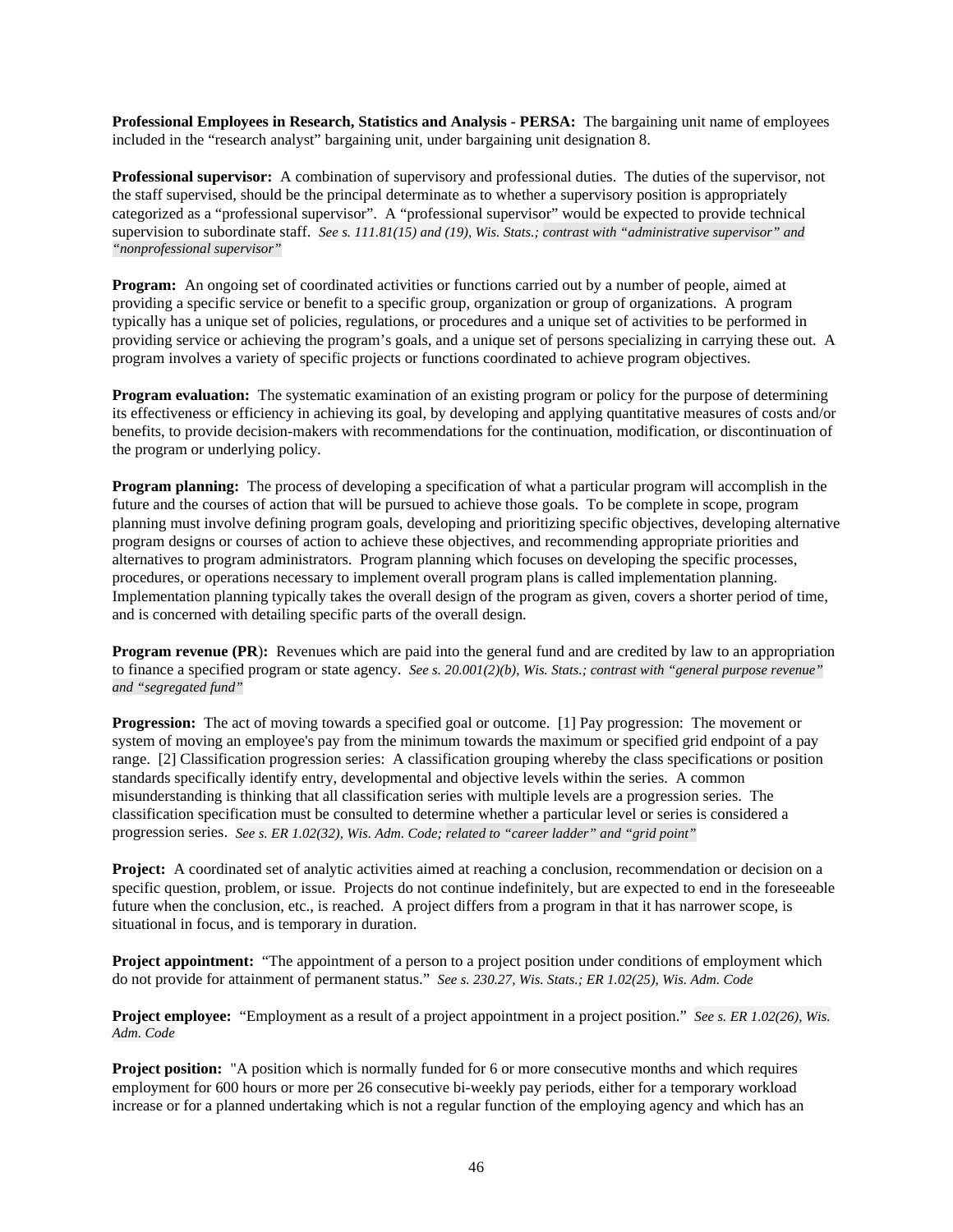established probable date of termination. No project position may exist for more than 4 years." See s. 230.27(1), Wis. Stats.

**Promotion:** "Except as provided in *ER-MRS 14.02, Wis. Adm. Code*, 'promotion' means any of the following: (a) The permanent appointment of an employe to a different position in a higher class than the highest position currently held in which the employe has permanent status in class; (b) The permanent appointment of an employe or former employe in layoff status to a different position in a higher class than the highest position in which permanent status in class was held at the time the employe or former employe became subject to layoff; or (c) the permanent appointment of an employe on an approved leave of absence, either statutorily mandated or granted by an appointing authority, to a different position in a higher class than the highest position in which permanent status in class was held at the time the employe began the leave of absence." *See s. 230.19, Wis. Stats.; s. ER 1.02(36) and s. ER-MRS 1.02(27), Wis. Adm. Code; related to "competition"*

**Promotional increase:** An increase in a salary or wage rate that accrues to a person because of a promotion to a higher-level job.

**Protected group or class:** Any group or member of that group or class specified in and protected by federal or state anti-discrimination laws (Title VII, other civil Rights Act and state FEBs).

**Protective occupation participant status (POPS):** A category of retirement participation under the Wisconsin retirement system that covers individuals whose principal duties are to involve active law enforcement or active fire suppression or prevention, provided the duties require frequent exposure to a high degree of danger or peril and also require a high degree of physical conditioning, or who are specifically included in this category in the statutes. *See s. 40.02(48), Wis. Stats.; contrast with "hazardous employment" and "worker's compensation"*

**Pyramiding:** The payment of multiple supplemental pay amounts for the same hours worked, e.g., payment of both night differential and responsibility pay to an employee who meets the eligibility requirements for both. *Similar to "add-on pay", "differential pay", "night differential", "on-call pay", "premium rate", "shift differential", "standby pay", "supplemental pay", and "weekend differential"*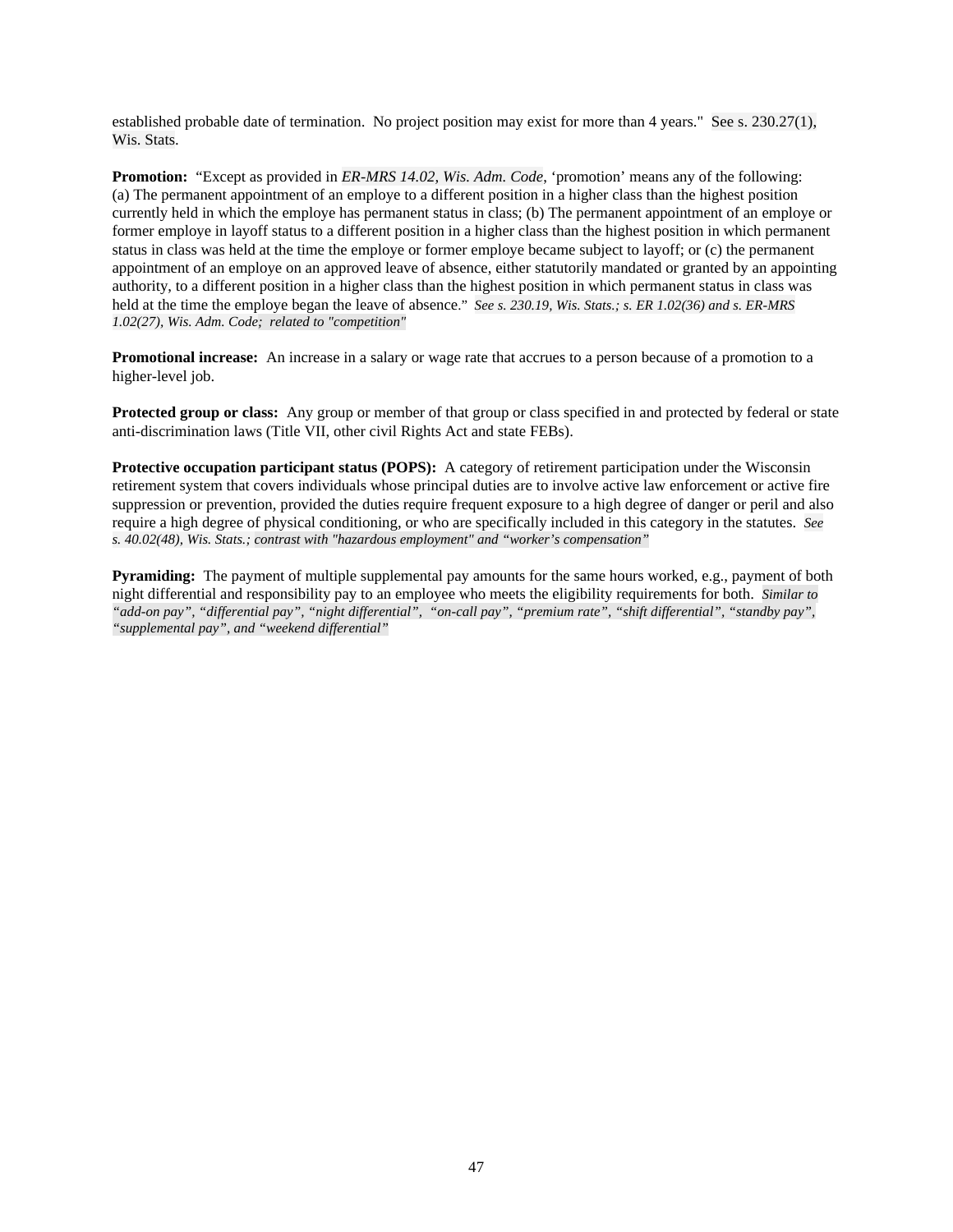<span id="page-47-0"></span>

**Quantitative job evaluation:** A method that creates a job worth hierarchy by analyzing jobs in terms of specific factors and numerical indices. Examples of quantitative methods are job component and point factor*. Contrast with "nonquantitative job evaluation"; similar to "job component" and "job content evaluation method"*

**Quid Pro Quo sexual harassment:** (1) making submission to sexual demands an implicit or explicit term or condition of employment; (2) making decisions affecting someone's employment or compensation on the basis of whether the person submits to or rejects sexual demands.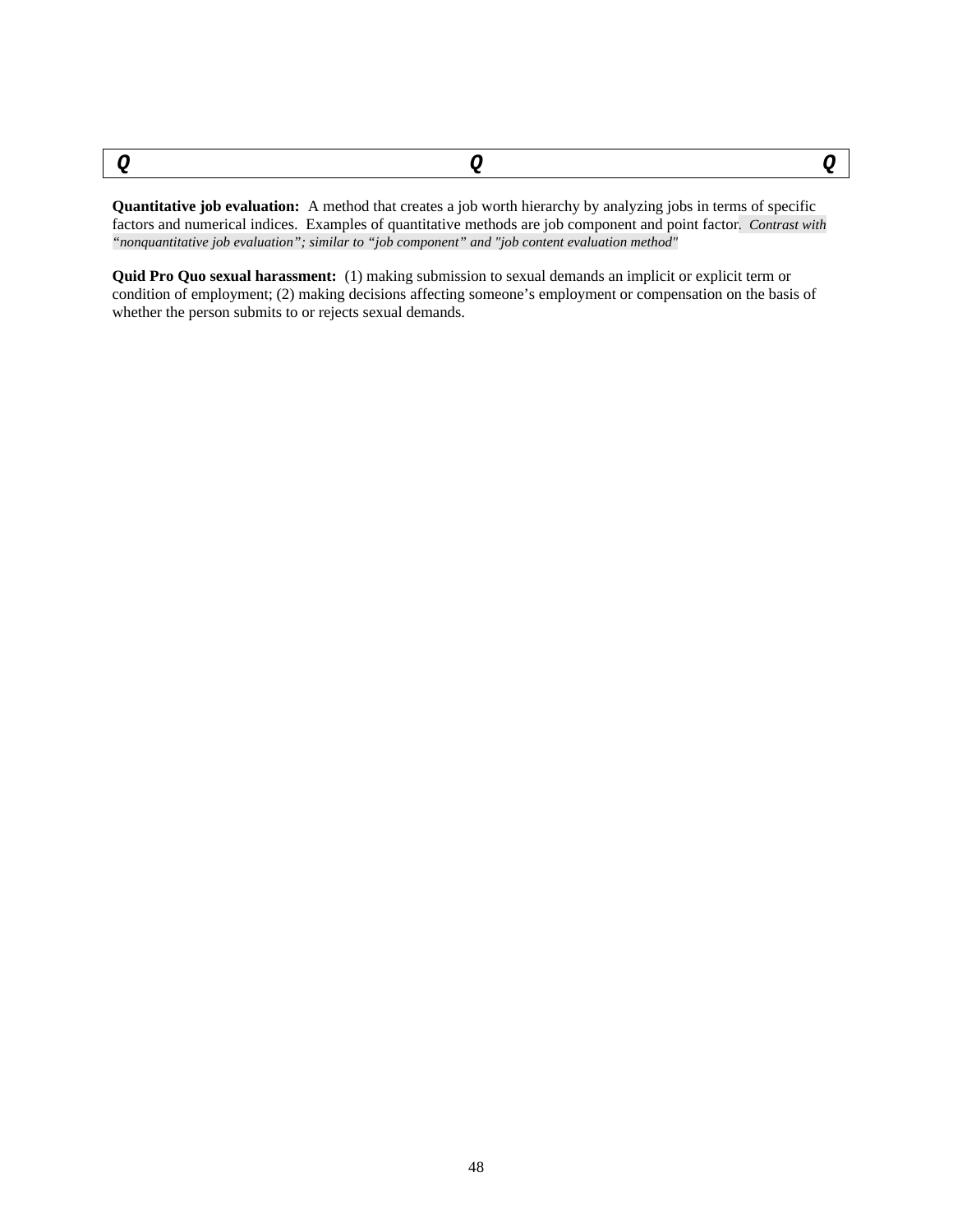<span id="page-48-0"></span>

*R R R*

**Raised Minimum Rate (RMR):** A dollar amount greater than the established pay range minimum that becomes the minimum rate payable to any employee whose position is assigned to the class or class and subtitle and, if applicable, in the specified geographic area where the raised hiring minimum is in effect. This concept is different from a Hiring Above the Minimum rate in that the raising of the minimum rate is required to attract employees who meet the typical, not advanced or exceptional, requirements of the position, it is class and/or geographically based and not related to attributes or qualifications of an individual applicant. RMR's are applicable to current state employees and new hires. *See Comp. Plan, Sec. E 1.02; WHRH Ch. 528; contrast with "Hiring Above the Minimum" and "hiring rate"*

**Range:** (1) For a set of data, the difference between the maximum value and the minimum value. (2) For a pay grade, the percentage by which the maximum pay exceeds the minimum. Sometimes referred to as the range spread. *Contrast with "interrange differential", "pay range overlap", and "standard deviation"; same as "pay range spread", "pay range width" and "range spread"*

**Range penetration:** The level of an individual's pay compared to the total pay range (rather than compared with midpoint, as in compa-ratio). Range penetration is calculated as: RP=(pay—Range Minimum)/(Range Maximum— Range Minimum).

**Range spread:** The width or spread of a pay range, measured by the ratio: Width=(maximum pay—minimum pay)/minimum pay. *Contrast with "interrange differential" and "pay range overlap"; same as "pay range width"*

**Ranking method of job evaluation:** The simplest form of job evaluation. A whole-job, job-to-job comparison, resulting in an ordering of jobs into a job worth hierarchy from highest to lowest. *Similar to "job worth hierarchy"*

**Ratification:** Formal approval of a newly negotiated agreement by vote of the organization members who are affected.

**Rating bias:** Any of a number of common nonperformance-related errors made by raters due to poor informationprocessing capabilities rather than ethnic or sexual prejudice. The use of explicit performance standards and the training of raters has been shown to reduce rating bias. *Contrast with "reliability"; related to "halo effect"*

**Reallocation:** The assignment of a position to a different class, based on a change in the concept of the class or series; the creation of new classes; the abolishment of existing classes; a change in the pay range of the class; the correction of an error in the previous assignment of a position; a logical change in the duties and responsibilities of a position; or a permanent change in the level of accountability of a position such as that resulting from a reorganization. Reallocation is the transaction used to implement classification survey activities. *See s. 230.09(2), Wis. Stats.; ss. ER 1.02(38) and 3.01(2), Wis. Adm. Code; WHRH Ch. 332; contrast with "allocation"; related to "logical", "reclassification", "regrade" , and "upgrading"*

**Reasonable accommodation:** Alternatives, adjustments, or changes in the job, the workplace, examination, and/or term or condition of employment which will enable an otherwise qualified handicapped individual to perform a particular job successfully, as determined on a case-by-case basis, depending on the individual's circumstances.

**Reclassification:** The assignment of a filled position to a different class based upon logical and gradual change to the duties or responsibilities of a position or the attainment of specified education or experience by the incumbent such that the duties performed are better described by a new classification title. Reclassification can result in upward and lateral, as well as downward movement for the position. *See s. 230.09(2), Wis. Stats.; ss. ER 1.02(39) and 3.01(3), Wis. Adm. Code; WHRH Chs. 332 and 334; contrast with "allocation"; related to "gradual", "logical", "reallocation", "regrade", and "upgrading"*

**Recorder (or Note-taker):** Takes minutes of the meeting. From WERC consensus training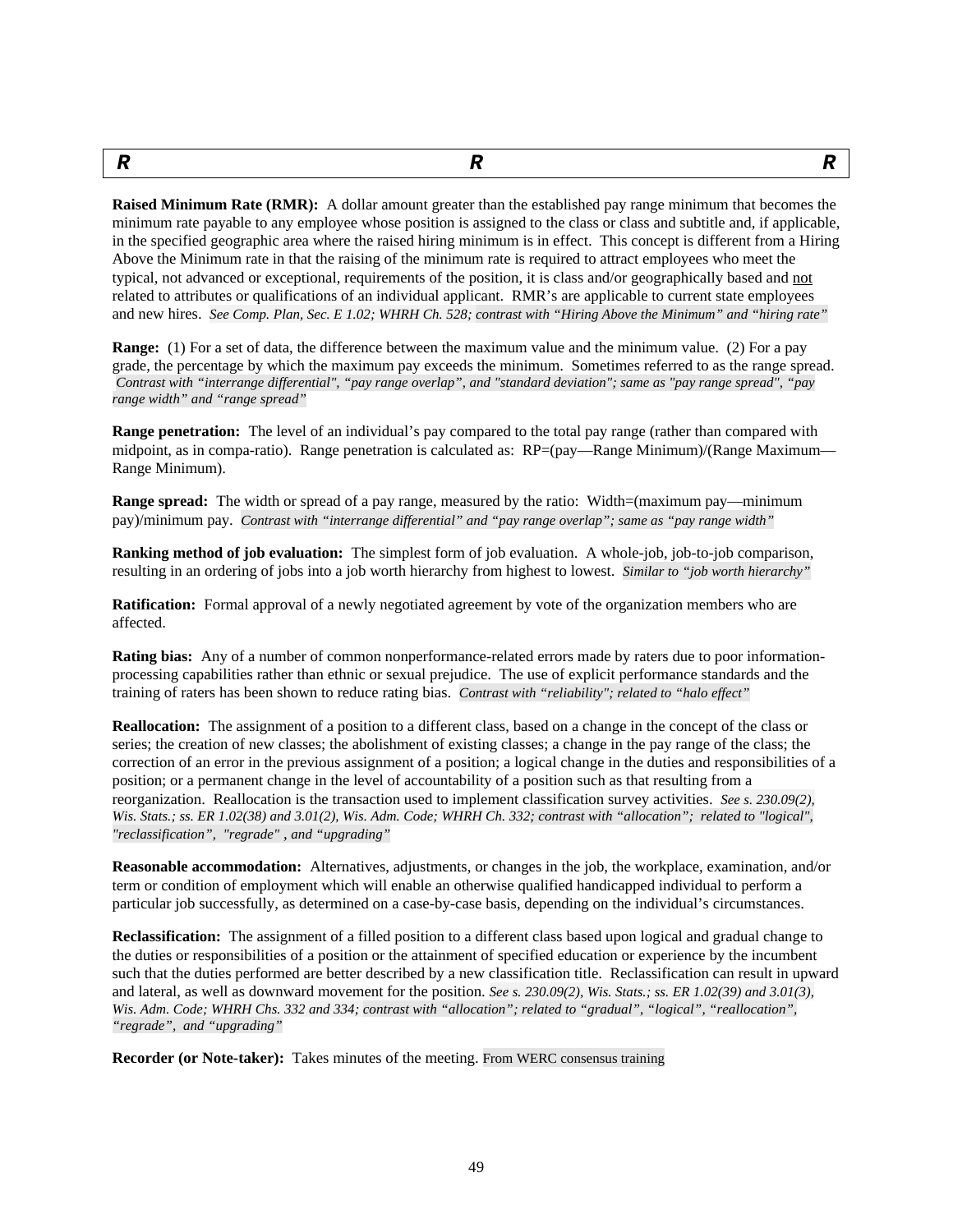**Red circle pay rate:** "A base pay rate received by an employe which is above the pay range maximum for the classification of the employe's position." The employee is usually not eligible for further base pay increases until the range maximum surpasses the individual's pay rate. *See ss. ER 29.01(3) and ER 29.025, Wis. Adm. Code*

**Red flu:** A method used by fire fighters instead of a strike, in which fire fighters call in sick en masse. The same tactic is used by other employees such as police officers (blue flu) and nurses (white flu). *Similar to "blue flu", "boycott", "collective bargaining", "concerted activity", "job action", "picketing", "sitdown strike", "slowdown", "strike", "sympathy strike", and "white flu"*

**Regrade:** The determination that the incumbent of a filled position which has been reallocated or reclassified should remain in the position without opening the position to competition. *See s. 230.09(2)(d), Wis. Stats.; ss. ER 1.02(40) and 3.015, Wis. Adm. Code; Comp. Plan, Sec. A 3.00; WHRH Ch. 332; contrast with "allocation"; related to "gradual", "logical", "reallocation", "reclassification", and "upgrading"*

**Regression-based modeling method:** A method of job evaluation that statistically develops a model using multiple regression analysis to identify factors and factor weights for job content that best explain the relative market pay level of benchmark jobs. Jobs for which no market data is available are then evaluated using the model. When a model is built using internal pay rates to test evaluation consistency, it is known as "policy capturing". Also known as job component method. *Related to "mode", "model", and "pay trend line"*

**Regular rate:** The average hourly rate actually paid the employee as straight time pay for all hours worked in the workweek or work period, including all remuneration for employment paid to, or on behalf of, the employee, except any payments specifically excluded from the calculation of the regular rate under the Fair Labor Standards Act and related federal regulations. *See Comp. Plan, Sec. A 4.01(8); related to "Across the board increase", "base pay rate", and "wage rate"*

**Rehabilitation Act of 1973:** A federal act which mandates that federal fund recipients not exclude or discriminate against any "otherwise qualified handicapped individual" in "any program or activity receiving federal financial assistance". The Act defines a handicap as a physical or mental impairment which substantially limits one or more of a person's major life functions, including work.

**Reinstatement:** "The act of permissive reappointment without competition of an employe or former employe under s. 230.31, 230.33, 230.34 or 230.40(3), Stats., to a position: (a) in the same class in which the person was previously employed; (b) in another classification to which the person would have been eligible to transfer had there been no break in employment; or (c) in a class having a lower pay rate or pay range maximum for which the person is qualified to perform the work after the customary orientation provided to newly hired workers in the position. *See s. 230.31, Wis. Stats.; s. ER 1.02(41) and s. ER-MRS 1.02(29); contrast with "restoration"; related to "competition"*

**Reliability:** The degree of consistency, repeatability, stability, or dependability of a measuring device, including human raters and evaluators. May be operationalized in a variety of ways including correlating measures from two or more separate observations using the same measures on the same subjects. *Contrast with "halo effect" and "rating bias"; similar to "validity"*

**Representative position:** Positions identified at the time the classification specification is written to use as an example of the definition in the specification for different classification levels, for example, to provide examples of the size of a small, medium, or large program; simple, complex, very complex program; etc. A "representative position" may logically and gradually change over time to be more appropriately classified in a different classification or level. *Related to "allocation pattern", "classification specification", and "job specifications"*

**Represented position:** A position in a classification which is identified in a certified bargaining unit. Some bargaining units have "fair share" while others do not; an employee is represented regardless if they are specifically a dues paying member of a bargaining unit. The contract explains the rights of the individual represented employee. Limited Term and Project 05 employees are not represented even if they are in a classification which is identified in a certified bargaining unit. *See s. 111.825, Wis. Stats. and collective bargaining agreements; contrast with "confidential" and "nonrepresented"*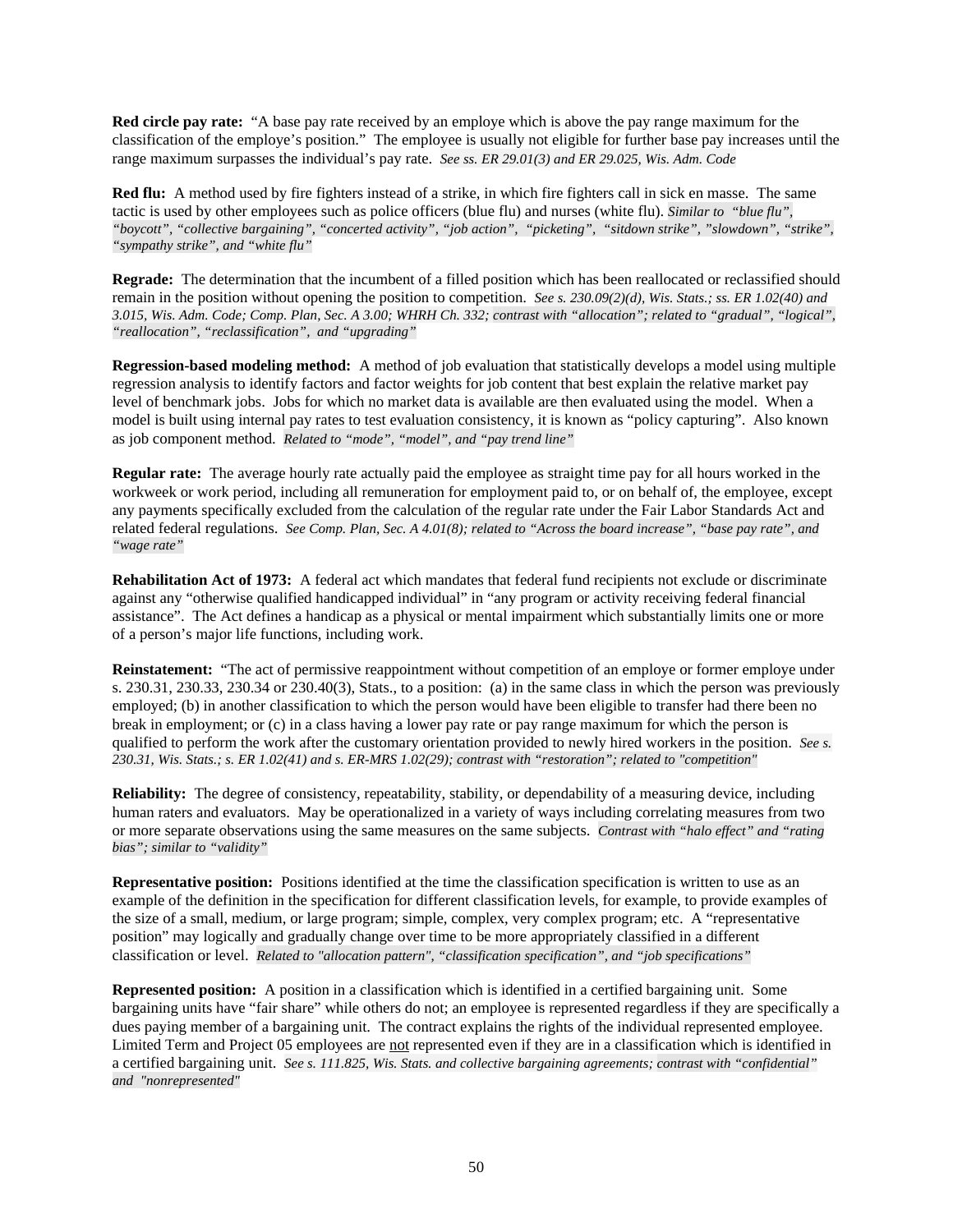**Research:** The process of defining a set of measurable variables, establishing their level, and specifying their interrelationships, for the purpose of understanding or explaining a particular phenomenon or predicting future states of affairs.

**Resignation:** "(a) The date the employe designates in his or her letter of resignation; (b) The date the resignation letter is filed with the appointing authority if no date is supplied in the resignation letter; (c) The date established by mutual written agreement between the employe and the appointing authority if different from pr. (a) or (b); or (d) The end of the last date in work status in the case of an abandonment which is treated as a resignation." *See s. ER 21, Wis. Adm. Code*

**Respondent:** The agency attorney and assisting staff responsible for defending the personnel transaction appealed to the Personnel Commission. *See ss. 230.44 and 230.45, Wis. Stats.*

**Responsibility:** (1) Denoting the type of work, such as "responsible work". (2) The employee's relation to the work, such as "Employee is responsible for . . .". Both denote the employee's accountability or liability to the program. When responsible is used as in (1), without adverbs, it denotes work at the full operating level. The next level of accountability is very responsible; the final level, highly responsible. Complete Responsibility – individual has complete authority to take whatever action he or she deems advisable or necessary, subject only to the policies or general rules laid down by his or her immediate supervisor. Delegated Responsibility – individual has the authority to take whatever action he or she deems advisable or necessary; he or she may initiate and carry out the action but is required to advise his or her superiors of the action taken when deemed necessary. Must inform superiors of nonroutine situations. *Related to "highly" and "very"*

**Responsibility pay:** Supplemental pay paid to employees for work performed between specified hours where direct supervision is reduced. *Similar to "add-on pay", "differential pay", "night differential;", "on-call pay", "premium rate", "shift differential", "supplemental pay", and "weekend differential"*

**Restoration:** "The act of mandatory reappointment without competition of an employe or former employe under ss. 230.31, 230.32, 230.33 or 230.34, Stats., to a position: (a) in the same class in which the person was previously employed; (b) in another classification to which the person would have been eligible to transfer had there been no break in employment; or (c) in a class having a lower pay rate or pay range maximum for which the person is qualified to perform the work after the customary orientation provided to newly hired workers in the position." If the classification upon which restoration rights are based is no longer in existence, restoration rights are to the classification to which the position from which the employee derives restoration rights is presently allocated. *See ss. 230.31 and 230.32, Wis. Stats, s. ER 1.02(42) and s. ER-MRS 1.02(30).; contrast with "reinstatement"*

**Retaliation:** (1) Any action taken by an employer in order to adversely affect the employe's conditions of employment, when such action is taken because of the employe's exercise of rights under the Wisconsin Administrative Code or collective bargaining agreement, or (2) Title VII prohibits discrimination against individuals because they have filed a Title VII charge, have participated in a Title VII investigation, or have other wise opposed Title VII discrimination. *See ss. 230.80(8) and 230.83, Wis. Stats.; s. ER 46.02(8), Wis. Adm. Code*

**Right-to-work laws:** State laws which forbid collective bargaining agreements to contain union security clauses which call for compulsory union membership.

**Ripple effect:** The impact of a negotiated wage increase or other economic benefit upon the expectations of other employees, non-represented and represented, who are not covered by the negotiated collective bargaining agreement but who work for the same employer.

**Routine:** Work of repetitive nature, a customary procedure without deviation from the established norm. This does not necessarily denote simple work.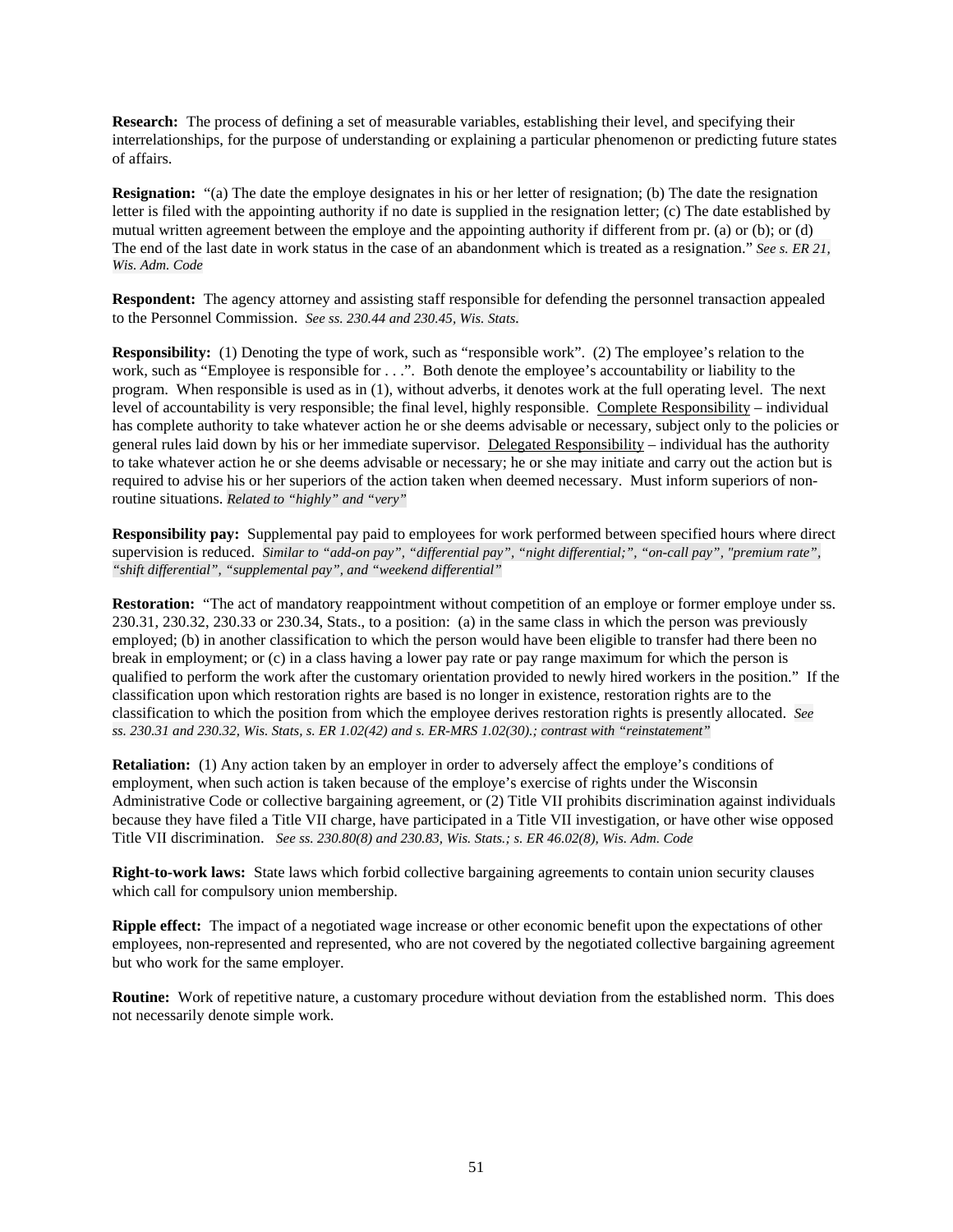<span id="page-51-0"></span>*S S S*

**Sabbatical leave:** Annual leave which was deferred during the year earned to be used in a subsequent year to extend the annual leave, unless used for termination leave. *See WHRH Ch. 704*

**Salaried employee:** Refers to compensation paid by the week, month, or year rather than by the hour. Generally applies to higher-level jobs that are exempt from the provisions of the Fair Labor Standards Act of 1938 (FLSA). *See Comp. Plan, Sec. A 4.02(4); similar to "exempt"; contrast with "nonexempt"; related to "Fair Labor Standards Act"*

**Salary budget:** An amount or pool of money allocated for payment of salaries during a specified period. Salary budgets must be taken into account when planning structure adjustments or individual employee adjustments.

**Salary increase cost:** (1) The cost of the increase in the current (i.e., first) year is determined by multiplying the eligible payroll by the average increase percent and the participant rate, adjusted for the percent of the year the increase is in effect. (2) The annualized cost of the increase (future year cost) is determined by multiplying the eligible payroll by the average increase percent and the participant rate.

**Salary structure:** The hierarchy of job grades and pay ranges established within an organization. The salary structure may be expressed in terms of job grades, job-evaluation points, or policy lines. *Similar to "pay plan"*

**Sample:** In statistics, a subset of the elementary units of the (subject) population. "Random" samples are drawn from a population in which every possible sample of that size has an equal chance of being selected. "Convenience" samples are drawn from a population based on convenience. Even though the goal is the same as in random sampling (i.e., to represent a population) most salary surveys are convenience samples.

**Scab:** A worker who refuses to go out on strike with his or her co-workers or a worker who is hired to replace a striking worker.

**Scattergram:** A mathematical technique of displaying a "picture" of a relationship between two variables by plotting (x,y) points. Also called a scatterplot. *Related to "pay trend line"; similar to "job cluster"*

**Scope:** A quantifiable job characteristic that ascribes value to a job. The range (number and variety) of job responsibilities. Scope is most often measured by depth and breadth. Scope is frequently influenced by or interacts with complexity. *Related to "accountability", "breadth", "complexity", "depth", "discretion", "impact of work", "Knowledge, Skills, and Abilities", "point factor system", and "survey"*

**Seasonal employment:** Employment which normally permits attainment of permanent status in class through successive reinstatements and requires the services of an employee on an intermittent and recurring basis for at least 600 hours each year, during no more than 24 biweekly payroll periods of any 26 consecutive full biweekly payroll periods. *See s. ER 1.02(44) and s. ER-MRS 1.02(31), Wis. Adm. Code*

**Secondary source of job information:** In job analysis, any source of job information other than an audit of the job, incumbent, or immediate supervisor.

**Secretary:** The secretary of the department of Employment Relations. *See s. 230.03(13), Wis. Stats.*

**Section chief:** Bureaus may be divided into subunits which shall be known as "sections" and which shall be headed by "chiefs". *See s. 15.02(3)(c)(3), Wis. Stats.; same as "chief"*

**Segregated fund (SEG):** Revenues which, by law, are deposited into funds other than the general fund and are available for the purposes for which such funds are created. *See s. 20.001(2)(d), Wis. Stats.; contrast with "general purpose revenue" and "program revenue"*

52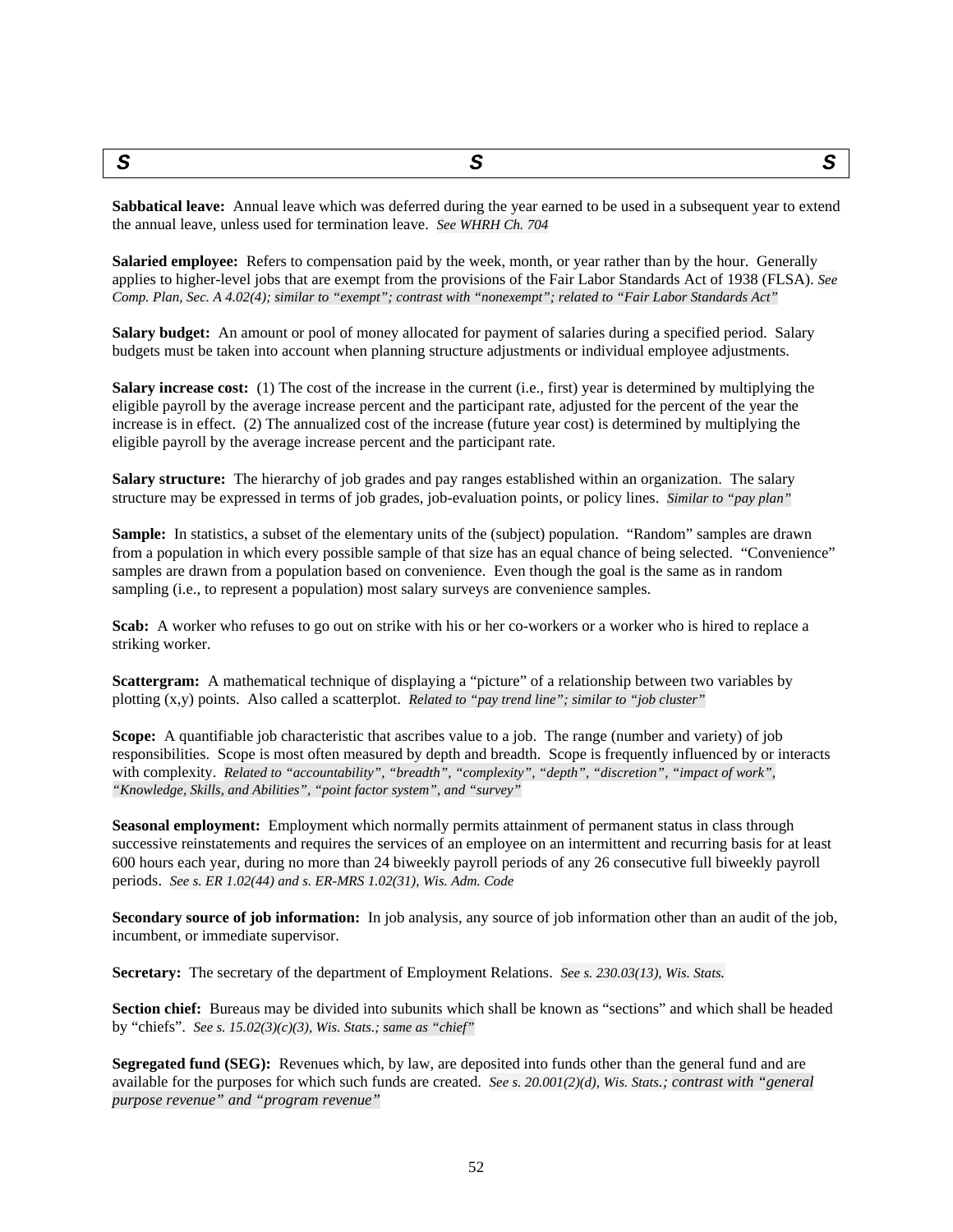**Semi-automatic wage progression:** Systematic wage increase after specified periods of service with satisfactory performance, until the employee reaches a specified structure maximum.

**Senior manager pay system:** All classifications in Pay Band, 81-01 are included in the "senior manager pay system." The term should be used in reference to a pay system, schedule 81-01. *Related to "career executive classification", "career executive position", and "career executive program"*

**Seniority based grid:** A grid structure that establishes an employee's position on the grid by adjusting the employee's base hourly rate using the grid point that equates with the employee's full years of seniority, as of a specified date. *Contrast with "pay-based grid"; related to "grid point", "grid rate" , "grid seniority", and "longevity pay"*

**Series:** A group of related classes where work assignments involve a common field of activity but there exists a difference in the complexity of duties and levels of responsibility. Most frequently, classes in a series will use the same title, but with ascending suffix numbers or names, such as entry, journey, etc.

**Sessional employment:** "Employment in positions of legislative agencies that require the services of an employe more than 600 hours in any 26 consecutive full biweekly payroll periods and which normally permits attainment of permanent status in class through successive reinstatements, but the duration of which is closely related to the legislative session." *See s. ER 21.02(45) and s. ER-MRS 1.02(32), Wis. Adm. Code*

**Shared Human Resources System (SHRS):** "SHRS" provides centralized automated information and processes to support the effective management of the Wisconsin state government human resources enterprise.

**Shift differential:** Supplemental pay provided to employees who work during specified hours that are considered non-standard, i.e., nights or weekends. *Similar to "add-on pay", "differential pay", "night differential", "on-call pay", "premium rate", "pyramiding", "supplemental pay", and "weekend differential"*

**Sick leave:** Paid time off earned by employees to cover absences due to illness or nonoccupational injury. *Related to "employee benefits", "fringe benefits", and "inside payroll costs"; similar to "holidays", "noncontributory benefit plan", "pay for time not worked", "time off with pay", and "Travel Schedule Amounts"*

**Significant job duties:** Job duties which constitute more than 25% of the position description. *See WHRH Ch. 332; contrast with "majority of time"*

**Sitdown strike:** An illegal work stoppage during which employees remain at their place of work and refuse to leave the employer's premises. *Related to "blue flu", "boycott", "collective bargaining", "concerted activity", "job action", "red flu", "slowdown", "strike", "sympathy strike", and "white flu"*

**Skill-based pay:** A person-based compensation system based on the repertoire of skills an employee can perform rather than the specific skill that the employee may be doing at a particular time. Pay increases generally are associated with the addition and/or improvement of the skills of an individual employe, as opposed to better performance or seniority within the system. Pay level generally is not dependent on whether any of the skills are utilized.

**Slotting:** The act of placing a job into a job worth hierarchy established by some other job evaluation method. The method involves comparing the job to one or more jobs in an already established hierarchy; consequently, it cannot be used as a stand-along method. *Related to "job cluster" and "job worth hierarchy"*

**Slowdown:** A deliberate reduction of output by employees in order to bring economic pressure upon the employer without incurring the cost of a strike. *Similar to "blue flu", "boycott", "collective bargaining", "concerted activity", "job action", "picketing", "red flu", "strike", and "white flu"*

**Small Department:** A department with between 51 and 99 positions. *Related to "large department", "major department", "medium department", and "very small department"*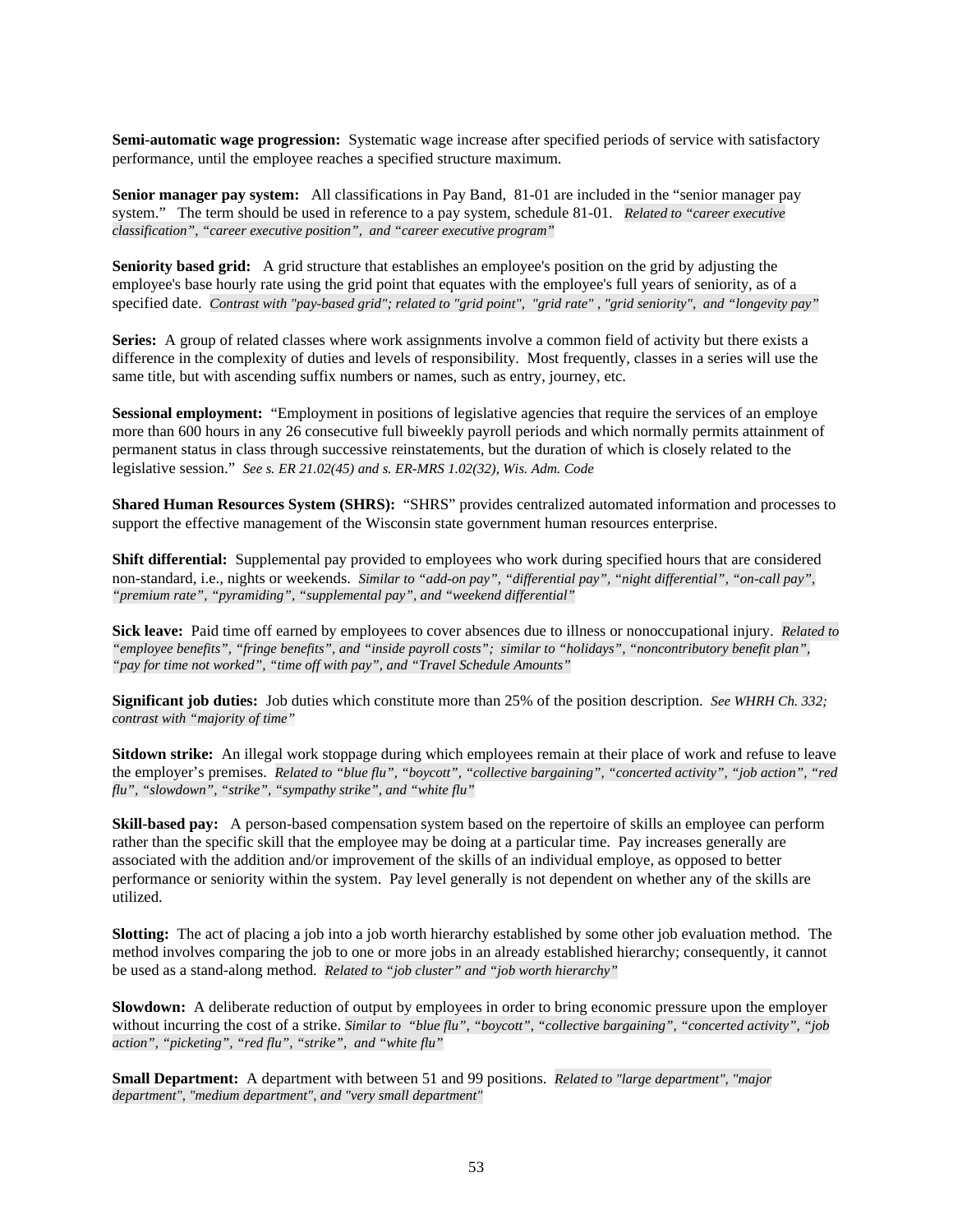**Speed-up:** The attempt by an employer to increase productivity without a corresponding increase in wages.

**Staff:** Generally (1) referring to the functions which exist as a result of creating an organization, considered advisory or service functions; such as in an engineering bureau, providing pay for employees is a staff function, or (2) the subordinates within an organizational group. *Contrast with "line"*

**Standard basis of employment:** Generally 40 hours each 7 consecutive calendar day period, except that when the needs of an employing unit cannot be fulfilled by adhering to the standard basis of employment, additional hours of work may be required by the appointing authority. (b) The standard basis of employment is generally divided into 5 work days of 8 hours each. *See s. 230.35(5)(a) & (b), Wis. Stats.*

**Standard deviation:** The square root of the average squared difference between data points and the mean. Standard deviation is a measure of variability which indicates an average relative distance between each data point and the mean. The larger the standard deviation, the more the data is spread out from the mean. Mathematically it is the square root of the variance. *Contrast with "interrange differential", "pay range overlap", and "range"*

**Standard workweek:** A regularly recurring period of 168 hours in the form of seven consecutive 24 hour periods. For most employees, the workweek begins on Sunday and ends at midnight of the following Saturday. *See s. 230.35, Wis. Stats.; Comp. Plan, Sec. A 4.01(10); contrast with "alternative work schedule", "flextime", and "nonstandard work period"*

**Standards:** Means for evaluating Options. From WERC consensus training

**Standby pay:** Supplemental pay to compensate for a specified period of time during which the appointing authority requires that an employee be available for work and be able to report to work in less than one hour. *See Comp. Plan, Sec. A 4.09; similar to "add-on pay", "differential pay", "on-call pay", "night differential", "premium rate", "pyramiding", "supplemental pay", and "weekend pay"*

**State Engineering Association - SEA:** The bargaining unit name for architect, engineer and related employees in Bargaining Unit designation 14.

**State Public Defender Association - SPDA:** The bargaining unit name for Assistant State Public Defenders under Bargaining Unit designation 21.

**Statewide:** Denotes that the scope and impact of a particular function or program area transcends district and/or agency boundaries. An employee who performs duties and provides services for clients on a "statewide basis", then provides the same services for all of the program's clients regardless of their geographic location. *Related to "complexity", "impact of work", and "scope"*

**Statutory benefits:** Government required/legally mandated benefits, most notably social security, are included in this category. Social security typically includes provisions for retirement, spousal coverage, disability, workers and medical benefits. *Related to "employee benefits" and "fringe benefits"*

**Step:** (1) A specific amount, called a within range pay adjustment (step), which is indicated on a pay schedule for each pay range; or (2) the distance between two levels on a pay grid; or 3) "A level of management authority where a grievance may be pursued." *See s. ER 46(9), Wis. Adm. Code; different pay schedules; similar to "within range pay step"*

**Step rates:** Standard progression pay rates that are established within a pay range. Step rates usually are a function of time in grade and are often referred to as automatic. However, they also can be variable or can be used in conjunction with merit programs.

**Steward:** The union representative of a group of fellow employees who carries out duties of the union within the operation.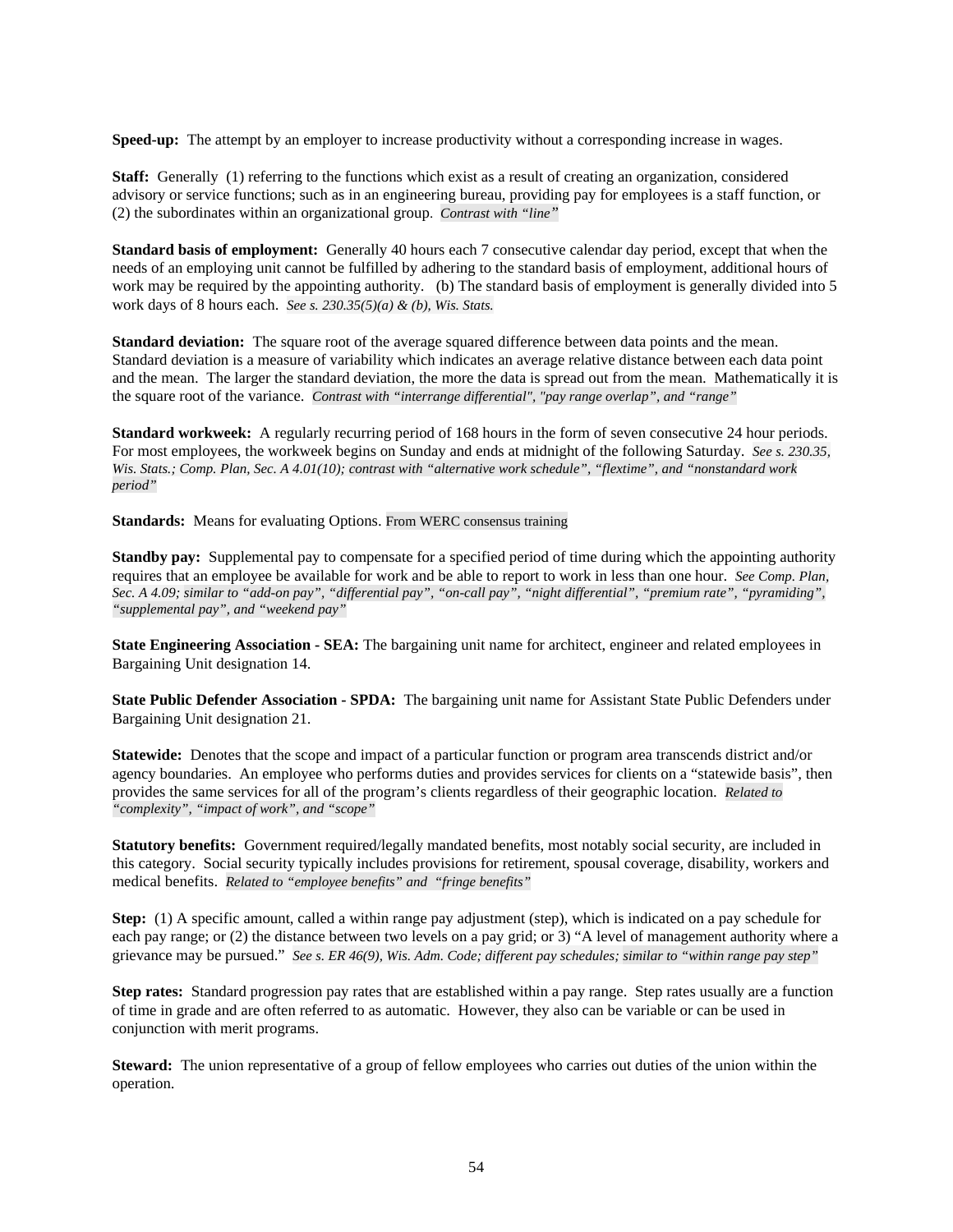**Stratification adjustment:** A one-time wage adjustment that is provided to move an employee's pay through the pay range. The adjustment may take many forms, e.g., a specified cents per hour, a portion of a Within-Range Pay Step or grid step.

**Strike:** Stopping work for the purpose of gaining concessions from the employer. *Similar to "blue flu","boycott", "collective bargaining", "concerted activity", " job action", "picketing", "red flu", "sitdown strike", "slowdown", "sympathy strike", and "white flu"*

**Structure adjustment:** A pay increase required to bring an employee's pay up to the respective minimum amount. A structure adjustment may be required for certain employees when the pay range minimum and/or PSICM amounts are increased by an amount greater than any pay increase provided to the employee on that same date, or if those same employees do not receive an increase because of ineligibility. The collective bargaining agreement or the Compensation Plan will indicate the sequence of pay adjustments with the same effective date. *See s. 230.12, Wis. Stats.; s. ER 29.04, Wis. Adm. Code*

**Subcontracting:** A procedure to sublet certain parts of an employer's operation to subcontractors rather than have the company's employees perform the work; frequently on the grounds that the work can be performed more efficiently and with less expense.

**Subordinate:** Any person holding a subordinate position subject to appointment, removal, promotion or reduction by an appointing officer. *See ss. 111.81(7) and 230.08(3), Wis. Stats.; same as "employee" and "incumbent"*

**Subtitle:** An official or unofficial working title for a position which is different than the official classification. An "unofficial subtitle" has no effect on personnel transactions, but is used by agencies to easily identify positions that may be different from most positions in the classification. An "official subtitle" must be approved by the Department of Employment Relations and does impact personnel transactions. *See s. ER 2.03(1) & (2) Wis. Adm. Code; similar to "classification/official class subtitle"*

**Supervisor:** "Any individual whose principal work is different from that of the individual's subordinates and who has authority, in the interest of the employer, to hire, transfer, suspend, layoff, recall, promote, discharge, assign, reward or discipline employes, or to adjust their grievances, or to authoritatively recommend such action, if the individual's exercise of such authority is not of a merely routine or clerical nature, but requires the use of independent judgment." *See s. 111.81(19), Wis. Stats.; WHRH Ch. 324; similar to "nonrepresented" and "unit supervisor"*

**Supplemental pay:** An hourly amount paid in addition to the base pay in recognition of factors or conditions not reflected in the basic pay range or pay rate of a position. *See Comp. Plan, Sec. A 4.01(11); similar to "add-on pay", "differential pay", "night differential","on-call pay", "premium rate", "pyramiding", "shift differential", "standby pay", and "weekend differential"*

**Survey:** The gathering of information about a situation. Often, surveys consist of sampling data from a population. Examples include a benchmark salary survey that collects pay data from benchmark jobs from a defined labor market, a maturity salary survey that collects both pay and experience data from a defined labor market for benchmark jobs or jobs in a given discipline at a given degree level, and a benefits survey that collects benefits data from a defined labor market. *Related to "accountability", "area wage survey", "breadth", "complexity", "depth", "discretion", "impact of work", " knowledge, skills and abilities", "point factor system", and "scope"*

**Suspension:** "An employee with permanent status in class or an employee who has served with the state or a county, or both, as an assistant district attorney for a continuous period of 12 months or more may be removed, suspended without pay, discharged, reduced in base pay or demoted only for just cause." *See s. 230.34(1)(a), Wis. Stats.*

**Sweetheart contract:** A collective bargaining agreement that is not the result of hard bargaining between the parties, but rather is signed by the parties in order to benefit each of them personally while avoiding true collective bargaining. *Related to "collective bargaining agreements", "escalator clause", and "zipper clause"*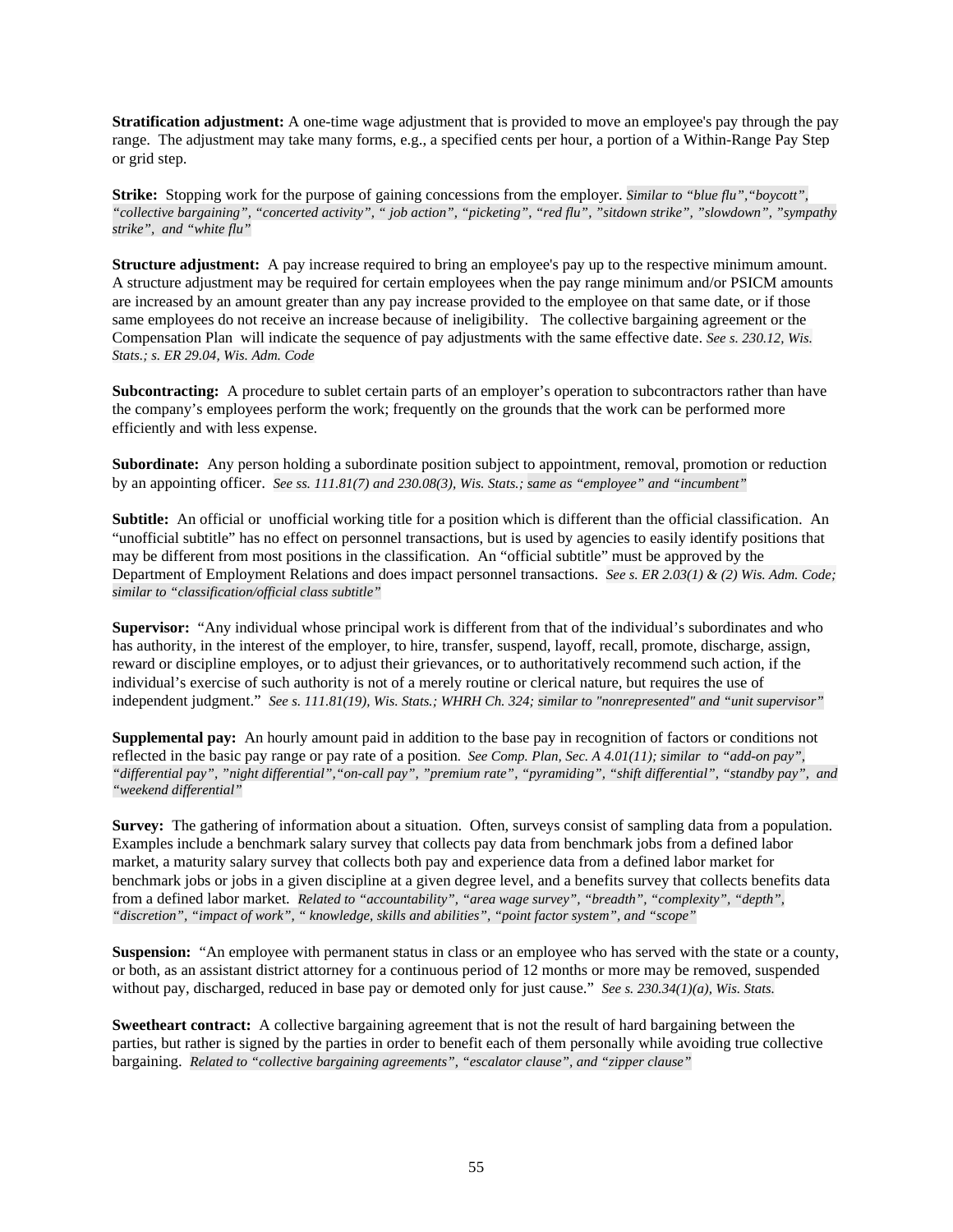**Sympathy strike:** A strike by workers not directly involved in a labor dispute to show support for those who are involved. . *Similar to "blue flu", "boycott", "collective bargaining", "concerted activity", " job action", "picketing", "red flu", "sitdown strike", "slowdown", " strike", and "white flu"*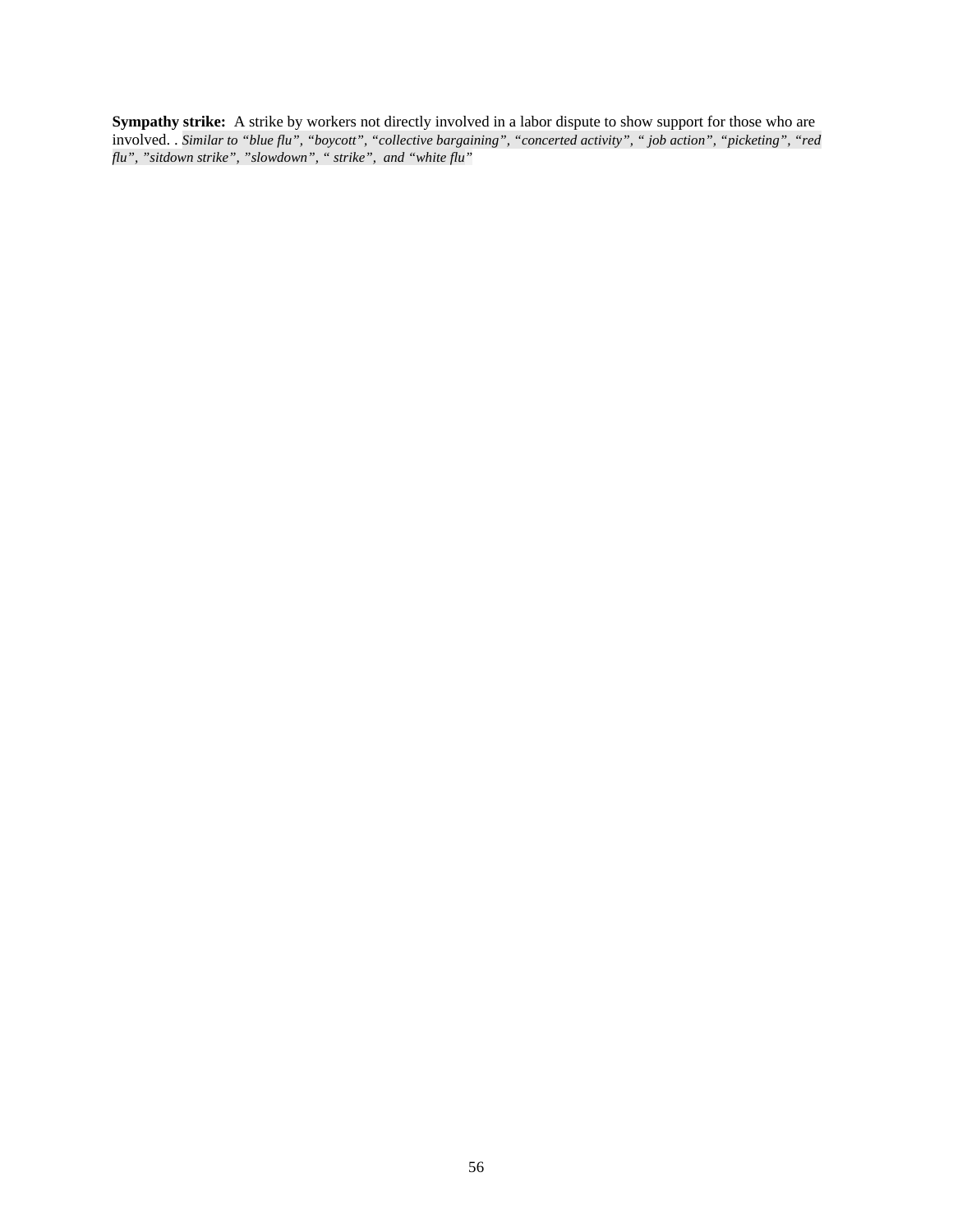<span id="page-56-0"></span>*T T T*

**Take-home pay:** An employee's earnings less taxes, Social Security and other deductions (both voluntary and involuntary) made by the employer.

**Task:** One or more task elements making up a distinct activity that constitute logical and necessary steps in the performance of work by an employee. *Related to "goal statements on a position description", "job description", and "worker activities"*

**Task element:** The smallest step which it is practical to subdivide any work activity without analyzing separate motions, movements, or mental processes.

**Teaching Assistants' Association - TAA:** The bargaining unit name for program, project, and teaching assistants for the UW-Madison and Extension in Bargaining Unit designation T1.

**Technical:** Generally refers to a job requiring specialized knowledge involving a mechanical or scientific subject area; or a practical knowledge involving a skill.

**Temporary appointment maximum (TAM):** An appointment maximum that must be pre-approved by the Department of Employment Relations and is established temporarily for the recruitment of a specific position due to special market needs. *See Comp. Plan, Sec. J, 3.00(3); related to "appointment maximum", "band", "broadbanding", "knowledge-based pay", and "pay band"; contrast with "hiring above the minimum rate" and "hiring rate"*

**Temporary assignment:** When the workload is such that the needs of the service require the performance of those duties by permanent employees temporarily assigned to perform those duties. *Contrast with "acting assignments" and "incidental duties"*

**Temporary interchange:** A formal interchange of an employee(s) on a temporary basis between and among governmental agencies at the same or different levels of government and with institutions of higher education. Any interchange agreements negotiated must be approved by the secretary of the DER. *See s. 230.047, Wis. Stats.; ss. ER 3.05 and 47, Wis. Adm. Code; WHRH Ch. 712*

**Termination:** To cease employment.

**Termination leave:** Annual leave can be used to extend an employe's termination date or used for a lump sum payment upon termination. *See WHRH Ch. 704*

**Threshold:** The minimal level of performance that must be achieved before an incentive can be paid.

**Tiered pay plan:** A compensation system that differentiates salary based on time of hire (i.e., new employees are paid less than current employees for performing the same or similar jobs) as well as on nature of work performed.

**Time off with pay:** An employee benefit category that includes vacation, holidays, sick leave, meal periods, and other miscellaneous leave for which the employee is compensated. Also known as pay for time not worked. *Related to "holidays", "inside payroll costs", "pay for time not worked", and "sick leave"; similar to "employee benefits" and "fringe benefits"*

**Total compensation:** The complete reward/recognition package for employees, including all forms of money, benefits, perquisites, services and in-kind payments.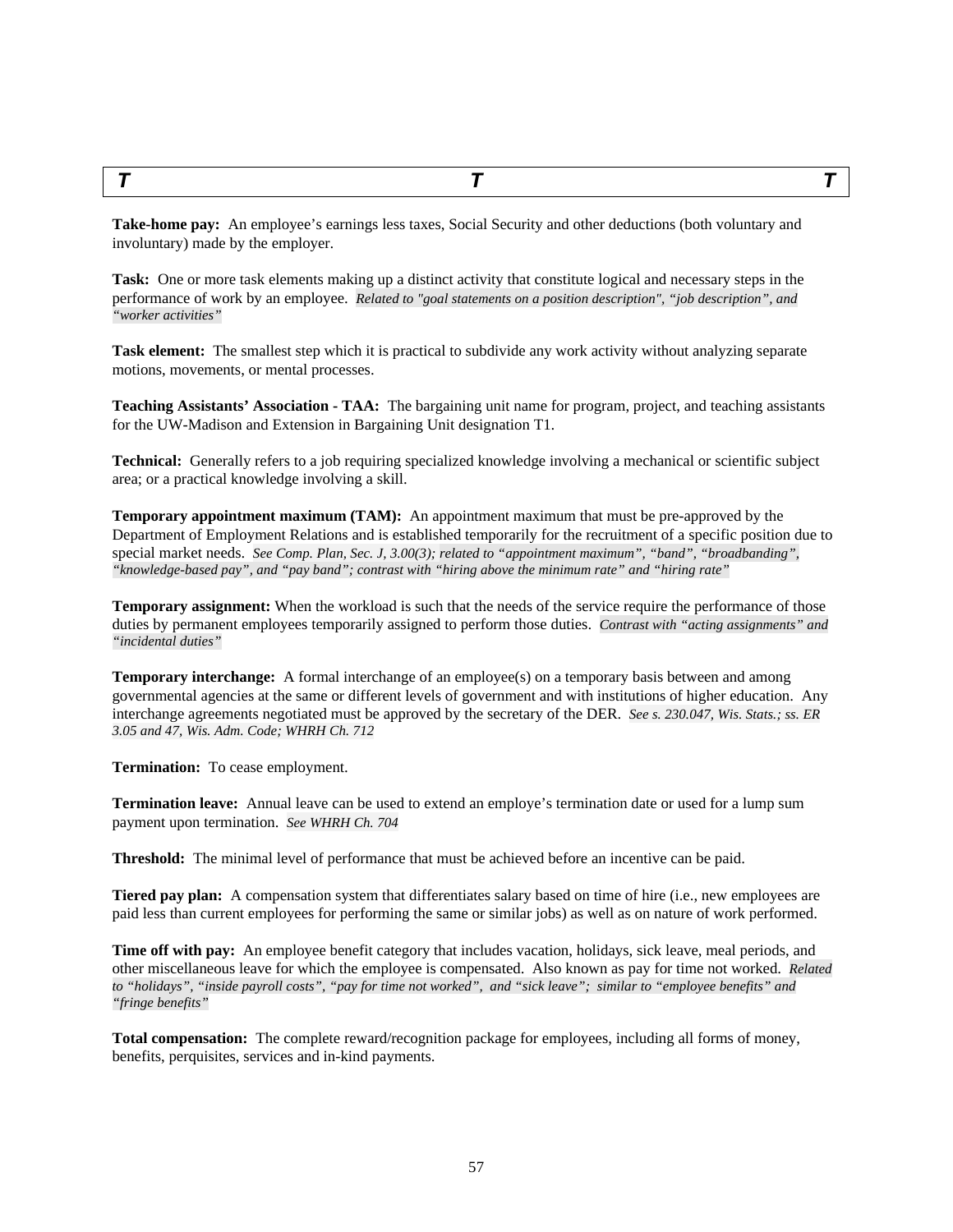**Trainee:** An employee appointed to a permanent position for which a structured program of job related training and on the job experience is required, and the position is not being filled at the objective level. Special probationary period and pay provisions apply to employees appointed as trainees. *See s. ER 44.09 and s. ER-MRS 13.02(1), Wis. Adm. Code; Comp. Plan, Sec. E 1.04*

**Transfer:** "The permanent appointment of an employe to a different position assigned to a class having the same or counterpart pay rate or pay range as a class to which any of the employe's current positions is assigned." *See s.230.29, Wis. Stats.; s. ER 1.02(46), Wis. Adm. Code; related to "administrative transfer", "contractual transfer", "mandatory transfer", and "union transfer"*

**Travel schedule amounts (TSA):** This term typically includes any type of expense reimbursement relating to travel or moving expenses. This may also be referred to as "Uniform Travel Schedule Amounts" (UTSA)*. See Comp. Plan, Sec. F; WHRH 764; DCLR/TSA bulletins; collective bargaining agreements; related to "employee benefits", "fringe benefits", "holidays", "inside pay roll costs", "pay for time not worked", "sick leave", and "statutory benefits"*

**Two-tier pay plan:** A dual pay structure that attempts to control labor costs by grandfathering the current structure for existing employees, but starting new employees under a second, lower-level pay structure.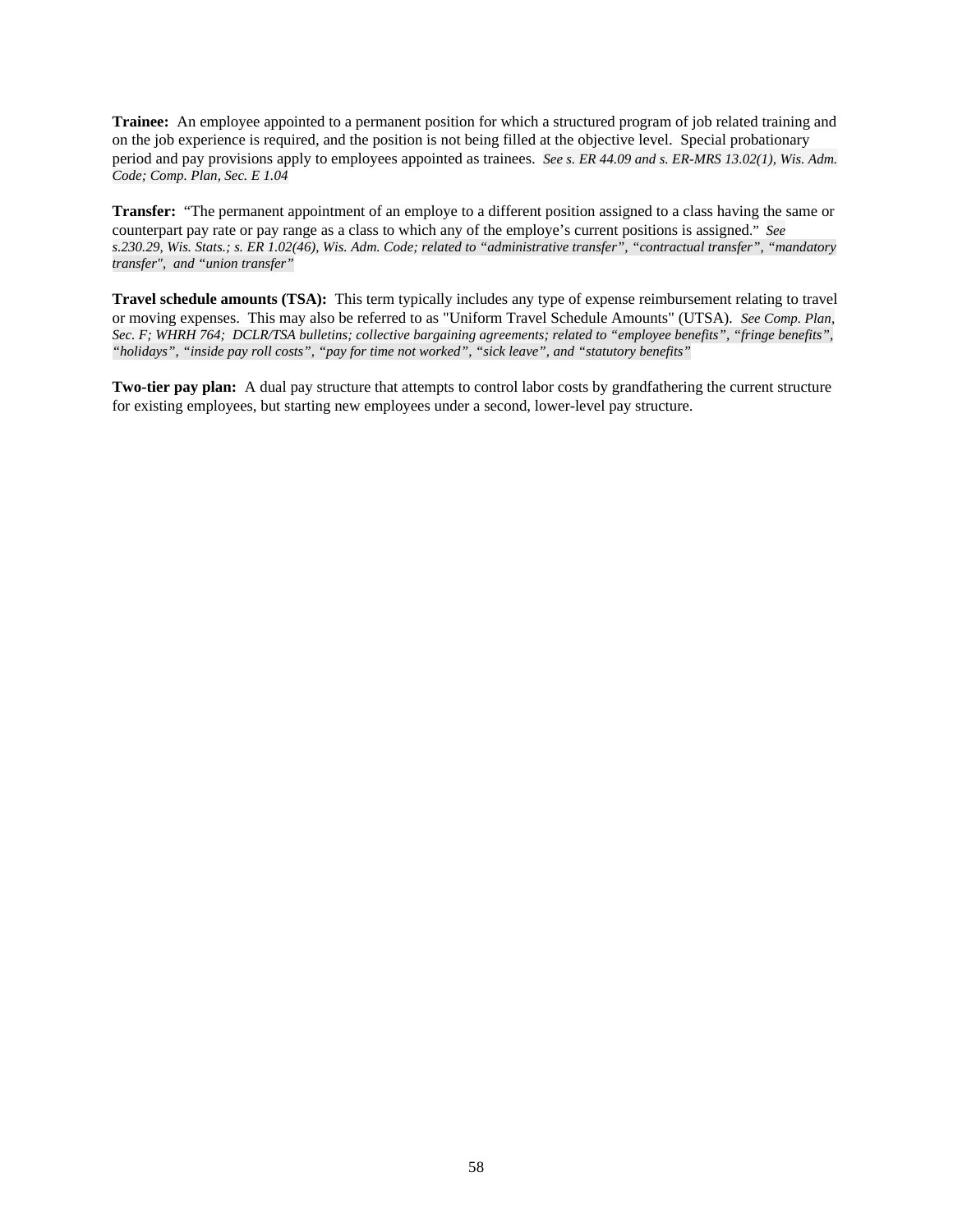<span id="page-58-0"></span>

**Unclassified:** All state officers elected by the people, officers and employees appointed by the governor, the faculty and academic staff in the University of Wisconsin System, most division administrator positions, and justices of the Wisconsin supreme court. *See ss. 230.08(2) and (4), 230.148, 230.33, and 230.35, Wis. Stats.; Comp. Plan, Sec. B and C*

**Unclassified – non-executive salary group (ESG):** "(1) "ESG" employes in positions identified under *s. 20.923(4), (4m), (8), (9), and (12), Wis. Stats.*, in the executive or legislative branches; and (2) All other nonrepresented unclassified civil service ("non-ESG") employes in the executive branch, except: (a) Employes of the University of Wisconsin System who are not employes in positions under 3.01(1). (b) Stenographers under *s. 230.08(2)(g), Wis. Stats*. (c) Employes of the Investment Board under *s. 230.08(2)(p), Wis. Stats*. (d) Three sales representatives of prison industries and one sales manager of prison industries identified under *s. 303.01(10), Wis. Stats*. (e) Employes who would be limited term employes if their employment were in the classified service." *See Comp. Plan, Section B 3.01; contrast with "Executive Salary Group"*

**Unfair labor practice:** A practice on the part of either union or management which violates the provisions set forth by state or federal labor relations laws. Any unfair labor practice specified in *s. 111.84, Wis. Stats.; related to "charge"*

**Union security clauses:** Provisions in collective bargaining agreements which are designed to protect the union as an organization by providing an uninterrupted flow of funds to the union. Examples are fair share, checkoff, and maintenance of membership. *Related to Maintenance of Membership agreement*

**Union transfer:** The lateral movement of an employee from one position to another in accordance with transfer provisions established in the applicable collective bargaining agreement. *Contrast with "administrative transfer"; related to "transfer"; same as "contractual transfer" and "mandatory transfer"*

**Unit supervisor:** Sections may be divided into subunits which shall be known as "units" which shall be headed by "supervisors". *See s. 15.02(3)(c)(3), Wis. Stats.*

**United Professionals for Quality Health Care, Service Employees International Unit AFL-CIO, 1199W - UPQHC:** The bargaining unit for employees primarily involved in health care, also known as the patient care or nurses bargaining unit, in Bargaining Unit designation 11.

**Upgrading:** The advancement of a job to a higher grade or salary range. *Related to "gradual", "logical", "reallocation", "reclassification", and "regrade"*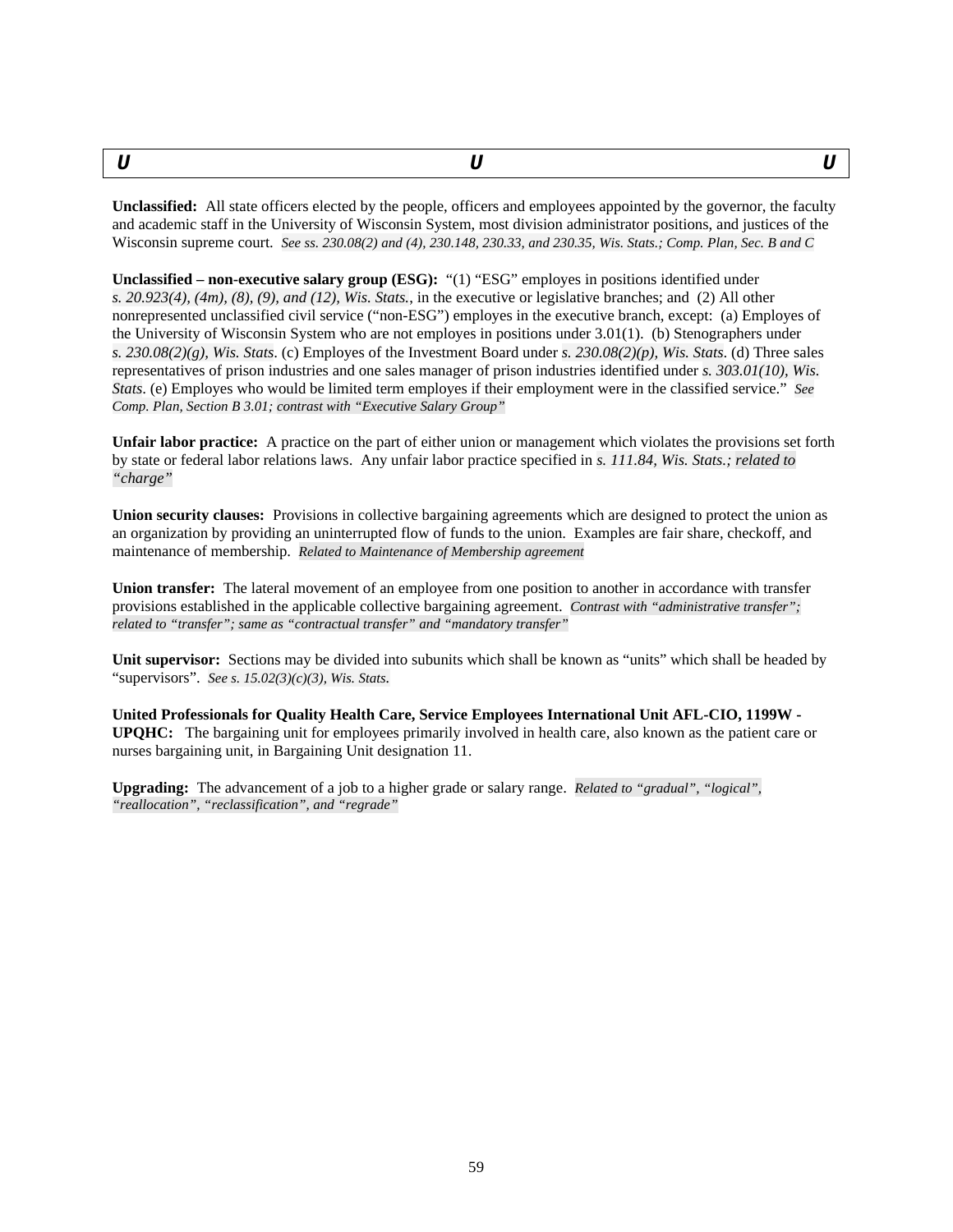<span id="page-59-0"></span>

**Vacancy:** "A classified position to which a permanent appointment may be made after the appointing authority has initiated an action to fill that position." *See s. ER 1.02(47) and s. ER-MRS 1.02(34), Wis. Adm. Code*

**Vacating an award:** The setting aside of an arbitration award by a court; rarely done.

**Validity:** The quality of a measuring device that refers to its accuracy (i.e., is the device actually measuring what it is intended to measure?). This quality is extremely important for job analysis and job evaluation measures as well as for performance appraisal devices and employee selection. *Similar to "reliability"*

**Variable Fringe rate:** Percentage rate established by the Department of Administration and applied to wage adjustments to represent the cost of variable fringe benefits. The variable fringe rate is comprised of the employer's contribution (1) to the Wisconsin retirement system, (2) for life insurance benefits, and (3) for Social Security and Medicare taxes. *Related to "all funds cost", "all funds with fringe cost", "costing", "fiscal estimate", "pay for time not worked", "statutory benefits", and "time off with pay"*

**Very:** Use to describe a degree of work such as "very" responsible or "very" technical. This term should only be used to describe work at the objective level of a class specification. *Contrast with "highly"; related to "responsibility"*

**Very Small Department:** A department with between 1 and 50 positions. *Related to "large department", "major department", "medium department", and " small department"*

**Vocational Rehabilitation Act of 1973:** Section 503 of this act is intended to promote job access for qualified individuals with disabilities. All employers with contracts or grants from the federal government in excess of \$10,000 must take affirmative action or positive measures to employ qualified individuals with disabilities. Those employers with contracts of \$50,000 or more who employ 50 or more people must take affirmative action as well. Any pay differentials between disabled employees and other employees with similar jobs are subject to Office of Federal Contract Compliance Programs scrutiny, and they must be justified on the basis of differential output or seniority. *Related to "Americans with Disabilities Act of 1990" and "disability"*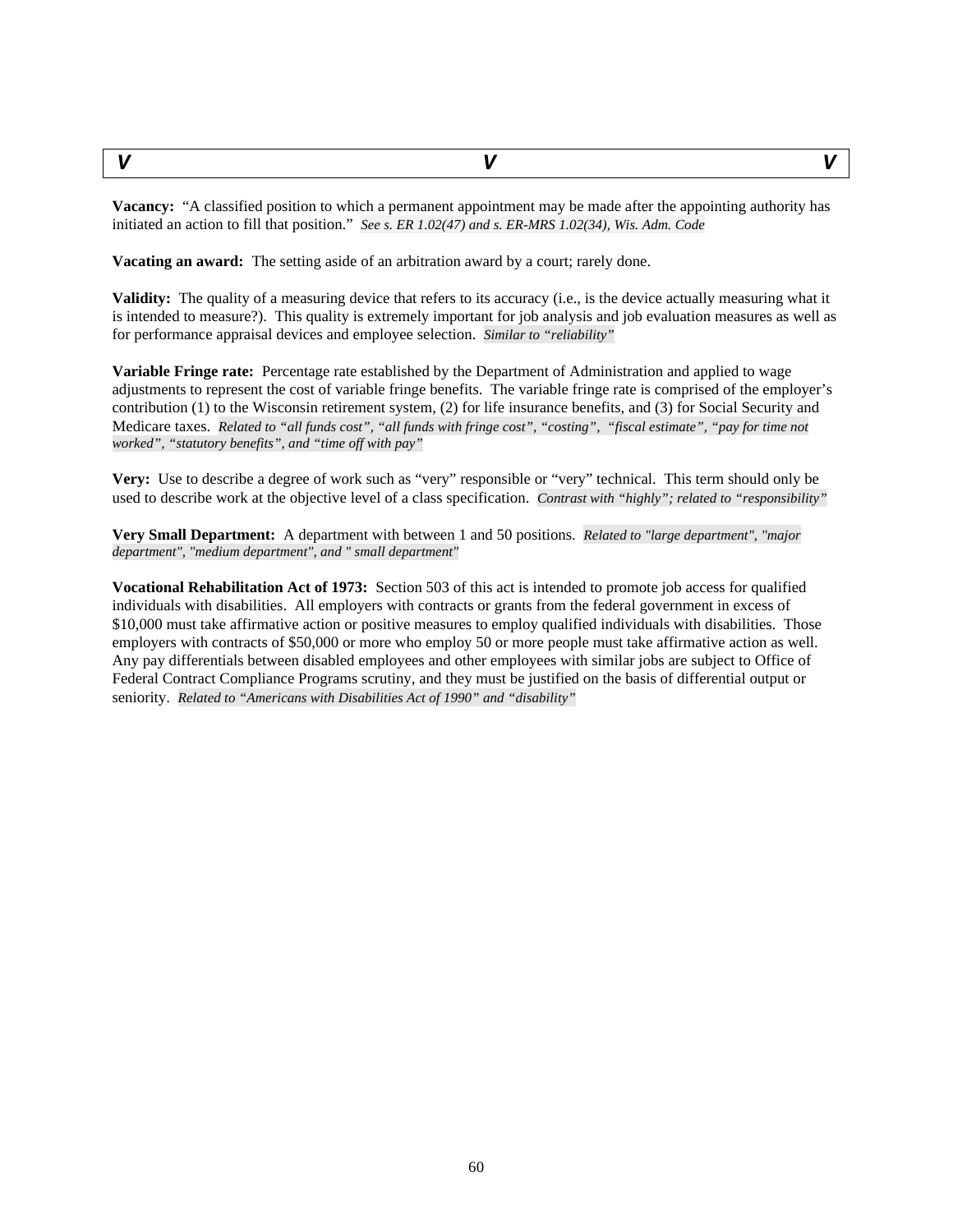<span id="page-60-0"></span>

| <b>TAT</b> | --<br>и | $ -$ |
|------------|---------|------|
|------------|---------|------|

**Wage differential:** Differences in wage rates (for similar jobs) that can occur because of location of office, hours of work, working conditions, type of work performed, or other circumstances.

**Wage level:** The average salary paid to workers in an occupation.

**Wage movement:** An increase or decrease in the wage level for a particular job or occupation in a wage market.

**Wage rate:** The money rate, expressed in dollars and cents, paid to an employee per hour. *Similar to "across the board increase", "general wage adjustment", and "regular rate"*

**Wage survey:** A survey labor market used to determine the current rates for benchmark jobs. *Related to "external equity", "market adjustment", "market pricing", "market rates", "market-based salary increase budget"; same as "pay survey"*

**Weekend differential:** Supplemental pay provided to certain classifications during specified hours that are considered to be part of the "weekend" rather than part of the standard five work days. *Similar to "add-on pay", "differential pay", "on-call pay", "premium rate", " pyramiding", "responsibility pay", "shift differential", "standby pay", and "supplemental pay"*

**Whipsawing:** The union tactic of negotiating with one employer at a time using each negotiated gain as a pattern or base from which to negotiate equal or better terms of settlement with the next employer.

White flu: A method used by nurses, in which nurses call in sick en masse instead of a strike. Other employees such as police officer (blue flu) and fire fighter (red flue) use the same tactic. *Similar to "blue flu", "boycott", "collective bargaining", "concerted activity", "job action", "picketing", "red flu", "sitdown strike", "slowdown", "strike", and "sympathy strike"*

**Wisconsin Education Association Council - WEAC:** The bargaining unit name for employees in professional education, sometimes known as the teacher's contract, Bargaining Unit designation 13.

**Wisconsin Physician and Dentist Association - WPDA:** The bargaining unit name for dentist, physician, and psychiatrist employees in Bargaining Unit designation 10.

**Wisconsin Professional Employees Council - WPEC:** The bargaining unit name for professional employees in Bargaining Unit designation 7.

**Wisconsin Science Professionals - WSP:** The bargaining unit name for employees in science related classifications in Bargaining Unit designation 15.

**Wisconsin State Attorney Association - WSAA:** The bargaining unit name for attorneys in Bargaining Unit designation 9.

**Wisconsin State Building Trades Negotiating Committee - WSBTC and Appropriate Affiliated Building Trades Councils:** The bargaining unit including trade employees under Bargaining Unit designation 4.

**Wisconsin State Employees Union - WSEU, AFL-CIO, AFSCME:** This union recognizes six separate bargaining units. These are Blue Collar and Non-Building Trades, designation 3; Administrative Support unit, designation 2; Security and Public Safety, designation 5; Technical, designation 6; Professional Social Services, designation 12; and Law Enforcement, designation 36.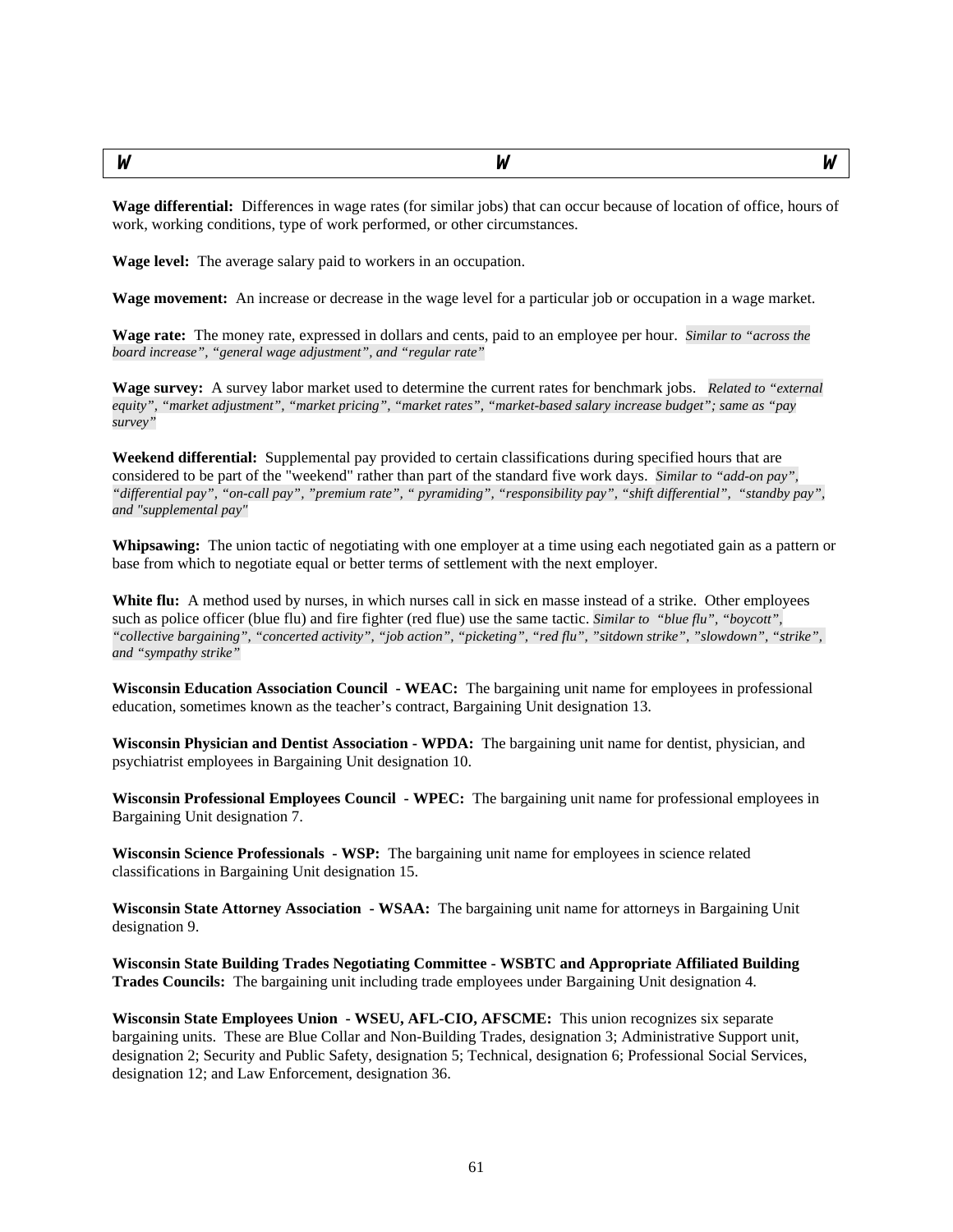**Within range pay step (WRPS)**: The value used to determine the amount of a pay adjustment when the applicable transaction pay provisions use a WRPS or multiple of a WRPS when establishing the appropriate pay, and to set trainee pay rates. In most schedules, the WRPS is the difference between the PSICM and minimum of a pay range. *See Comp. Plan, Sec. J 3.00(4); related to "grid step" and "step"*

**Work hours:** Those hours for which an employee is paid that are actually worked and not charged to some type of paid or unpaid leave. *Related to "pay status"*

Work site: Any location designated by the employer at which the employee performs his or her assigned duties. *Related to "assigned headquarters" and "headquarters city"*

**Worker activities:** The specific tasks the employee performs to accomplish the goals. "Worker activity" statements on a Position Description describe what a worker actually does. *Same as "job duties"; related to "task"*

**Worker Adjustment and Retraining Notification Act of 1988 (WARN):** Requires employers of 100 or more fulltime employees, with limited exceptions, to give employees 60 days notice of plant closing and mass layoffs.

**Worker's Compensation:** "Subject to the provisions of *Ch. 102, Stats.,* an employe suffering an injury while performing service growing out of and incidental to his or her employment, is entitled to worker's compensation." *See Ch. ER 28, Wis. Adm. Code; WHRH Ch. 756; contrast with "hazardous employment" and "protective occupation participant status"*